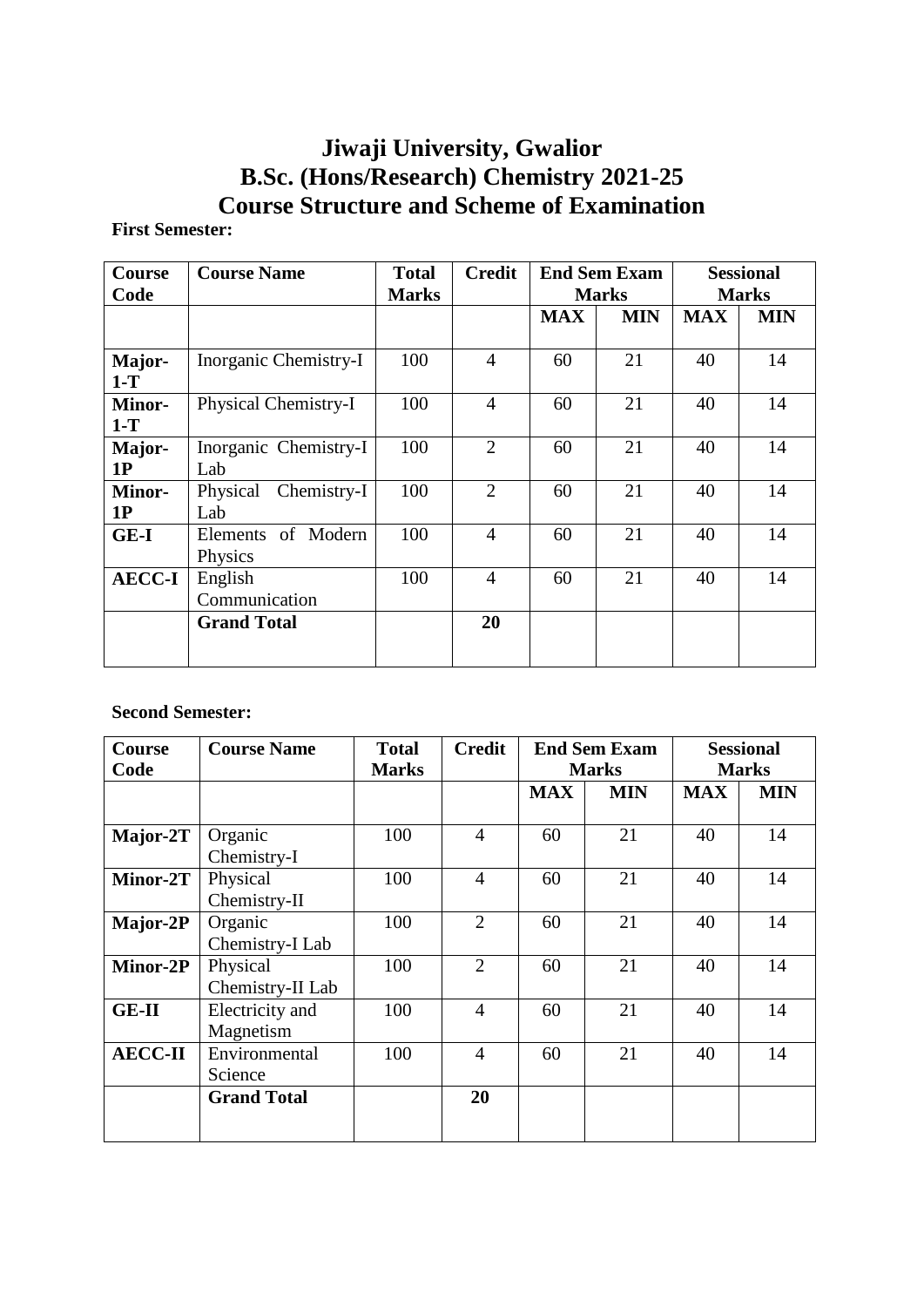# **Third Semester:**

| <b>Course</b> | <b>Course Name</b>                     | <b>Total</b> | <b>Credit</b>  | <b>End Sem Exam</b> |              | <b>Sessional</b> |            |
|---------------|----------------------------------------|--------------|----------------|---------------------|--------------|------------------|------------|
| Code          |                                        | <b>Marks</b> |                |                     | <b>Marks</b> | <b>Marks</b>     |            |
|               |                                        |              |                | <b>MAX</b>          | <b>MIN</b>   | <b>MAX</b>       | <b>MIN</b> |
| Major-3T      | Inorganic<br>Chemistry-II              | 100          | $\overline{4}$ | 60                  | 21           | 40               | 14         |
| Minor-3T      | Organic<br>Chemistry-II                | 100          | 4              | 60                  | 21           | 40               | 14         |
| Major-3P      | Inorganic<br>Chemistry-II Lab          | 100          | $\overline{2}$ | 60                  | 21           | 40               | 14         |
| Minor-3P      | Organic<br>Chemistry-II Lab            | 100          | 2              | 60                  | 21           | 40               | 14         |
| <b>GE-III</b> | Computer<br>Fundamentals               | 100          | 4              | 60                  | 21           | 40               | 14         |
| <b>SEC-I</b>  | Intellectual<br><b>Property Rights</b> | 100          | $\overline{4}$ | 60                  | 21           | 40               | 14         |
|               | <b>Grand Total</b>                     |              | 20             |                     |              |                  |            |

# **Fourth Semester:**

| <b>Course</b> | <b>Course Name</b> | <b>Total</b> | <b>Credit</b>  | <b>End Sem Exam</b> |              | <b>Sessional</b> |    |
|---------------|--------------------|--------------|----------------|---------------------|--------------|------------------|----|
| Code          |                    | <b>Marks</b> |                |                     | <b>Marks</b> | <b>Marks</b>     |    |
| Major-4T      | Physical           | 100          | $\overline{4}$ | 60                  | 21           | 40               | 14 |
|               | Chemistry-III      |              |                |                     |              |                  |    |
| Minor-4T      | Organic            | 100          | 4              | 60                  | 21           | 40               | 14 |
|               | Chemistry-III      |              |                |                     |              |                  |    |
| Major-4P      | Physical           | 100          | 2              | 60                  | 21           | 40               | 14 |
|               | Chemistry-III Lab  |              |                |                     |              |                  |    |
| Minor-4P      | Organic            | 100          | $\overline{2}$ | 60                  | 21           | 40               | 14 |
|               | Chemistry-III Lab  |              |                |                     |              |                  |    |
| <b>GE-IV</b>  | Introduction<br>to | 100          | 4              | 60                  | 21           | 40               | 14 |
|               | Database System    |              |                |                     |              |                  |    |
| <b>SEC-II</b> | Green Methods in   | 100          | 4              | 60                  | 21           | 40               | 14 |
|               | Chemistry          |              |                |                     |              |                  |    |
|               | <b>Grand Total</b> |              | 20             |                     |              |                  |    |
|               |                    |              |                |                     |              |                  |    |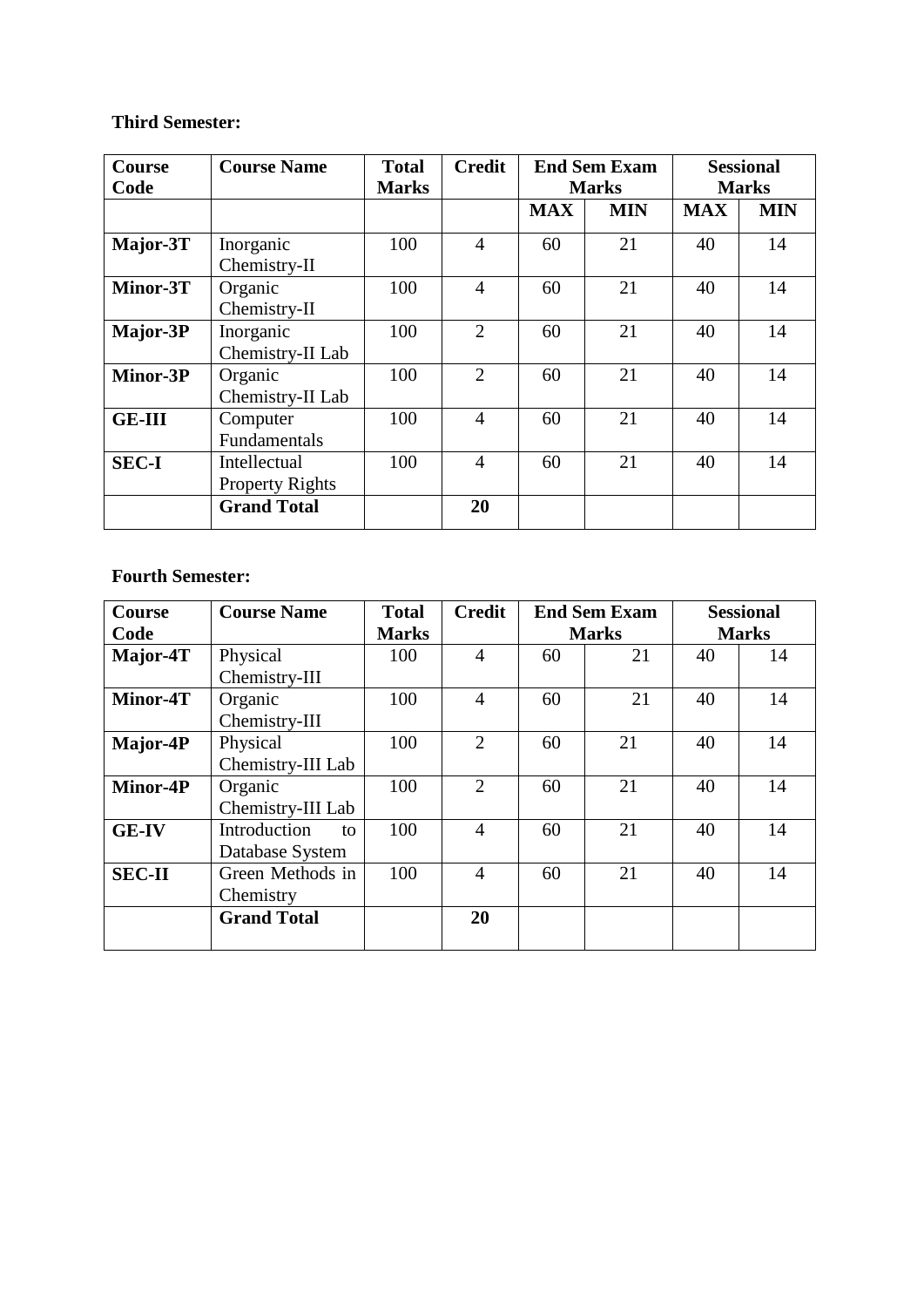# **Fifth Semester:**

| <b>Course</b>  | <b>Course Name</b>       | <b>Total</b> | <b>Credit</b>  |            | <b>End Sem</b>    | <b>Sessional</b> |              |
|----------------|--------------------------|--------------|----------------|------------|-------------------|------------------|--------------|
| Code           |                          | <b>Marks</b> |                |            | <b>Exam Marks</b> |                  | <b>Marks</b> |
|                |                          |              |                | <b>MAX</b> | <b>MIN</b>        | <b>MAX</b>       | <b>MIN</b>   |
| Major-5T       | Inorganic Chemistry-III  | 100          | $\overline{4}$ | 60         | 21                | 40               | 14           |
| Major-5P       | Inorganic Chemistry-III  | 100          | $\overline{2}$ | 60         | 21                | 40               | 14           |
|                | Lab                      |              |                |            |                   |                  |              |
| <b>DSE-I</b>   | <b>Polymer Chemistry</b> | 100          | $\overline{4}$ | 60         | 21                | 40               | 14           |
| <b>SEC-III</b> | Cheminformatics          | 100          | $\overline{4}$ | 60         | 21                | 40               | 14           |
| FS-I           | Field                    | 100          | 6              | 100        | 35                | XX               | XX.          |
|                | Project/Internship/Appr  |              |                |            |                   |                  |              |
|                | enticeship               |              |                |            |                   |                  |              |
|                | <b>Grand Total</b>       |              | 20             |            |                   |                  |              |

# **Six Semester:**

| <b>Course</b>  | <b>Course Name</b>                                     | <b>Total</b> | <b>Credit</b>  | <b>End Sem</b> |                   | <b>Sessional</b> |              |
|----------------|--------------------------------------------------------|--------------|----------------|----------------|-------------------|------------------|--------------|
| Code           |                                                        | <b>Marks</b> |                |                | <b>Exam Marks</b> |                  | <b>Marks</b> |
|                |                                                        |              |                | <b>MAX</b>     | <b>MIN</b>        | <b>MAX</b>       | <b>MIN</b>   |
| Major-6T       | Organic Chemistry-IV                                   | 100          | $\overline{4}$ | 60             | 21                | 40               | 14           |
| Major-6P       | Organic Chemistry-IV                                   | 100          | $\overline{2}$ | 60             | 21                | 40               | 14           |
|                | Lab                                                    |              |                |                |                   |                  |              |
| <b>DSE-II</b>  | Molecular Modelling<br>and Drug Design                 | 100          | 4              | 60             | 21                | 40               | 14           |
| <b>DSE-III</b> | Inorganic Materials of<br><b>Industrial Importance</b> | 100          | 4              | 60             | 21                | 40               | 14           |
| $FS-II$        | Field<br>Project/Internship/Appr<br>enticeship         | 100          | 6              | 100            | 35                | <b>XX</b>        | <b>XX</b>    |
|                | <b>Grand Total</b>                                     |              | 20             |                |                   |                  |              |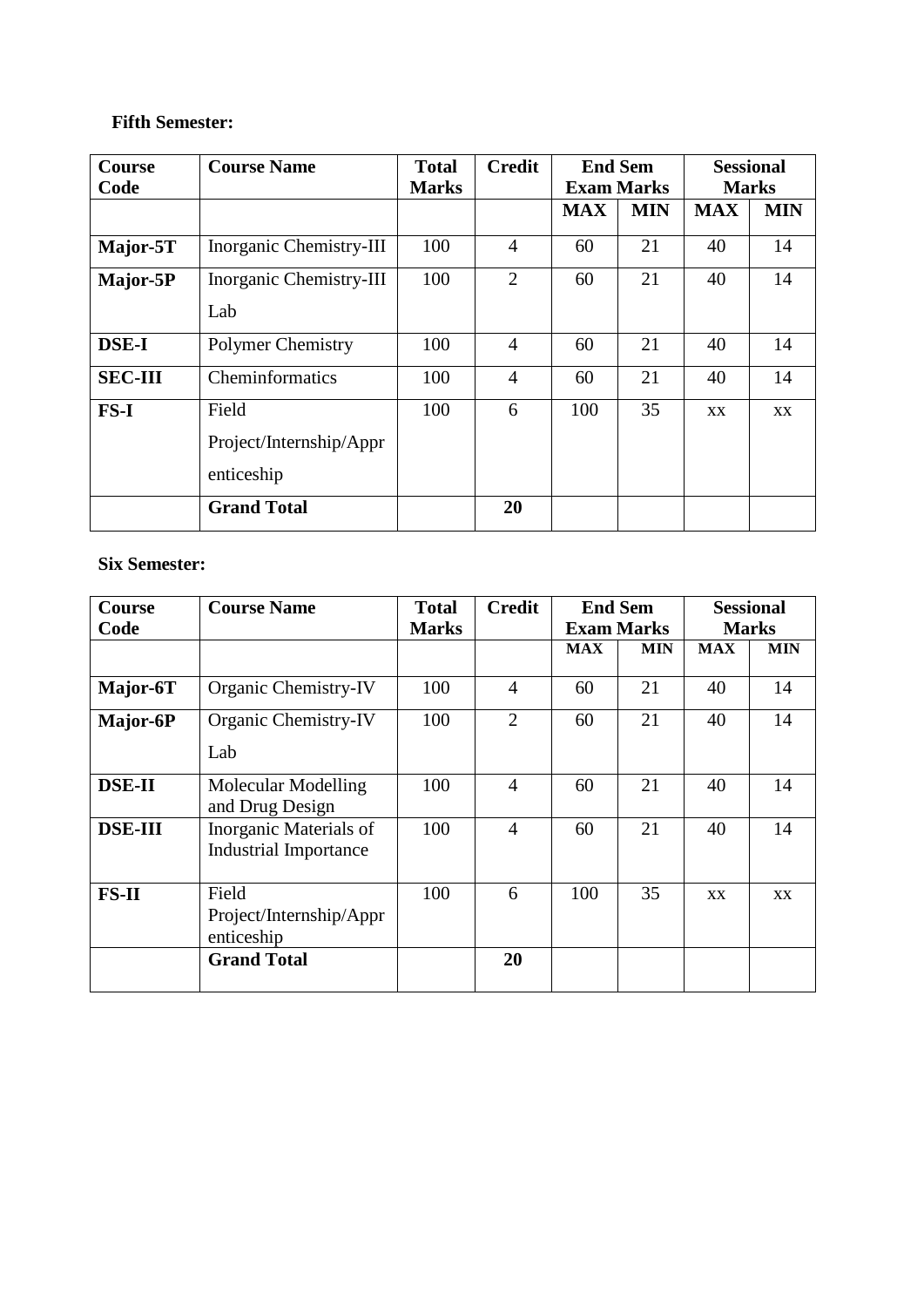# **Seventh Semester:**

| Course<br>Code          | <b>Course Name</b>                                                           | <b>Total</b><br><b>Marks</b> | <b>Credit</b>  | <b>Marks</b> | End Sem Exam | <b>Sessional</b><br><b>Marks</b> |            |  |
|-------------------------|------------------------------------------------------------------------------|------------------------------|----------------|--------------|--------------|----------------------------------|------------|--|
|                         |                                                                              |                              |                | <b>MAX</b>   | <b>MIN</b>   | <b>MAX</b>                       | <b>MIN</b> |  |
| Major-7T                | Physical<br>Chemistry-IV                                                     | 100                          | $\overline{4}$ | 60           | 21           | 40                               | 14         |  |
| Major-7P                | Physical<br>Chemistry-IV Lab                                                 | 100                          | $\overline{2}$ | 60           | 21           | 40                               | 14         |  |
| Minor-5                 | Research<br>Methodology<br>for<br>Chemistry                                  | 100                          | $\overline{4}$ | 60           | 21           | 40                               | 14         |  |
| <b>DSE-IV</b>           | Instrumental<br>of<br>Methods<br>Analysis                                    | 100                          | $\overline{4}$ | 60           | 21           | 40                               | 14         |  |
| FS-<br><b>III/SRP-I</b> | Field<br>Project/Internship/<br>Apprenticeship or<br><b>Research Project</b> | 100                          | 6              | 100          | 35           | XX                               | XX         |  |
|                         | <b>Grand Total</b>                                                           |                              | 20             |              |              |                                  |            |  |

# **Eighth Semester:**

| <b>Course</b><br>Code     | <b>Course Name</b>                                                                         | <b>Total</b><br><b>Marks</b> | <b>Credit</b>  | <b>End Sem Exam</b><br><b>Marks</b> |            | <b>Sessional</b><br><b>Marks</b> |            |
|---------------------------|--------------------------------------------------------------------------------------------|------------------------------|----------------|-------------------------------------|------------|----------------------------------|------------|
|                           |                                                                                            |                              |                | <b>MAX</b>                          | <b>MIN</b> | <b>MAX</b>                       | <b>MIN</b> |
| Major-8T                  | Inorganic<br>Chemistry-IV                                                                  | 100                          | $\overline{4}$ | 60                                  | 21         | 40                               | 14         |
| Major-8P                  | Inorganic<br>Chemistry-IV Lab                                                              | 100                          | $\overline{2}$ | 60                                  | 21         | 40                               | 14         |
| Minor-6                   | <b>Fuel Chemistry</b>                                                                      | 100                          | $\overline{4}$ | 60                                  | 21         | 40                               | 14         |
| $FS-IV/$<br><b>SRP-II</b> | Field<br>Project/Internship/<br>Apprenticeship<br><sub>or</sub><br><b>Research Project</b> | 100                          | 10             | 100                                 | 35         | XX                               | XX         |
|                           | <b>Grand Total</b>                                                                         |                              | 20             |                                     |            |                                  |            |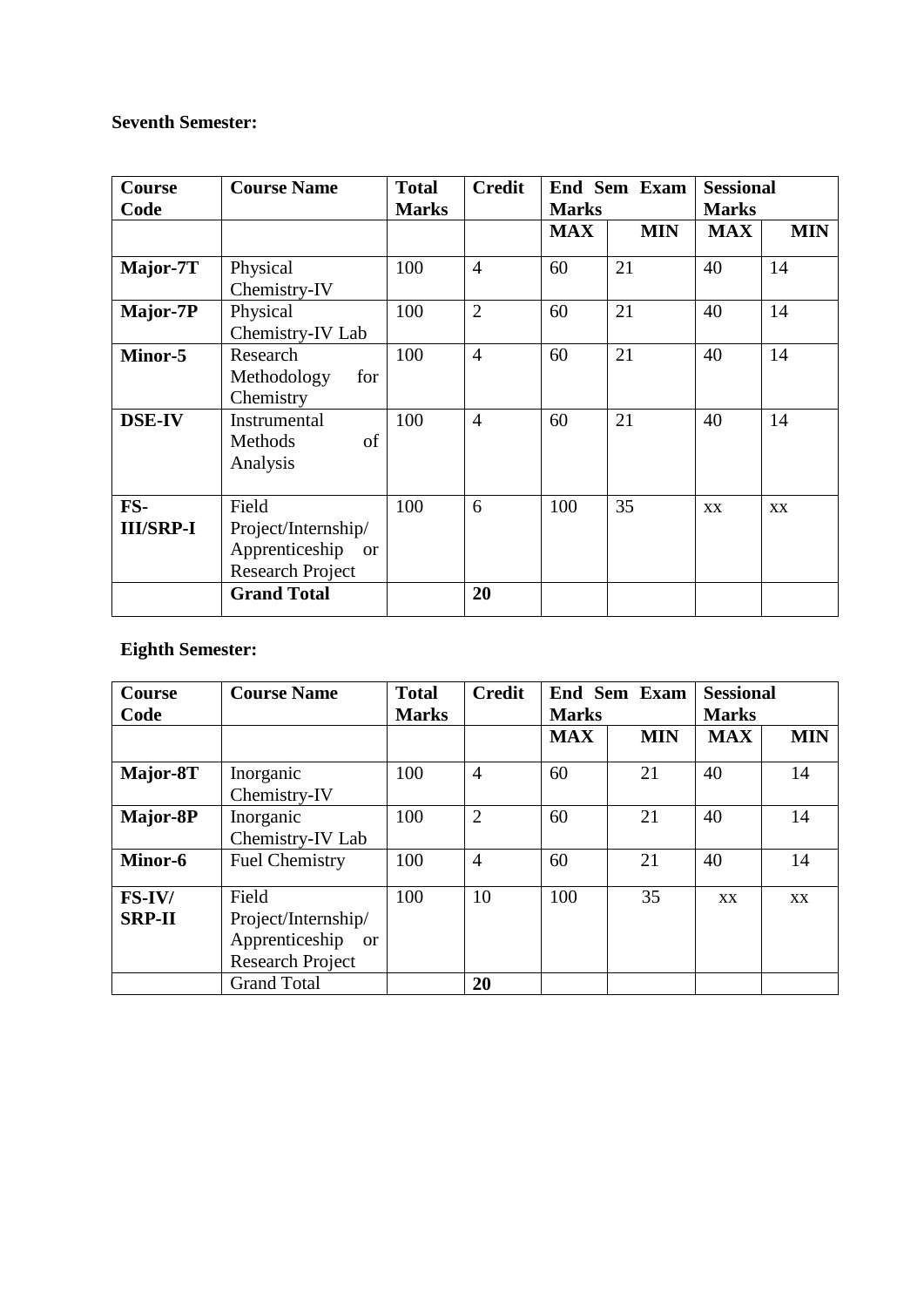# **Syllabus Session 2021-25**

# **First Semester**

# **Paper code: Major-1T (Inorganic Chemistry-I) Credit # 4**

#### **Unit – I**

#### **Atomic Structure**:

Bohr's theory, its limitations and atomic spectrum of hydrogen atom. Wave mechanics: de Broglie equation, Heisenberg's Uncertainty Principle and its significance, Schrödinger's wave equation, significance of  $\psi$  and  $\psi$ <sup>2</sup>. Quantum numbers and their significance. Normalized and orthogonal wave functions. Sign of wave functions. Radial and angular wave functions for hydrogen atom. Radial and angular distribution curves. Shapes of *s*, *p*, *d* and *f* orbitals. Contour boundary and probability diagrams.

#### **Unit – II**

#### **Periodicity of Elements:**

*s*, *p*, *d*, *f* block elements, the long form of periodic table. Detailed discussion of the following properties of the elements, with reference to *s* and *p*-block. (a) Effective nuclear charge, shielding or screening effect, Slater rules, variation of effective nuclear charge in periodic table. (b) Atomic radii (van der Waals) (c) Ionic and crystal radii. (d) Covalent radii (octahedral and tetrahedral) (e) Ionization enthalpy, Successive ionization enthalpies and factors affecting ionization energy. Applications of ionization enthalpy. (f) Electron gain enthalpy, trends of electron gain enthalpy. (g) Electronegativity, Pauling's/ Mulliken's/ Allred Rachow's/ and Mulliken-Jaffé's electronegativity scales. Variation of electronegativity with bond order, partial charge, hybridization, group electronegativity. Sanderson's electron density ratio.

#### **Unit – III**

#### **Chemical Bonding:**

(i) *Ionic bond:* General characteristics, types of ions, size effects, radius ratio rule and its limitations. Packing of ions in crystals. Born-Landé equation with derivation and importance of Kapustinskii expression for lattice energy. Madelung constant, Born-Haber cycle and its application, Solvation energy.

(ii) *Covalent bond:* Lewis structure, Valence Bond theory (Heitler-London approach). Energetics of hybridization, equivalent and non-equivalent hybrid orbitals. Bent's rule, Resonance and resonance energy, Molecular orbital theory. Molecular orbital diagrams of diatomic and simple polyatomic molecules N2, O2, C2, B2, F2, CO, NO, and their ions; HCl, BeF2, CO2, (idea of s-p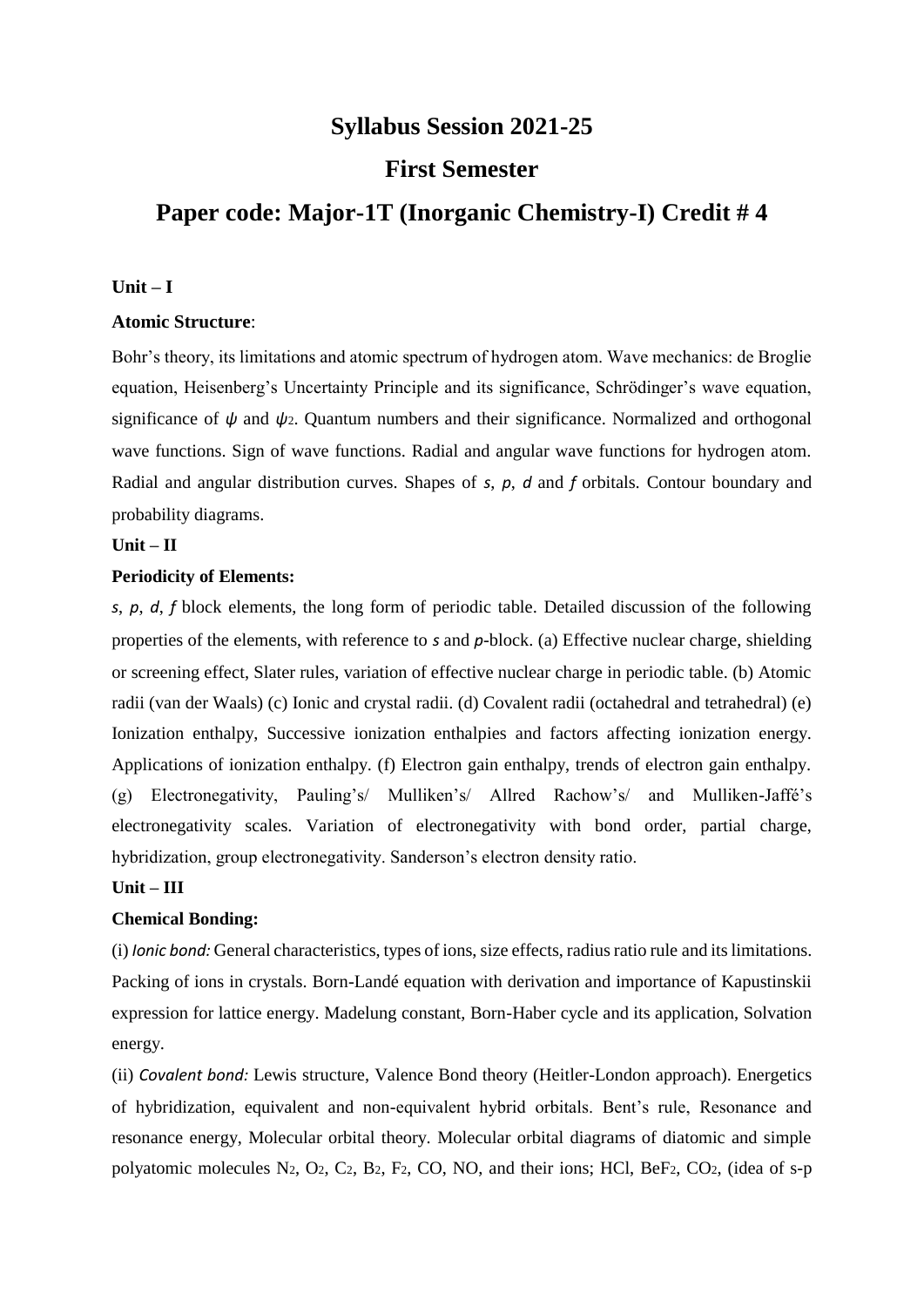mixing and orbital interaction to be given). Formal charge, Valence shell electron pair repulsion theory (VSEPR), shapes of simple molecules and ions containing lone pairs and bond pairs of electrons, multiple bonding ( $\sigma$  and  $\pi$  bond approach) and bond lengths.

# **Unit – IV**

Covalent character in ionic compounds, polarizing power and polarizability. Fajan's rules and consequences of polarization.

Ionic character in covalent compounds: Bond moment and dipole moment. Percentage ionic character from dipole moment and electronegativity difference.

(iii) *Metallic Bond:* Qualitative idea of valence bond and band theories. Semiconductors and insulators, defects in solids.

(iv) *Weak Chemical Forces:* van der Waals forces, ion-dipole forces, dipole-dipole interactions, induced dipole interactions, Instantaneous dipole-induced dipole interactions. Repulsive forces, Hydrogen bonding (theories of hydrogen bonding, valence bond treatment), Effects of chemical force, melting and boiling points, solubility energetics of dissolution process.

## **Unit – V**

# **Oxidation-Reduction:**

Redox equations, Standard Electrode Potential and its application to inorganic reactions. Principles involved in volumetric analysis to be carried out in class.

# **Text Books:**

- 1. Lee, J.D. *Concise Inorganic Chemistry* ELBS, 1991.
- *2.* Douglas, B.E. and McDaniel, D.H. *Concepts & Models of Inorganic Chemistry* Oxford, 1970
- 3. Atkins, P.W. & Paula, J. *Physical Chemistry*, 10th Ed., Oxford University Press, 2014.
- 4. Day, M.C. and Selbin, J. *Theoretical Inorganic Chemistry*, ACS Publications, 1962.
- 5. Rodger, G.E. *Inorganic and Solid State Chemistry*, Cengage Learning India Edition, 2002.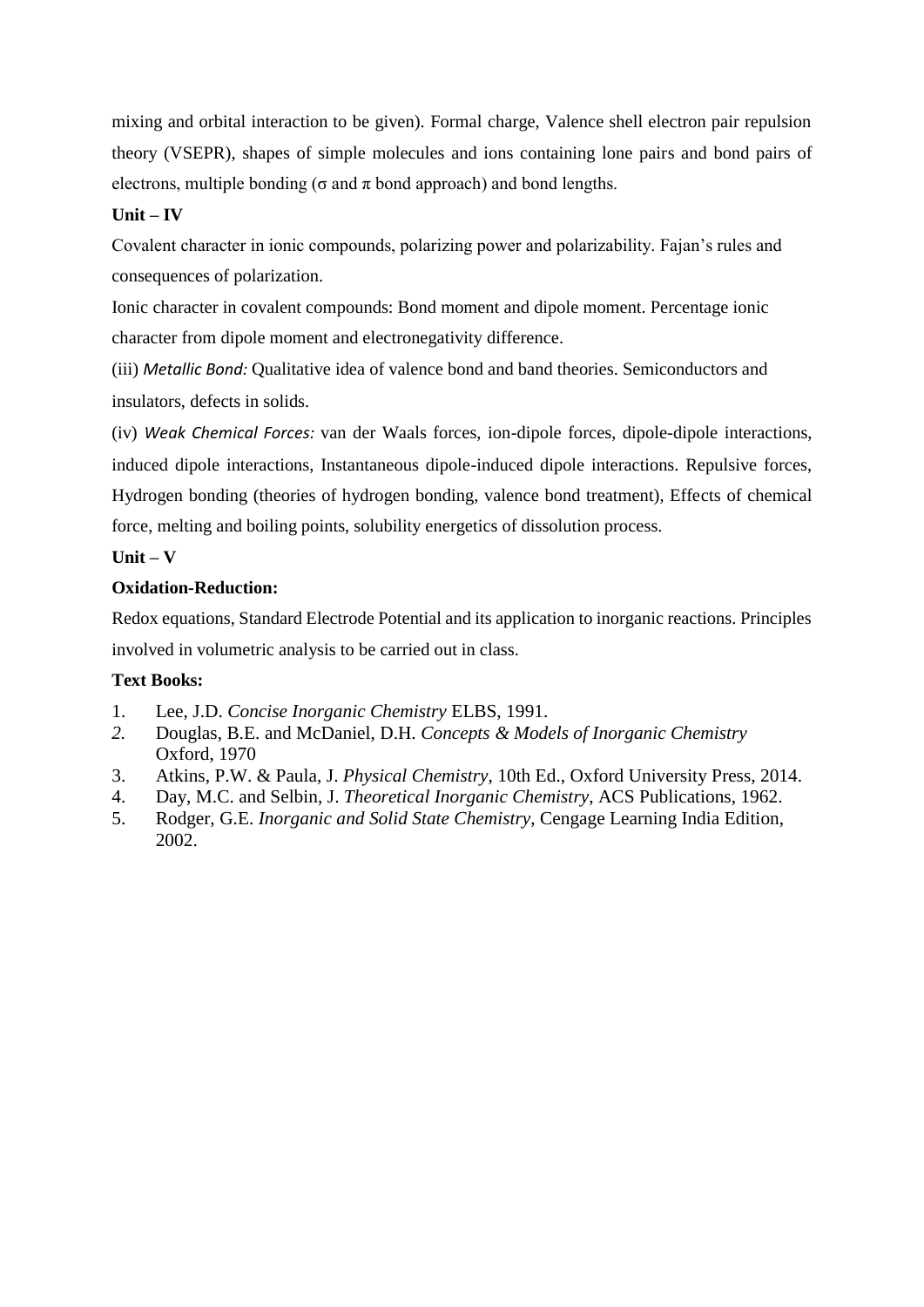# **First Semester Session 2021-25**

# **Paper code: Major-1P Inorganic Chemistry-I Lab Credit # 2**

### **(A) Titrimetric Analysis**

- (i) Calibration and use of apparatus
- (ii) Preparation of solutions of different Molarity/Normality of titrants

### **(B) Acid-Base Titrations**

- (i) Estimation of carbonate and hydroxide present together in mixture.
- (ii) Estimation of carbonate and bicarbonate present together in a mixture.
- (iii) Estimation of free alkali present in different soaps/detergents

## **(C) Oxidation-Reduction Titrimetry**

- (i) Estimation of Fe(II) and oxalic acid using standardized KMnO4 solution.
- (ii) Estimation of oxalic acid and sodium oxalate in a given mixture.
- (iii) Estimation of Fe(II) with  $K_2Cr_2O_7$  using internal (diphenylamine, anthranilic

acid) and external indicator.

### **Reference text:**

1. Mendham, J., A. I. Vogel's *Quantitative Chemical Analysis 6th Ed.,* Pearson, 2009.

----------------------------------------------------------------------------------------------------------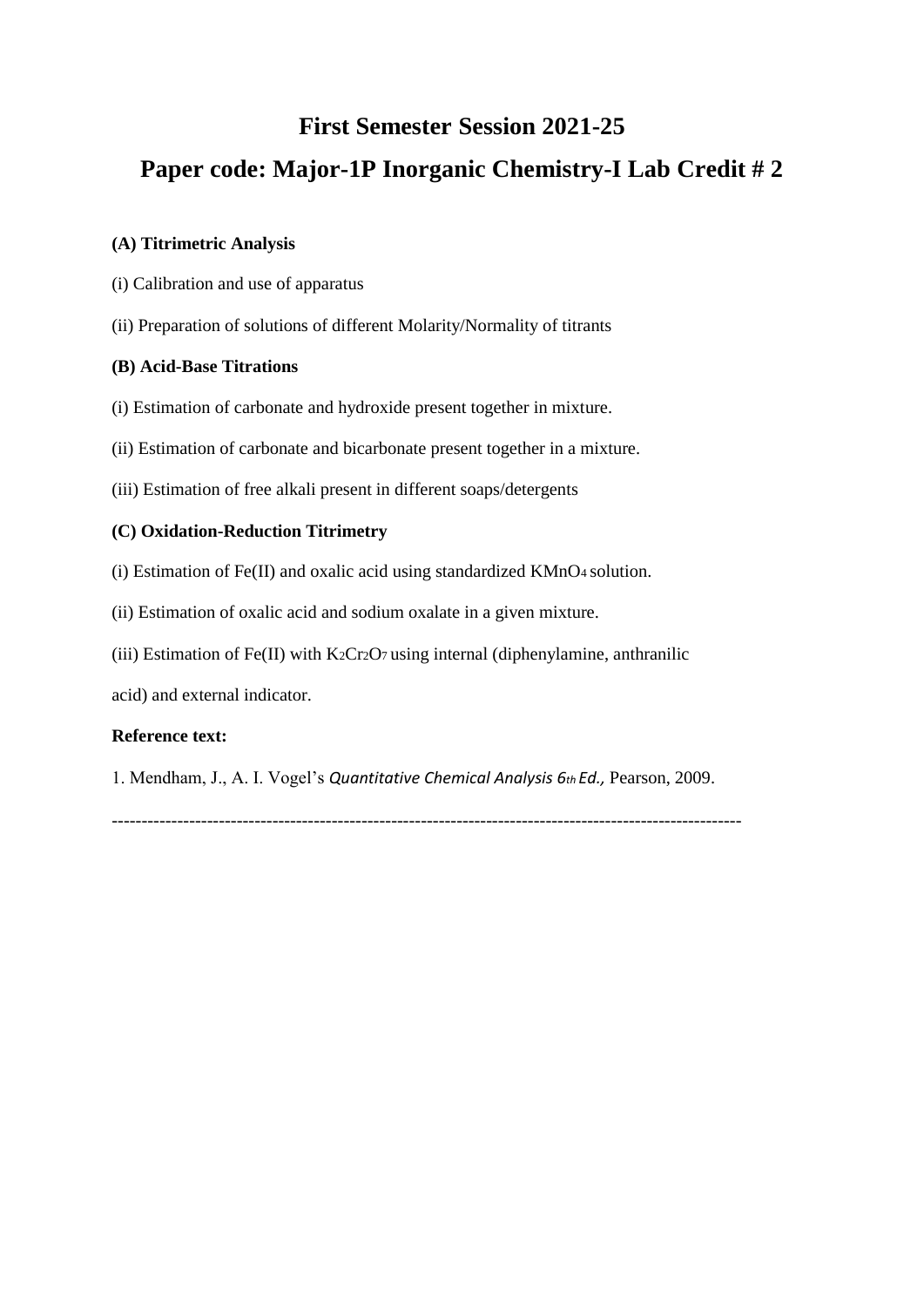# **First Semester Session 2021-25 Paper Code: Minor-1T Physical Chemistry-I Credit # 4**

#### $Unit - I$

#### **Gaseous state:**

Kinetic molecular model of a gas: postulates and derivation of the kinetic gas equation; collision frequency; collision diameter; mean free path and viscosity of gases, including their temperature and pressure dependence, relation between mean free path and coefficient of viscosity, calculation of σ from η; variation of viscosity with temperature and pressure. Maxwell distribution and its use in evaluating molecular velocities (average, root mean square and most probable) and average kinetic energy, law of equipartition of energy, degrees of freedom and molecular basis of heat capacities.

#### **Unit – II**

Behaviour of real gases: Deviations from ideal gas behaviour, compressibility factor, *Z*, and its variation with pressure for different gases. Causes of deviation from ideal behaviour. Van der Waals equation of state, its derivation and application in explaining real gas behaviour, mention of other equations of state (Berthelot, Dietrici); virial equation of state; van der Waals equation expressed in virial form and calculation of Boyle temperature. Isotherms of real gases and their comparison with van der Waals isotherms, continuity of states, critical state, relation between critical constants and van der Waals constants, law of corresponding states.

### **Unit – III**

#### **Liquid state:**

Qualitative treatment of the structure of the liquid state; Radial distribution function; physical properties of liquids; vapour pressure, surface tension and coefficient of viscosity, and their determination. Effect of addition of various solutes on surface tension and viscosity. Explanation of cleansing action of detergents. Temperature variation of viscosity of liquids and comparison with that of gases. Qualitative discussion of structure of water.

### **Unit – IV**

#### **Solid state:**

Nature of the solid state, law of constancy of interfacial angles, law of rational indices, Miller indices, elementary ideas of symmetry, symmetry elements and symmetry operations, qualitative idea of point and space groups, seven crystal systems and fourteen Bravais lattices; X-ray diffraction, Bragg's law, a simple account of rotating crystal method and powder pattern method.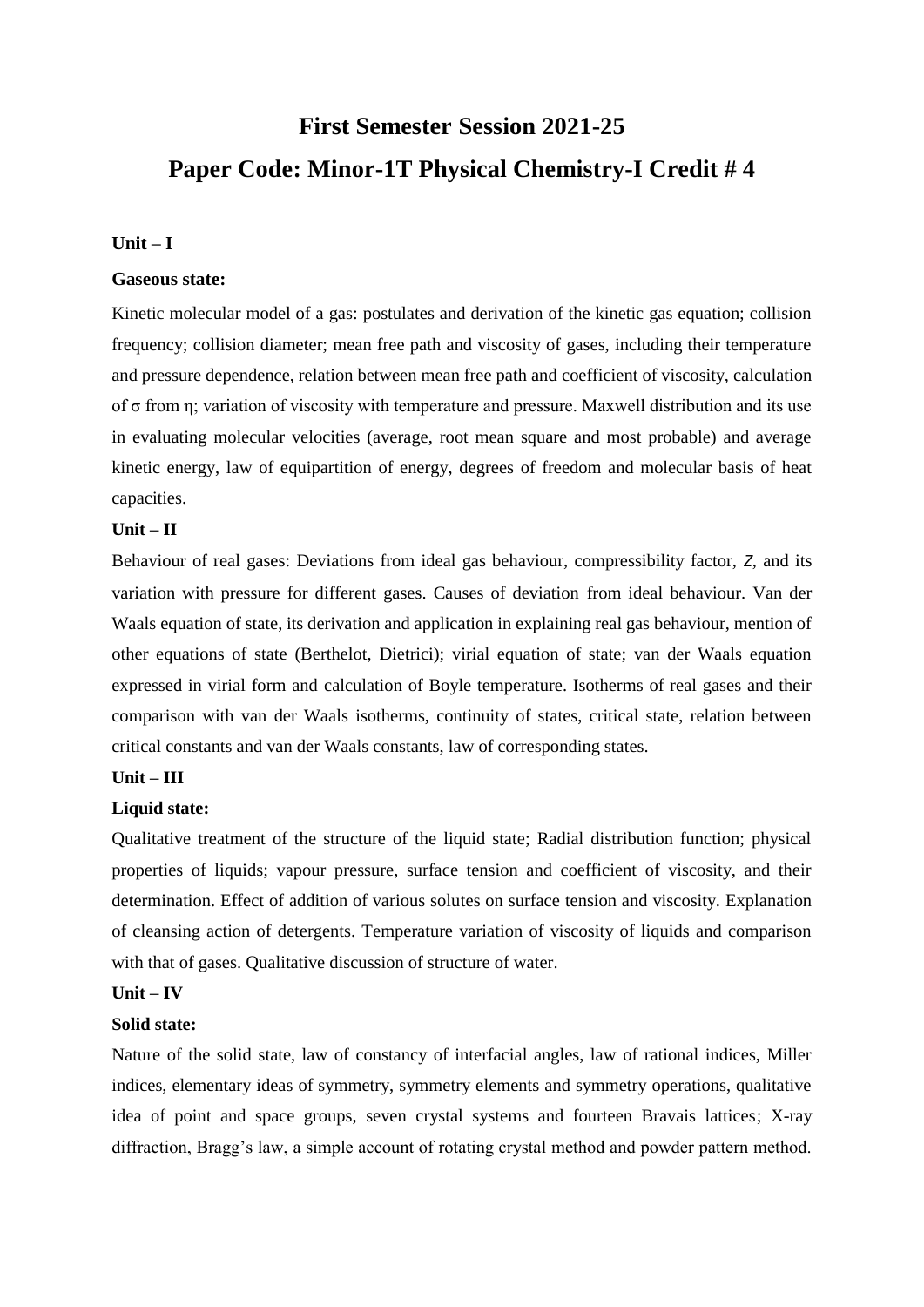Analysis of powder diffraction patterns of NaCl, CsCl and KCl. Defects in crystals. Glasses and liquid crystals.

# **Unit – V**

#### **Ionic equilibria:**

Strong, moderate and weak electrolytes, degree of ionization, factors affecting degree of ionization, ionization constant and ionic product of water. Ionization of weak acids and bases, pH scale, common ion effect; dissociation constants of mono-, di-and triprotic acids (exact treatment). Salt hydrolysis-calculation of hydrolysis constant, degree of hydrolysis and pH for different salts. Buffer solutions; derivation of Henderson equation and its applications; Solubility and solubility product of sparingly soluble salts – applications of solubility product principle.

#### **Text Books:**

- 1. Atkins, P. W. & Paula, J. de *Atkin's Physical Chemistry* 10th Ed., Oxford University Press (2014).
- 2. Ball, D. W. *Physical Chemistry* Thomson Press, India (2007).
- 3. Castellan, G. W. *Physical Chemistry* 4th Ed. Narosa (2004).
- 4. Mortimer, R. G. *Physical Chemistry* 3rd Ed. Elsevier: NOIDA, UP (2009).
- **5.** Engel, T. & Reid, P. *Physical Chemistry* 3rd Ed. Pearson (2013).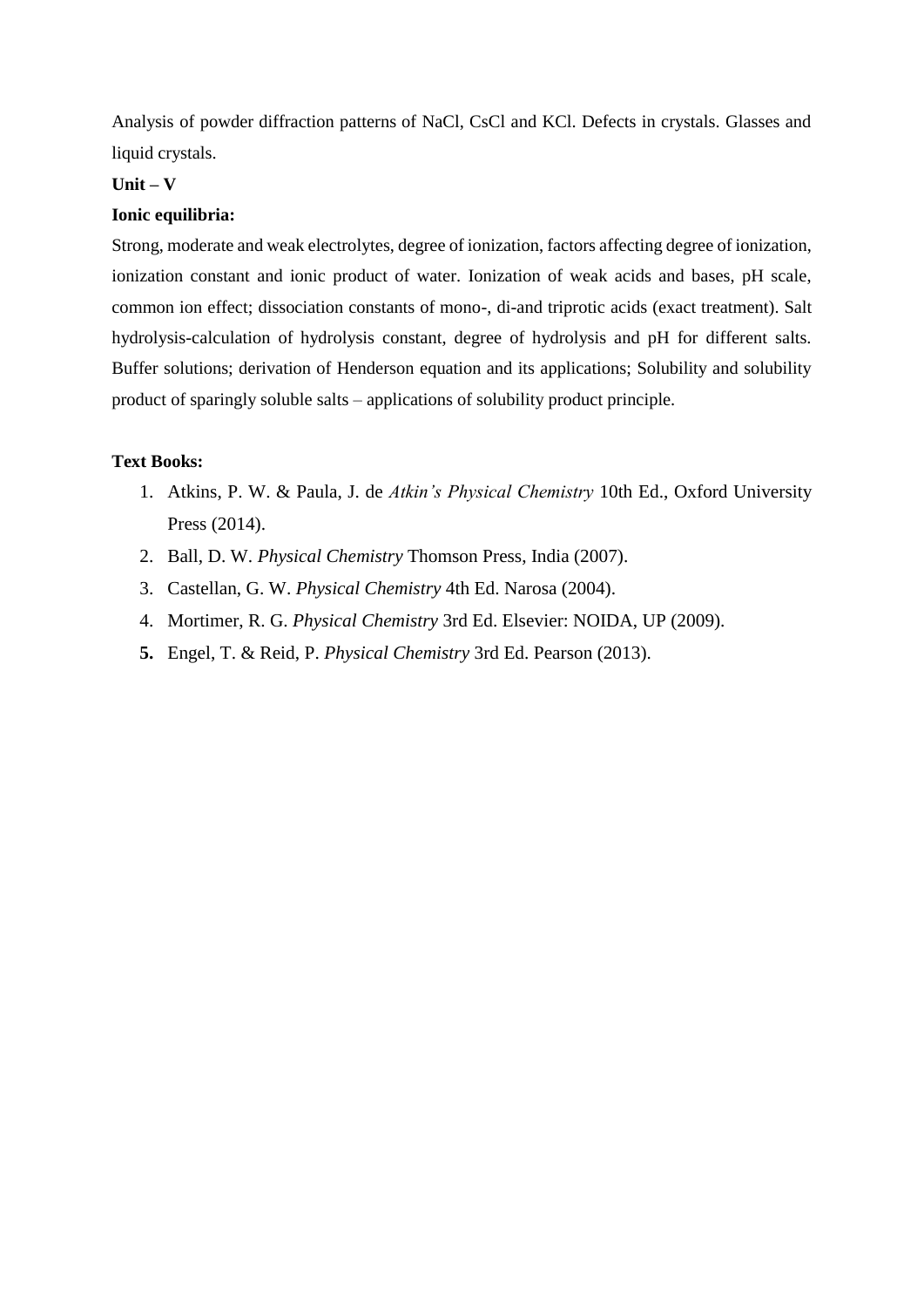# **First Semester Session 2021-25**

# **Paper Code: Minor-1P Physical Chemistry-I Lab Credit # 2**

### 1. **Surface tension measurements.**

a. Determine the surface tension by (i) drop number (ii) drop weight method.

b. Study the variation of surface tension of detergent solutions with concentration.

#### 2. **Viscosity measurement using Ostwald's viscometer**.

a. Determination of viscosity of aqueous solutions of (i) polymer (ii) ethanol and (iii) sugar at room temperature.

b. Study the variation of viscosity of sucrose solution with the concentration of solute.

### **3. Indexing of a given powder diffraction pattern of a cubic crystalline system.**

#### **4. pH metry**

a. Study the effect on pH of addition of HCl/NaOH to solutions of acetic acid, sodium acetate and their mixtures.

- b. Preparation of buffer solutions of different pH
- i. Sodium acetate-acetic acid
- ii. Ammonium chloride-ammonium hydroxide
- c. pH metric titration of (i) strong acid vs. strong base, (ii) weak acid vs. strong base.
- d. Determination of dissociation constant of a weak acid.

*Any other experiment carried out in the class.*

#### **Text Books:**

Khosla, B. D.; Garg, V. C. & Gulati, A. *Senior Practical Physical Chemistry,* R.

Chand & Co.: New Delhi (2011).

Garland, C. W.; Nibler, J. W. & Shoemaker, D. P. *Experiments in Physical Chemistry*

- *8th Ed*.; McGraw-Hill: New York (2003).
- Halpern, A. M. & McBane, G. C. *Experimental Physical Chemistry 3rd Ed.;* W.H.

Freeman & Co.: New York (2003).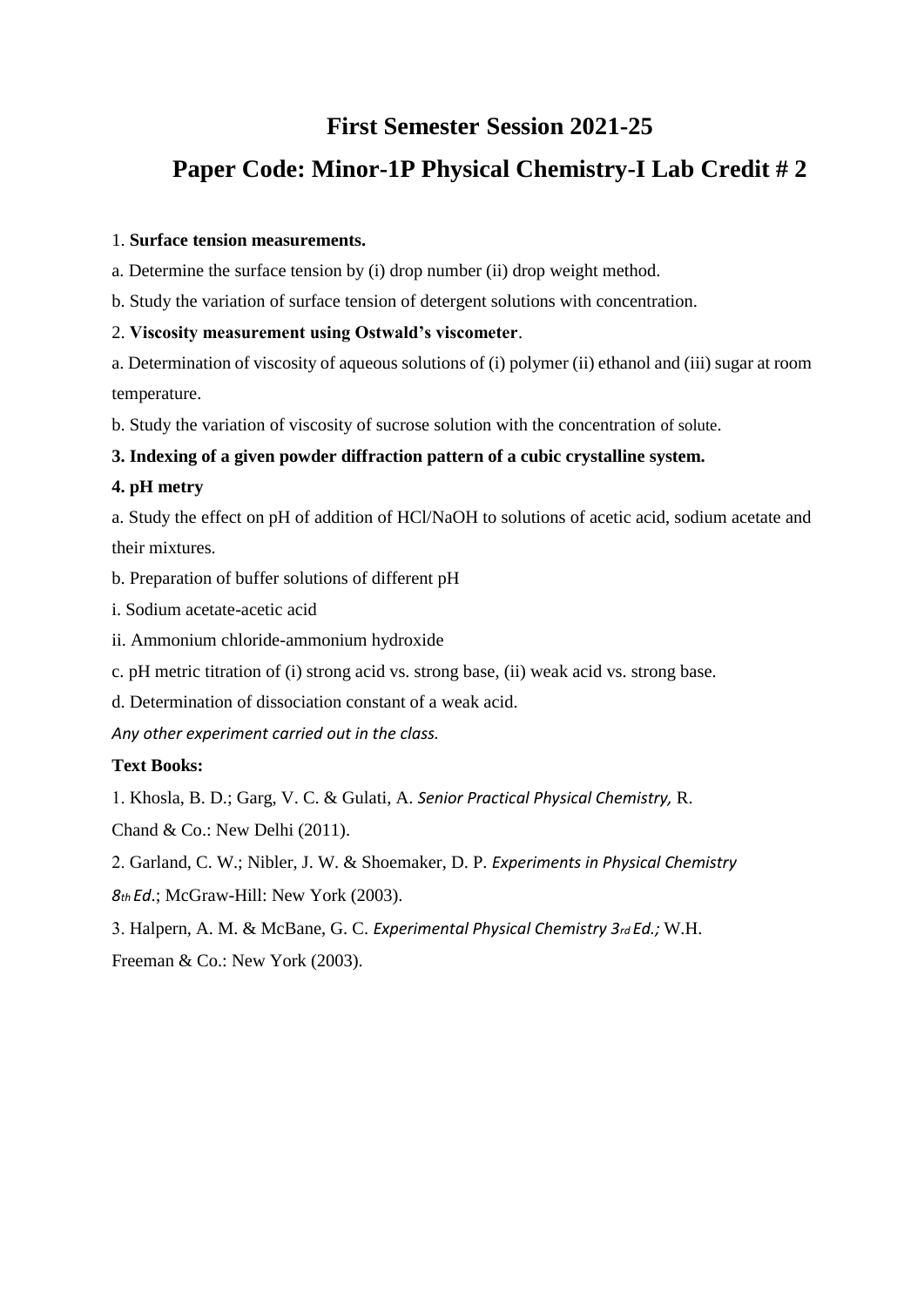# **First Semester Session 2021-2025 Paper Code: GE-I Elements of Modern Physics Credit # 4**

### **Unit – 1**

Planck's quantum, Planck's constant and light as a collection of photons; Photoelectric effect and Compton scattering. De Broglie wavelength and matter waves; Davisson-Germer experiment. Problems with Rutherford model- instability of atoms and observation of discrete atomic spectra; Bohr's quantization rule and atomic stability; calculation of energy levels for hydrogen like atoms and their spectra.

### $\textbf{Unit} - 2$

Position measurement- gamma ray microscope thought experiment; Wave-particle duality, Heisenberg uncertainty principle- impossibility of a particle following a trajectory; Estimating minimum energy of a confined particle using uncertainty principle; Energy-time uncertainty principle.

#### **Unit – 3**

Size and structure of atomic nucleus and its relation with atomic weight; Impossibility of an electron being in nucleus as a consequence of the uncertainty principle. Nature of nuclear force, NZ graph, semi-empirical mass formula and binding energy.

### **Unit – 4**

Radioactivity: stability of nucleus; Law of radioactive decay; Mean life and half-life;  $\alpha$  - decay;  $\beta$ - decay - energy released, spectrum and Pauli's prediction of neutrino; γ-ray emission.

#### **Unit – 5**

Fission and fusion - mass deficit, relativity and generation of energy; Fission – nature of fragments and emission of neutrons. Nuclear reactor: slow neutrons interacting with Uranium 235; Fusion and thermonuclear reactions.

#### **Reference Books:**

1. Concepts of Modern Physics, Arthur Beiser, 2009, McGraw-Hill

2. Modern Physics, J.R. Taylor, C.D. Zafiratos, M.A. Dubson,2009, PHI Learning

3. Six Ideas that Shaped Physics:Particle Behave like Waves, Thomas A. Moore, 2003, McGraw Hill

4. Quantum Physics, Berkeley Physics, Vol.4. E.H. Wichman, 2008, Tata McGraw Hill Co.

5. Modern Physics, R.A. Serway, C.J. Moses, and C.A.Moyer, 2005, Cengage Learning

6 Modern Physics, G. Kaur and G.R. Pickrell, 2014, McGraw Hill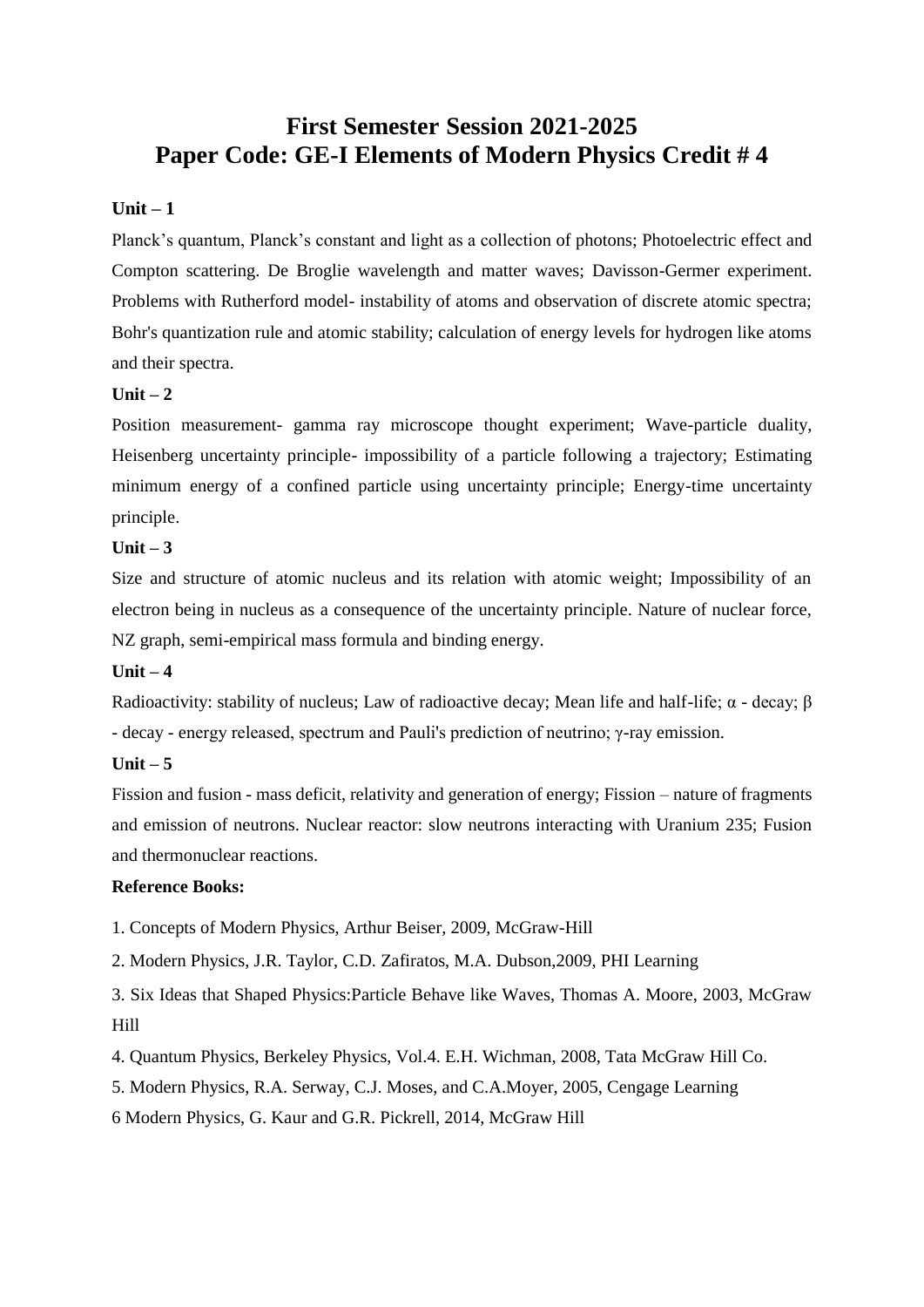# **First Semester Session 2021-25**

# **Paper code: AECC-I English Communication Credit # 4**

## **Course Outcome:**

The purpose of this course is to introduce students to the theory, fundamentals and tools of communication and to develop in them vital communication skills which should be integral to personal, social and professional interactions.

## **Unit – I**

## **Introduction**:

Theory of Communication Types and modes of Communication **Unit – II Language of Communication**: Verbal and Non-verbal (Spoken and Written), Personal, Social and Business Barriers and Strategies Intra-personal, Inter-personal and Group communication **Unit – III Speaking Skills**: Monologue Dialogue Group Discussion Effective Communication/ Mis- Communication Interview Public Speech **Unit – IV Reading and Understanding**: Close Reading Comprehension Summary Paraphrasing Analysis and Interpretation Translation (from Indian language to English and vice-versa) Literary/Knowledge Texts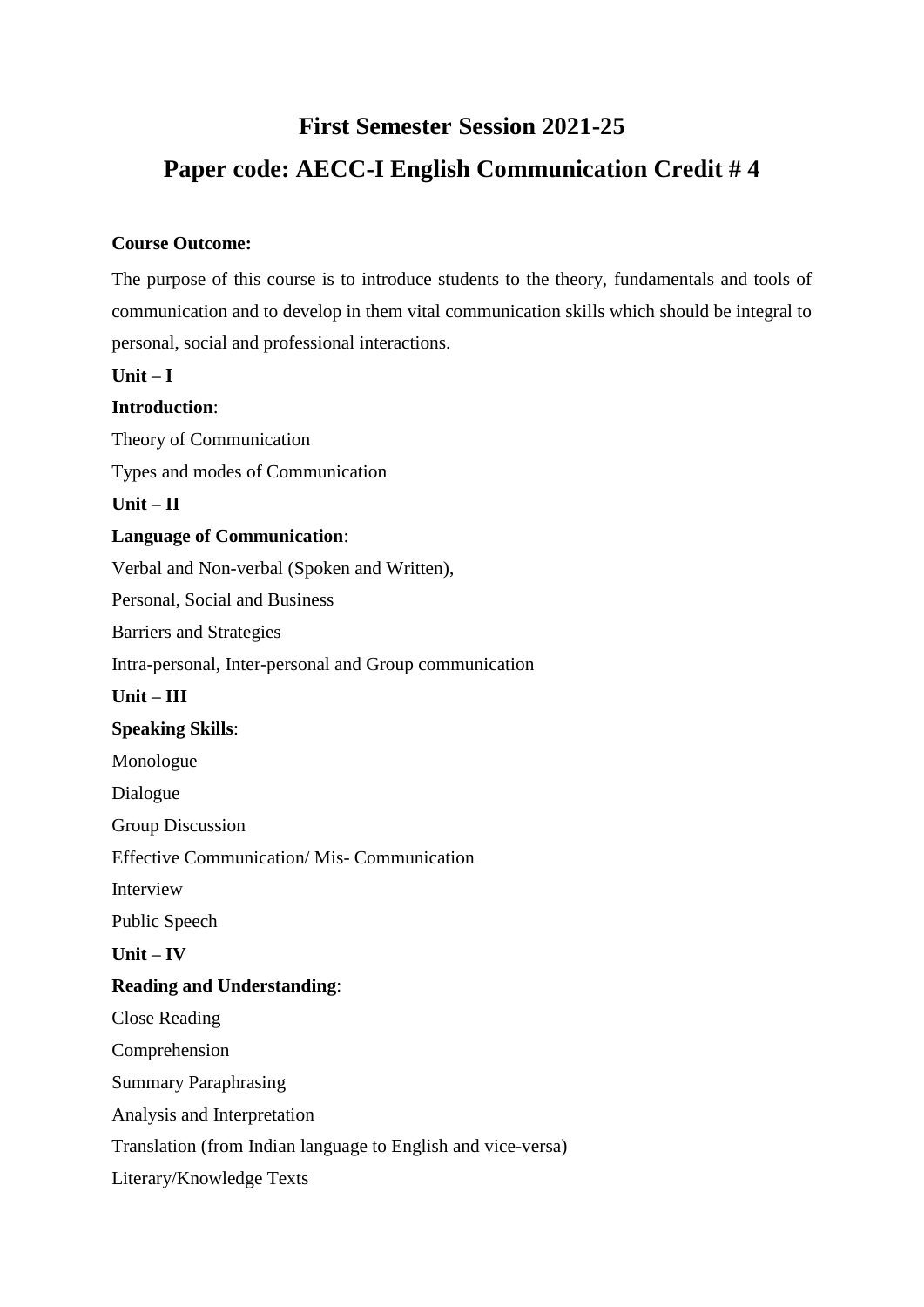# **Unit – V**

**Writing Skills:** 

Documenting Report Writing

Making notes

Letter writing

## **Text Books:**

1. *Fluency in English* - Part II, Oxford University Press, 2006.

2. *Business English*, Pearson, 2008.

*3. Language, Literature and Creativity*, Orient Blackswan, 2013.

4. *Language through Literature* (forthcoming) ed. Dr. Gauri Mishra, Dr. Ranjana Kaul, Dr. Brati Biswas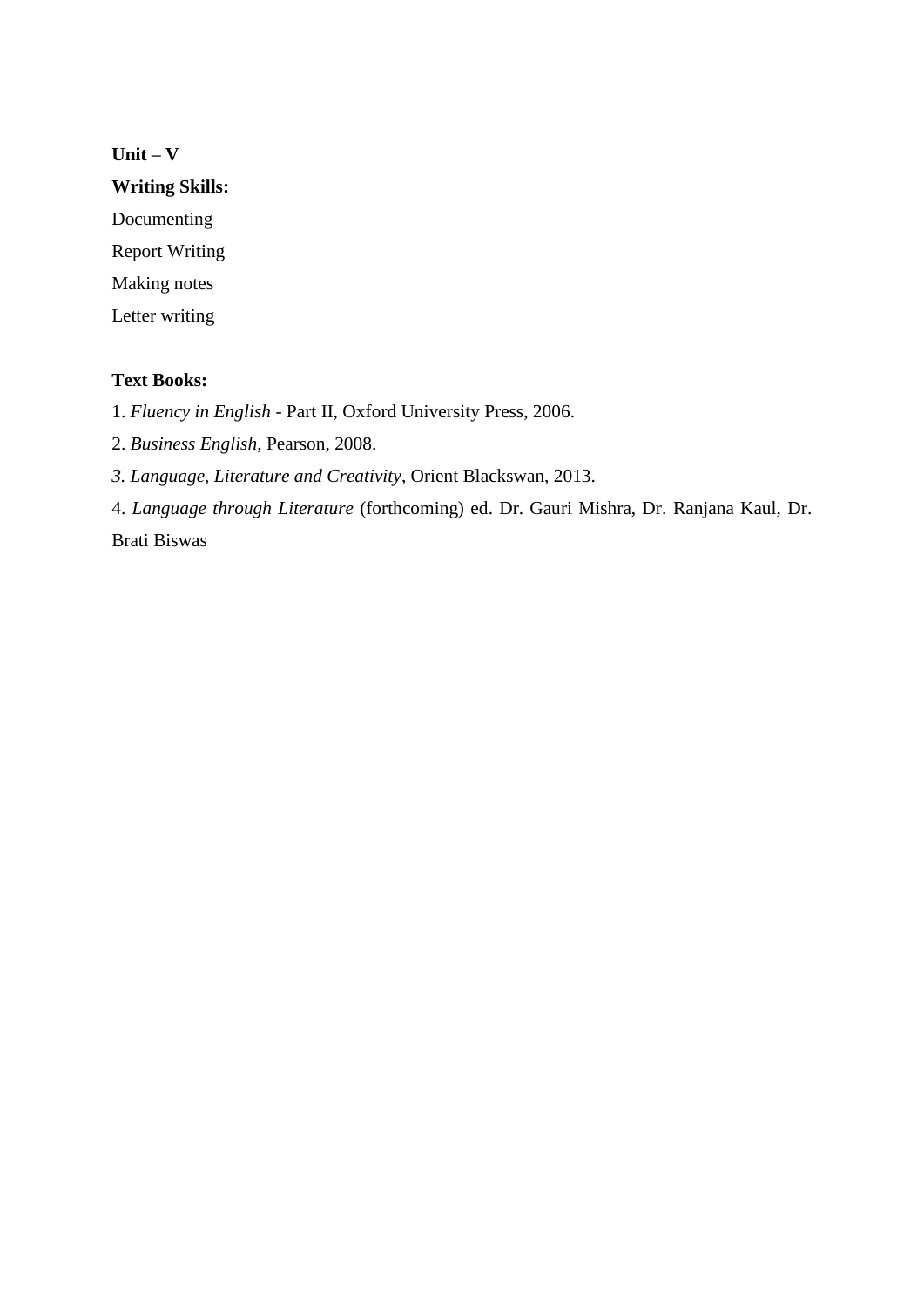# **Second Semester Session 2021-25**

# **Paper Code: Major-2T Organic Chemistry-I Credit # 4**

# **Unit-I Basics of Organic Chemistry**

*Organic Compounds:* Classification, and Nomenclature, Hybridization, Shapes of molecules, Influence of hybridization on bond properties. *Electronic Displacements:* Inductive, electromeric, resonance and mesomeric effects, hyperconjugation and their applications; Dipole moment; Organic acids and bases; their relative strength.

Homolytic and Heterolytic fission with suitable examples. Curly arrow rules, formal charges; Electrophiles and Nucleophiles; Nucleophilicity and basicity; Types, shape and their relative stability of Carbocations, Carbanions, Free radicals and Carbenes.

# **Unit-II Stereochemistry and Mechanism**

Fischer Projection, Newmann and Sawhorse Projection formulae and their interconversions; Geometrical isomerism: cis–trans and, syn-anti isomerism E/Z notations with C.I.P rules. *Optical Isomerism:* Optical Activity, Specific Rotation, Chirality/Asymmetry, Enantiomers, Molecules with two or more chiral-centres, Distereoisomers, meso structures, Racemic mixture and resolution. Relative and absolute configuration: D/L and R/S designations.

Introduction to types of organic reactions and their mechanism: Addition, Elimination and Substitution reactions.

# **Unit-III: Chemistry of Aliphatic Hydrocarbons**

### **A. Carbon-Carbon sigma bonds**

Chemistry of alkanes: Formation of alkanes, Wurtz Reaction, Wurtz-Fittig Reactions, Free radical substitutions: Halogenation -relative reactivity and selectivity.

# **B. Carbon-Carbon pi bonds:**

Formation of alkenes and alkynes by elimination reactions, Mechanism of E1, E2, E1cb reactions. Saytzeff and Hofmann eliminations.

### **Unit-IV: Reactions of Akenes & Alkynes**

*Reactions of alkenes:* Electrophilic additions their mechanisms (Markownikoff/ Anti Markownikoff addition), mechanism of oxymercuration-demercuration, hydroborationoxidation, ozonolysis, reduction (catalytic and chemical), syn and anti-hydroxylation (oxidation). 1,2-and 1,4 addition reactions in conjugated dienes and, Diels-Alder reaction; Allylic and benzylic bromination and mechanism, e.g. propene, 1-butene, toluene, ethyl benzene.

*Reactions of alkynes:* Acidity, Electrophilic and Nucleophilic additions. Hydration to form carbonyl compounds, Alkylation of terminal alkynes.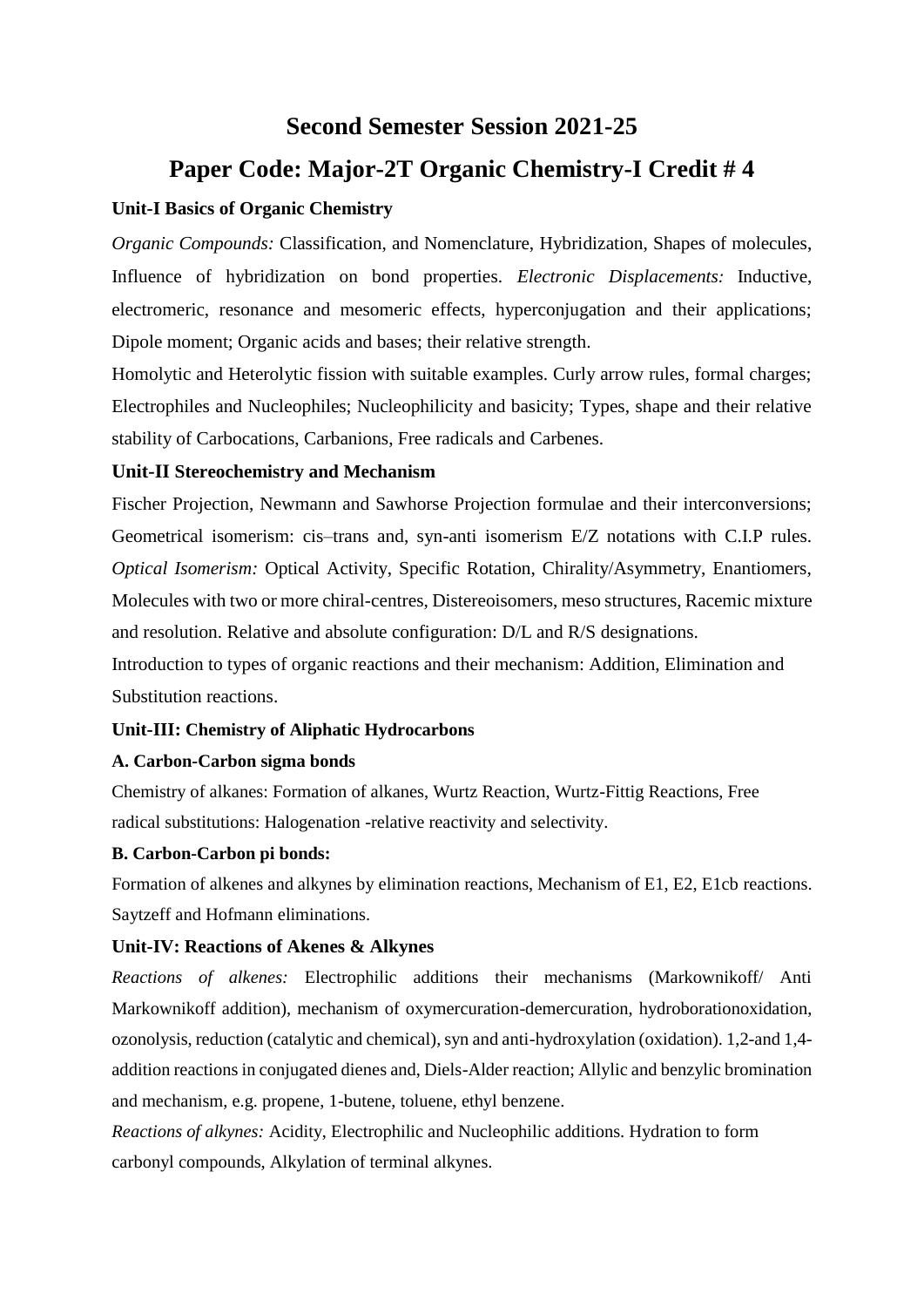#### **Unit-V: Cycloalkanes and Conformational Analysis**

Types of cycloalkanes and their relative stability, Baeyer strain theory, Conformation analysis of alkanes: Relative stability: Energy diagrams of cyclohexane: Chair, Boat and Twist boat forms; Relative stability with energy diagrams.

#### **Aromatic Hydrocarbons**

*Aromaticity:* Hückel's rule, aromatic character of arenes, cyclic carbocations/carbanions and heterocyclic compounds with suitable examples. Electrophilic aromatic substitution: halogenation, nitration, sulphonation and Friedel-Craft's alkylation/acylation with their mechanism. Directing effects of the groups.

#### **Reference Books:**

Morrison, R. N. & Boyd, R. N. *Organic Chemistry*, Dorling Kindersley (India) Pvt. Ltd. (Pearson Education). Finar, I. L. *Organic Chemistry (Volume 1)*, Dorling Kindersley (India) Pvt. Ltd. (Pearson Education). Finar, I. L. *Organic Chemistry (Volume 2: Stereochemistry and the Chemistry of Natural Products)*, Dorling Kindersley (India) Pvt. Ltd. (Pearson Education). Eliel, E. L. & Wilen, S. H. *Stereochemistry of Organic Compounds*, Wiley: London, 1994. 5. Kalsi, P. S. *Stereochemistry Conformation and Mechanism*, New Age International, 2005. McMurry, J.E. *Fundamentals of Organic Chemistry*, 7th Ed. Cengage Learning India Edition, 2013. -----------------------------------------------------------------------------------------------------------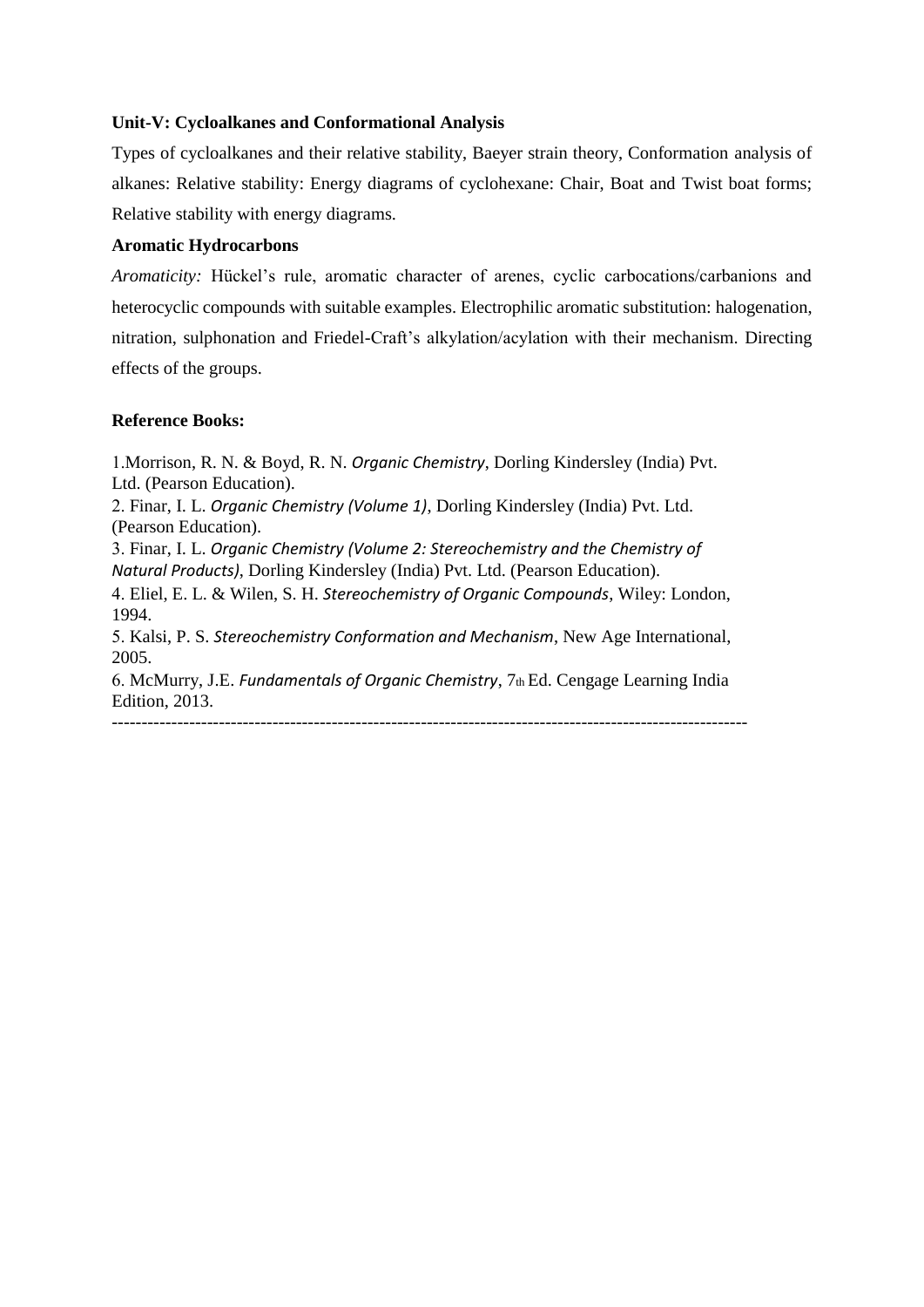# **Second Semester Session 2021-25 Paper Code: Major-2P Organic Chemistry-I Lab Credit # 2**

- 1. Checking the calibration of the thermometer
- 2. Purification of organic compounds by crystallization using the following solvents:
- a. Water
- b. Alcohol
- c. Alcohol-Water

3. Determination of the melting points of above compounds and unknown organic compounds (Kjeldahl method and electrically heated melting point apparatus)

4. Effect of impurities on the melting point – mixed melting point of two unknown organic compounds

5. Determination of boiling point of liquid compounds. (boiling point lower than and more than 100 °C by distillation and capillary method)

6. Chromatography

a. Separation of a mixture of two amino acids by ascending and horizontal paper chromatography

b. Separation of a mixture of two sugars by ascending paper chromatography

c. Separation of a mixture of o-and p-nitrophenol or o-and p-aminophenol by thin layer chromatography (TLC)

### **Reference Books**

Mann, F.G. & Saunders, B.C. *Practical Organic Chemistry,* Pearson Education (2009)

 Furniss, B.S.; Hannaford, A.J.; Smith, P.W.G.; Tatchell, A.R. *Practical Organic Chemistry, 5th Ed.,* Pearson (2012)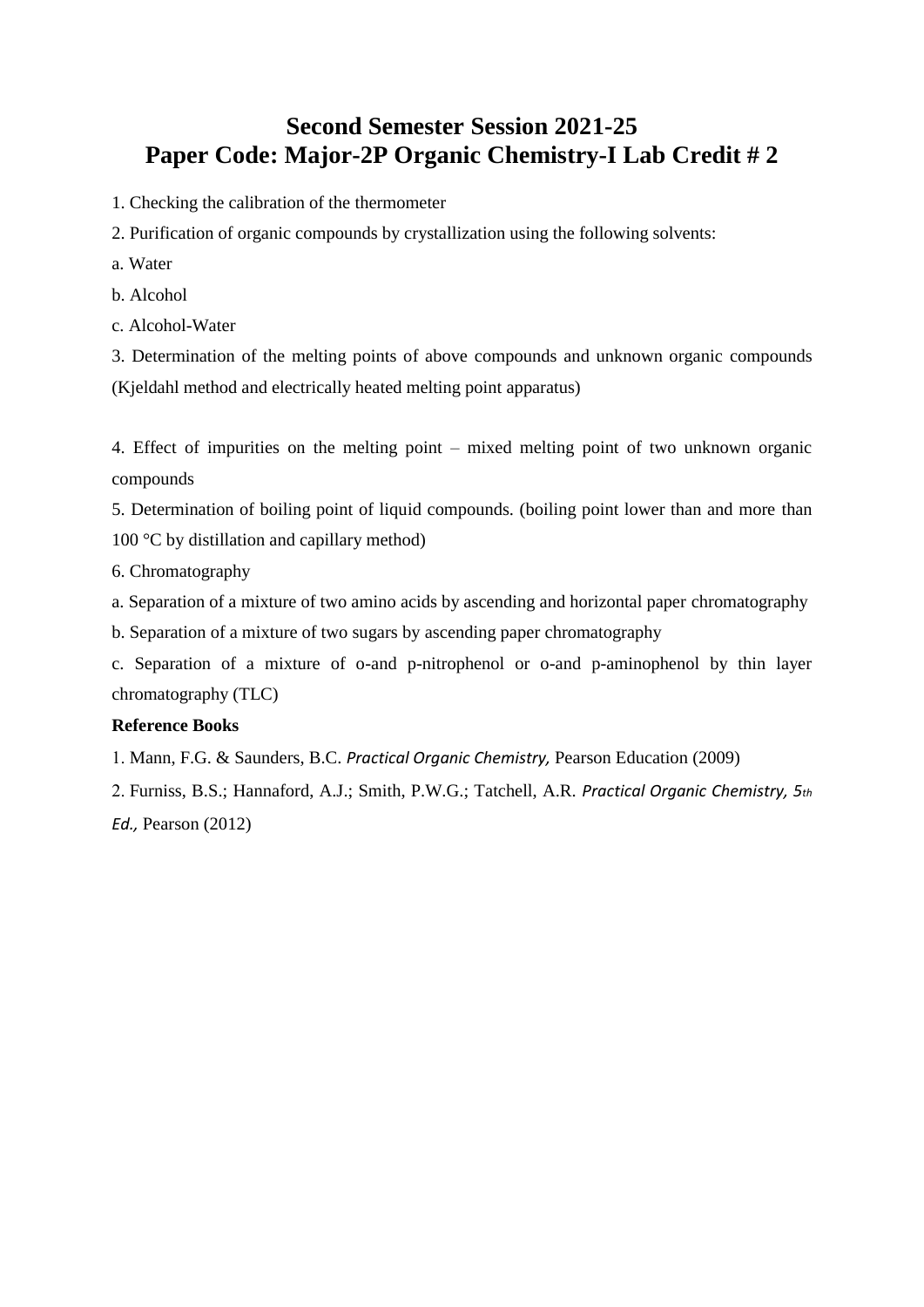# **Second Semester Session 2021-25 Paper Code: Minor-2T Physical Chemistry-II Credit # 4**

# **Unit-I: Chemical Thermodynamics:**

Intensive and extensive variables; state and path functions; isolated, closed and open systems; zeroth law of thermodynamics.

*First law:* Concept of heat, *q*, work, *w*, internal energy, *U*, and statement of first law; enthalpy, *H*, relation between heat capacities, calculations of *q*, *w*, *U* and *H* for reversible, irreversible and free expansion of gases (ideal and van der Waals) under isothermal and adiabatic conditions.

# **Unit-III**: **Thermochemistry:**

Heats of reactions: standard states; enthalpy of formation of molecules and ions and enthalpy of combustion and its applications; calculation of bond energy, bond dissociation energy and resonance energy from thermochemical data, effect of temperature (Kirchhoff's equations) and pressure on enthalpy of reactions. Adiabatic flame temperature, explosion temperature.

*Second Law:* Concept of entropy; thermodynamic scale of temperature, statement of the second law of thermodynamics; molecular and statistical interpretation of entropy. Calculation of entropy change for reversible and irreversible processes.

*Third Law:* Statement of third law, concept of residual entropy, calculation of absolute entropy of molecules. *Free Energy Functions:* Gibbs and Helmholtz energy; variation of S, G, A with T, V, P; Free energy change and spontaneity. Relation between Joule-Thomson coefficient and other thermodynamic parameters; inversion temperature; Gibbs-Helmholtz equation; Maxwell relations; thermodynamic equation of state.

# **Unit-IV: Systems of Variable Composition & Chemical Equilibrium**

Partial molar quantities, dependence of thermodynamic parameters on composition; Gibbs-Duhem equation, chemical potential of ideal mixtures, change in thermodynamic functions in mixing of ideal gases.

# **Chemical Equilibrium:**

Criteria of thermodynamic equilibrium, degree of advancement of reaction, chemical equilibria in ideal gases, concept of fugacity. Thermodynamic derivation of relation between Gibbs free energy of reaction and reaction quotient. Coupling of exoergic and endoergic reactions. Equilibrium constants and their quantitative dependence on temperature, pressure and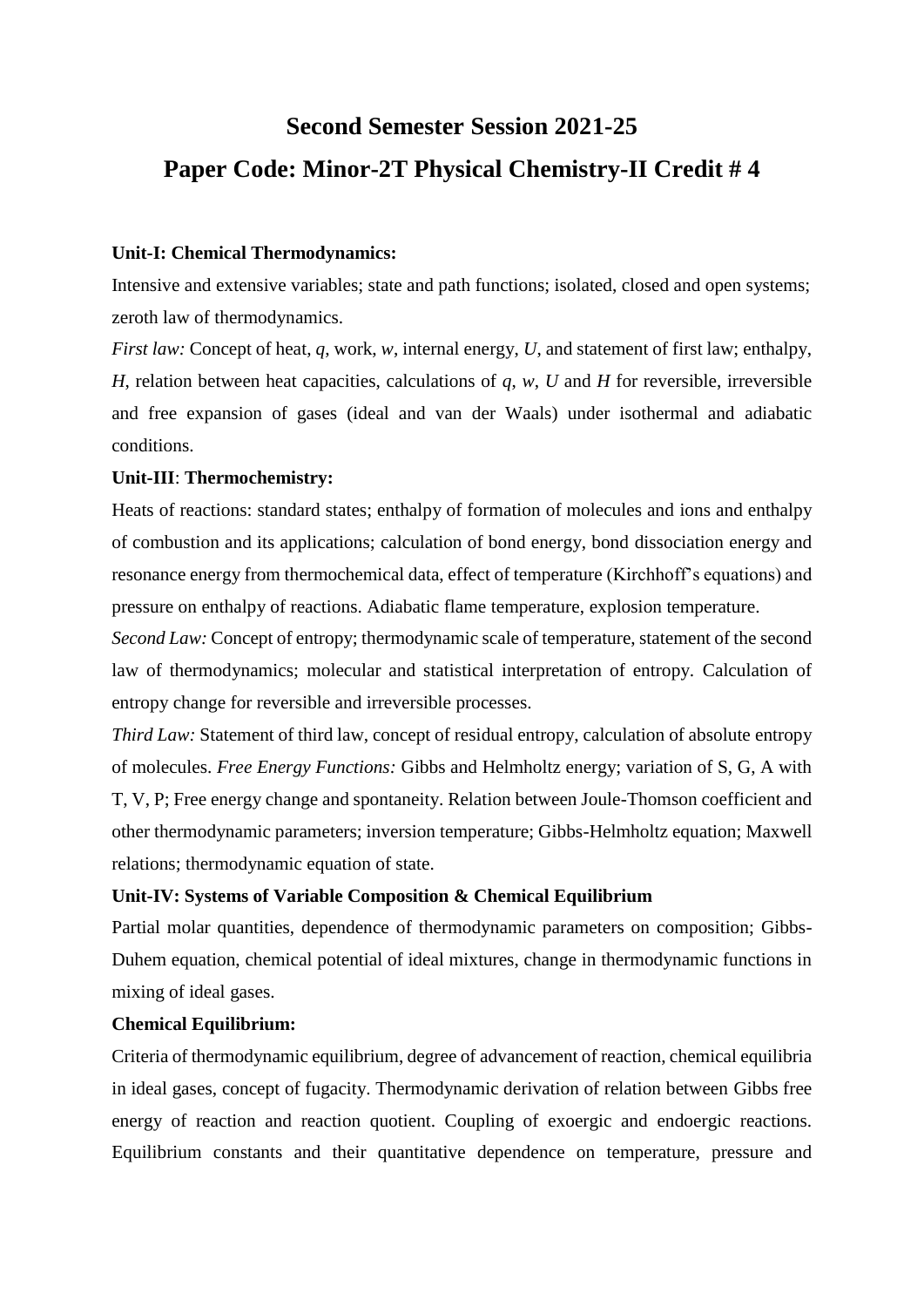concentration. Free energy of mixing and spontaneity; thermodynamic derivation of relations between the various equilibrium constants *Kp*, *Kc* and *Kx*. Le Chatelier principle (quantitative treatment); equilibrium between ideal gases and a pure condensed phase.

## **Unit-V: Solutions and Colligative Properties:**

Dilute solutions; lowering of vapour pressure, Raoult's and Henry's Laws and their applications. Excess thermodynamic functions. Thermodynamic derivation using chemical potential to derive relations between the four colligative properties [(i) relative lowering of vapour pressure, (ii) elevation of boiling point, (iii) Depression of freezing point, (iv) osmotic pressure] and amount of solute. Applications in calculating molar masses of normal, dissociated and associated solutes in solution.

#### **Reference Books**

- 1. Peter, A. & Paula, J. de. *Physical Chemistry* 10th Ed.*,* Oxford University Press (2014).
- 2. Castellan, G. W. *Physical Chemistry 4th Ed.,* Narosa (2004).
- 3. Engel, T. & Reid, P. *Physical Chemistry 3rd Ed.,* Prentice-Hall (2012).
- 4. McQuarrie, D. A. & Simon, J. D. *Molecular Thermodynamics* Viva Books Pvt. Ltd.: New Delhi (2004).
- 5. Assael, M. J.; Goodwin, A. R. H.; Stamatoudis, M.; Wakeham, W. A. & Will, S. *Commonly Asked Questions in Thermodynamics.* CRC Press: NY (2011).
- 6. Levine, I .N. *Physical Chemistry* 6th Ed., Tata Mc Graw Hill (2010).
- 7. Metz, C.R. *2000 solved problems in chemistry,* Schaum Series (2006).

----------------------------------------------------------------------------------------------------------------

-----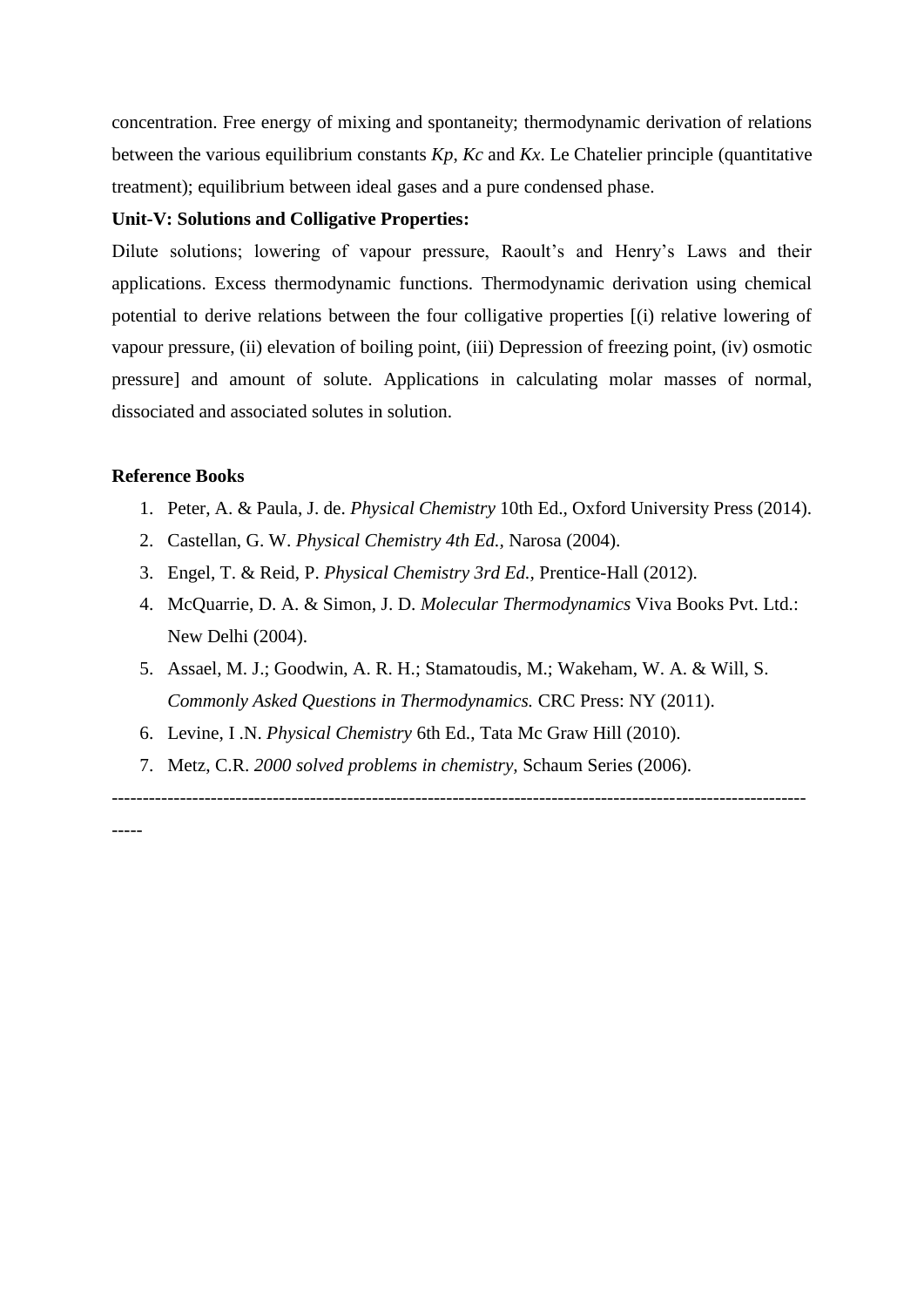# **Second Semester Session 2021-25 Paper Code: Minor-2P Physical Chemistry-II Lab Credit # 2**

# **Thermochemistry**

(a) Determination of heat capacity of a calorimeter for different volumes using change of enthalpy data of a known system (method of back calculation of heat capacity of calorimeter from known enthalpy of solution or enthalpy of neutralization).

(b) Determination of heat capacity of the calorimeter and enthalpy of neutralization of hydrochloric acid with sodium hydroxide.

(c) Calculation of the enthalpy of ionization of ethanoic acid.

(d) Determination of heat capacity of the calorimeter and integral enthalpy (endothermic and exothermic) solution of salts.

(e) Determination of basicity/proticity of a polyprotic acid by the thermochemical method in terms of the changes of temperatures observed in the graph of temperature versus time for different additions of a base. Also calculate the enthalpy of neutralization of the first step. (f) Determination of enthalpy of hydration of copper sulphate.

(g) Study of the solubility of benzoic acid in water and determination of Δ*H*.

*Any other experiment carried out in the class.*

# **Reference Books**

- 1. Khosla, B. D.; Garg, V. C. & Gulati, A., *Senior Practical Physical Chemistry,* R. Chand & Co.: New Delhi (2011).
- 2. Athawale, V. D. & Mathur, P. *Experimental Physical Chemistry* New Age International: New Delhi (2001).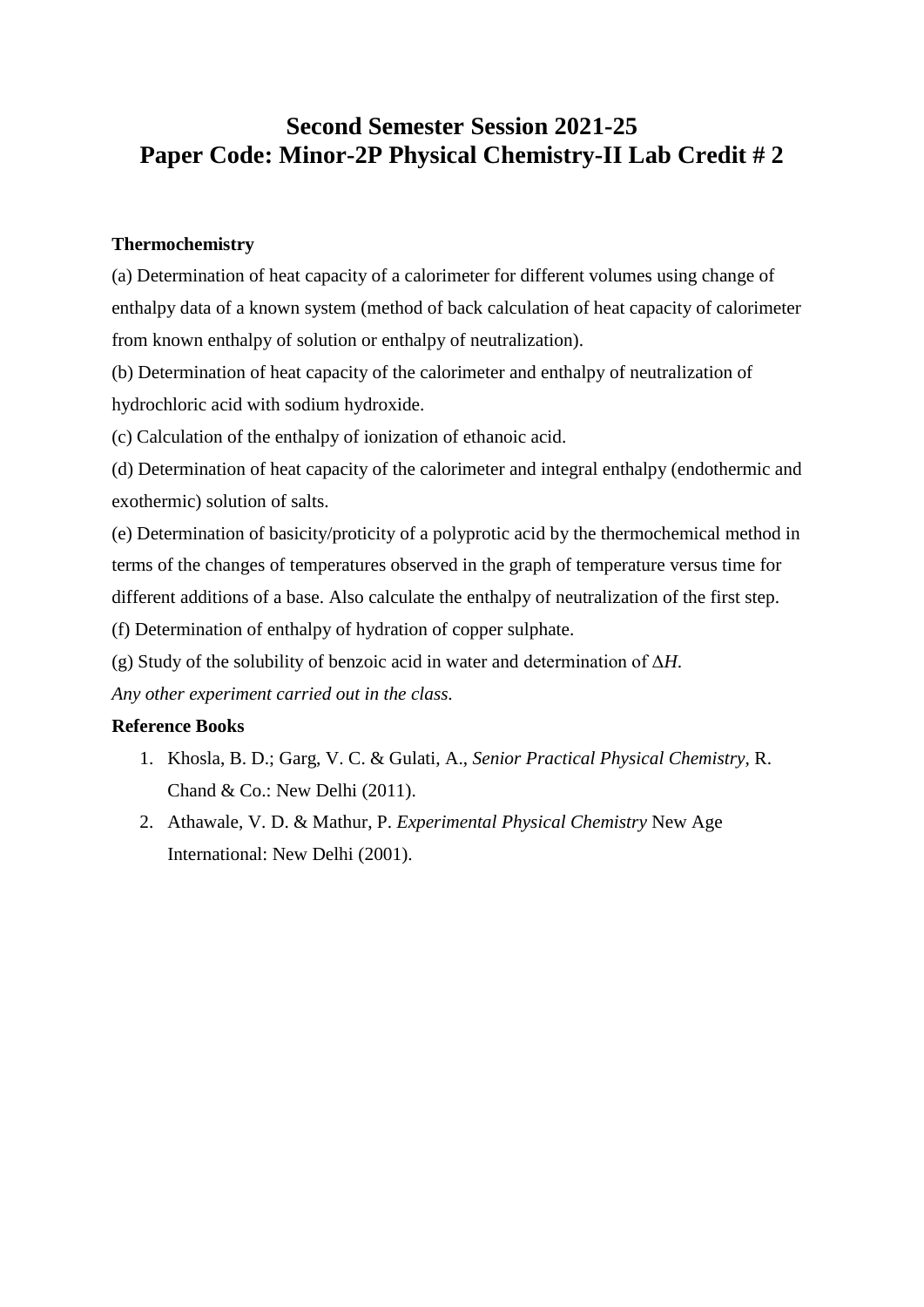# **Second Semester Session 2021-25 Paper Code: GE-II Electricity & Magnetism Credit # 4**

# **Unit – 1**

Electrostatic Field, electric flux, Gauss's theorem of electrostatics. Applications of Gauss theorem- Electric field due to point charge, infinite line of charge, uniformly charged spherical shell and solid sphere, plane charged sheet, charged conductor. Electric potential as line integral of electric field, potential due to a point charge, electric dipole, uniformly charged spherical shell and solid sphere. Calculation of electric field from potential.

# **Unit – 2**

Capacitance of an isolated spherical conductor. Parallel plate, spherical and cylindrical condenser. Energy per unit volume in electrostatic field. Dielectric medium, Polarisation, Displacement vector. Gauss's theorem in dielectrics. Parallel plate capacitor completely filled with dielectric.

## **Unit – 3**

Biot-Savart's law and its applications- straight conductor, circular coil, solenoid carrying current. Divergence and curl of magnetic field. Magnetic vector potential. Ampere's circuital law.

# **Unit – 4**

Magnetic properties of materials: Magnetic intensity, magnetic induction, permeability, magnetic susceptibility. Brief introduction of dia-, para-and ferromagnetic materials.

# **Unit – 5**

Faraday's laws of electromagnetic induction, Lenz's law, self and mutual inductance, L of single coil, M of two coils. Energy stored in magnetic field.

### **Text Books:**

- 1. Electricity and Magnetism, Edward M. Purcell, 1986, McGraw-Hill Education
- 2. Electricity & Magnetism, J.H. Fewkes & J.Yarwood. Vol. I, 1991, Oxford Univ. Press
- 3. Electricity and Magnetism, D C Tayal, 1988, Himalaya Publishing House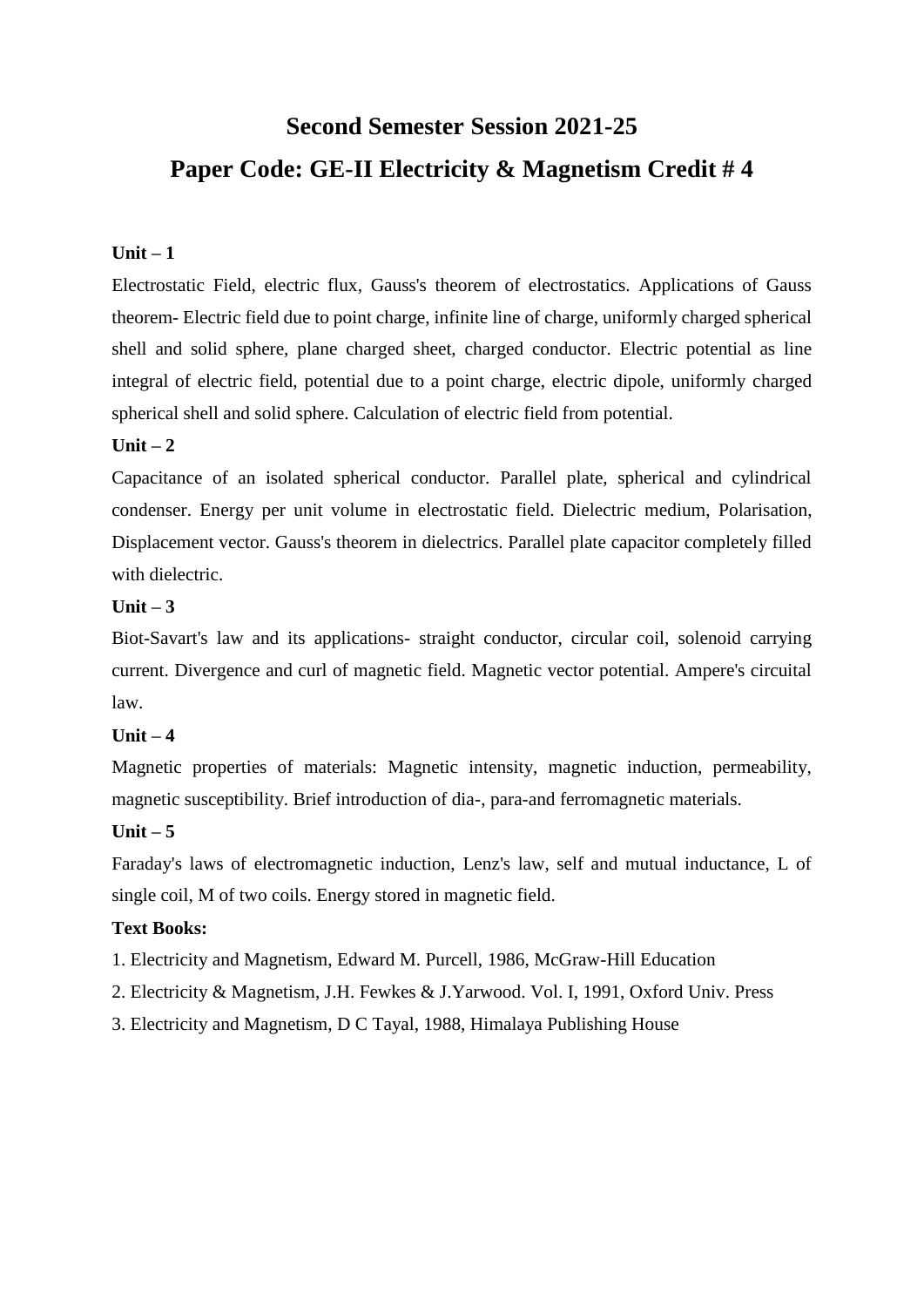# **Second Semester Session 2021-25**

# **Paper Code: AECC-II Environmental Science Credit # 4**

# **Unit 1: Introduction to Environmental Studies**

- Multidisciplinary nature of environmental studies
- Definition, Nature, Scope and Importance of environmental studies
- Types and Components of environment
- Concept of sustainability and sustainable development

# **Unit 2: Ecosystems**

- Introduction of Eco-system, Structure and Function of ecosystem
- Energy flow in an ecosystem: food chains, food webs and ecological succession
- Case studies of the following ecosystem: (a) forest ecosystem (b) grassland ecosystem (c) desert ecosystem (d) aquatic ecosystems (pons, streams, lakes, rivers, oceans, estuaries)

# **Unit 3: Natural Resources: Renewable and Non- Renewable Resources**

Land resources and land use change; Land degradation, soil erosion and desertification. Deforestation: Causes and impacts due to mining, dam building on environment, forests, Biodiversity and tribal populations.

Water: Use and over---exploitation of surface and ground water, floods, droughts, conflicts Over water (international & inter---state).

Energy resources: Renewable and non-renewable energy sources, use of alternate energy sources, growing energy needs, case studies.

# **Unit 4: Biodiversity and conservation**

- Levels of biological diversity: genetic, species and ecosystem diversity, Biogeographic zones of India; Biodiversity patterns and global biodiversity hot spots. India as a megabiodiversity nation; Endangered and endemic species of India.
- Threats to biodiversity: Habitat loss, poaching of wildlife, man-wildlife conflicts, biological invasions
- Conservation of biodiversity: *In situ* and *Ex situ* conservation of biodiversity
- Environmental Pollution: types, causes, effects and controls; Air, water, soil and noise pollution, Nuclear hazards and human health risks.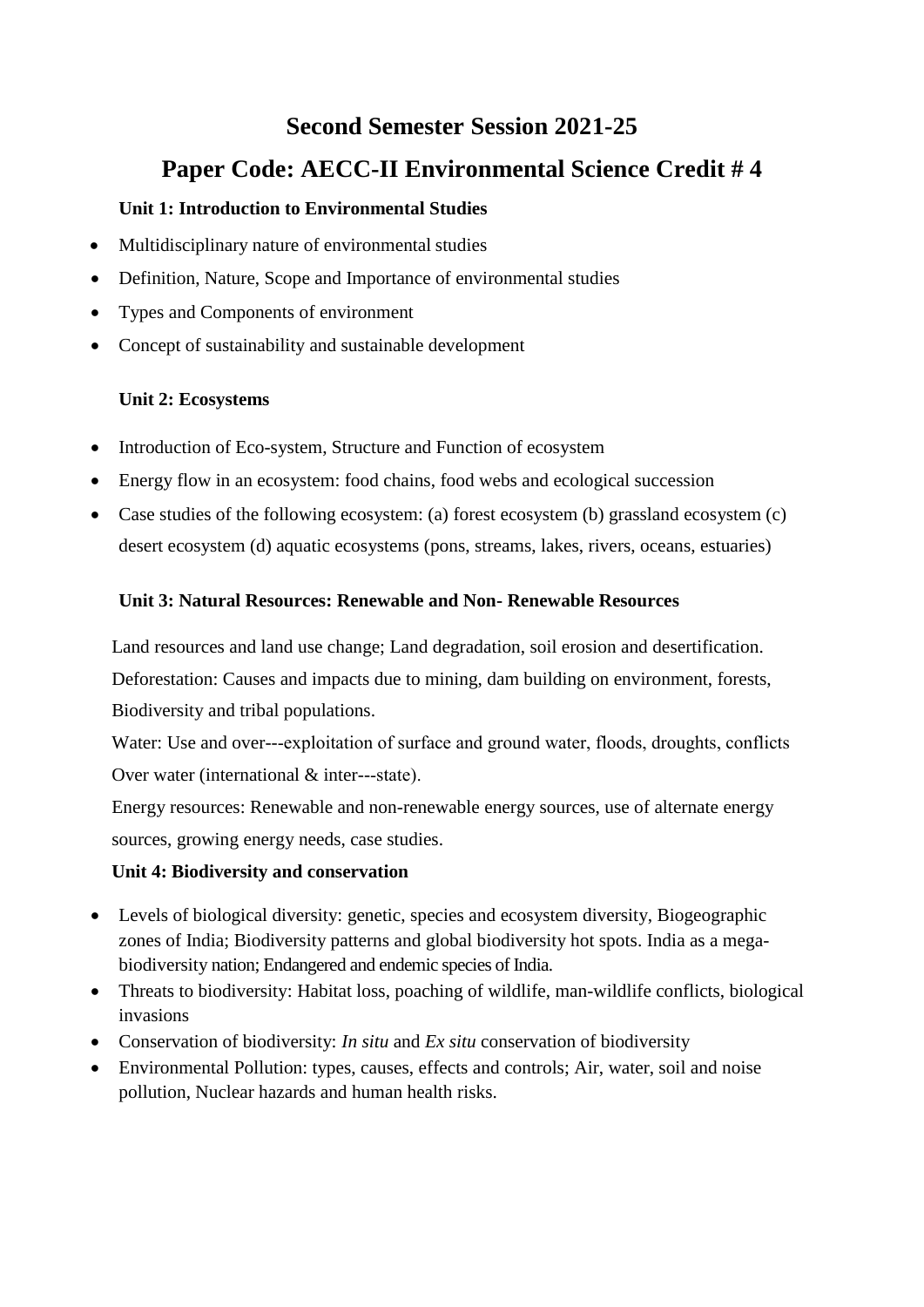# **Unit 5: Environmental Policies & Practices**

- Climate change, global warming, ozone layer depletion, acid rain and its impacts on human communities and agriculture
- Environment Laws: Environment Protection Act; Air (Prevention & Control of Pollution) Act; Water (Prevention and control of Pollution) Act; Wildlife Protection Act; Forest Conservation Act; International agreements: Montreal and Kyoto protocols and Convention on Biological Diversity (CBD)
- Nature reserves, tribal populations and rights.

# **Text Books:**

- 1. Carsen, R. 2002. Silent Spring, Houghton Mifflin, Harcourt.
- 2. Rao, M. N & DattaA.K.1987.Waste Water Treatment, Oxford and IBH Publishing Co. Pvt. Ltd.
- 3. Raven, P.H Hassenzahl, D.M. & Berg L.R, 2012 Environment. 8<sup>th</sup>Edition. John Wiley & Sons.
- 4. Singh, J.S.Singh, S.P. and Gupta, S.R. 2014.Ecology, Environmental Science and Conservation. S. Chand Publishing, NewDelhi.
- 5. Agarwal, K.C.2001 Environmental Biology, Nidi Publication .Ltd.Bikaner.
- 6. BharuchaErach, The Biodiversity Biology of India, Mapin Publishing Pvt. Ltd. Ahmedbad, India
- 7. Cunningham, W.P. Cooper, T.H. Gorhani, E & Hepworth, M.T.2001, Environmental Encyclopedia. Jaico Publ. House, Mumbai,1196p.
- 8. Heywood, V.H & Watson, R.T. 1995. Global Biodiversity Assessment. Cambridge University Press.
- 9. Jadhav, H & Bhosale, V.M.1995. Environmental Protection and Laws, Himalaya Publishing House, Delhi
- 10. Mckinney, M. L. & Schoch. R. M.1996. Environmental Science systems & Solutions, Web enhanced edition.
- 11. Saha T. K. 2010. Ecology and Environmental Biology, Books and Allied (P) Ltd. Kolkata.
- 12. Santra S.C. 2005. Environmental Science, New Central Book Agency (P) Ltd. Kolkata.
- 13. Singh, S. 1991. Environmental Geography, Prayag Pustak Bhawan, Allahabad.
- 14. Roy, S. 2003.Environmental Science, Publishing Syndicate, Kolkata
- 15. Sharma, P. D. 2012. Ecology and Environment, Rastogi Publication
- 16. Dash, M. C. 2001. Fundamentals of Ecology, Tata McGraw-Hill Publishing Company Ltd
- 17. Arora, Mohan P. 2009. Ecology, Himalaya Publishing House
- 18. Saha T.K. 2010. Ecology and Environmental Biology, Books and Allied (P) Ltd. Kolkata.
- 19. Santra S.C. 2005. Environmental Science, New Central Book Agency (P) Ltd. Kolkata.
- 20. Environmental Studies—Prof S.V.S Rana.--Rastogi Publication.
- 21. Text book of Ecology: The Experimental Analysis of distribution & abundance--(Charles J. Krebs). Pearson Education.
- 22. Erach Bharucha, 2016. Text Book of Environmental Studies for Undergraduate Courses (Second Edition) for UGC. University Press.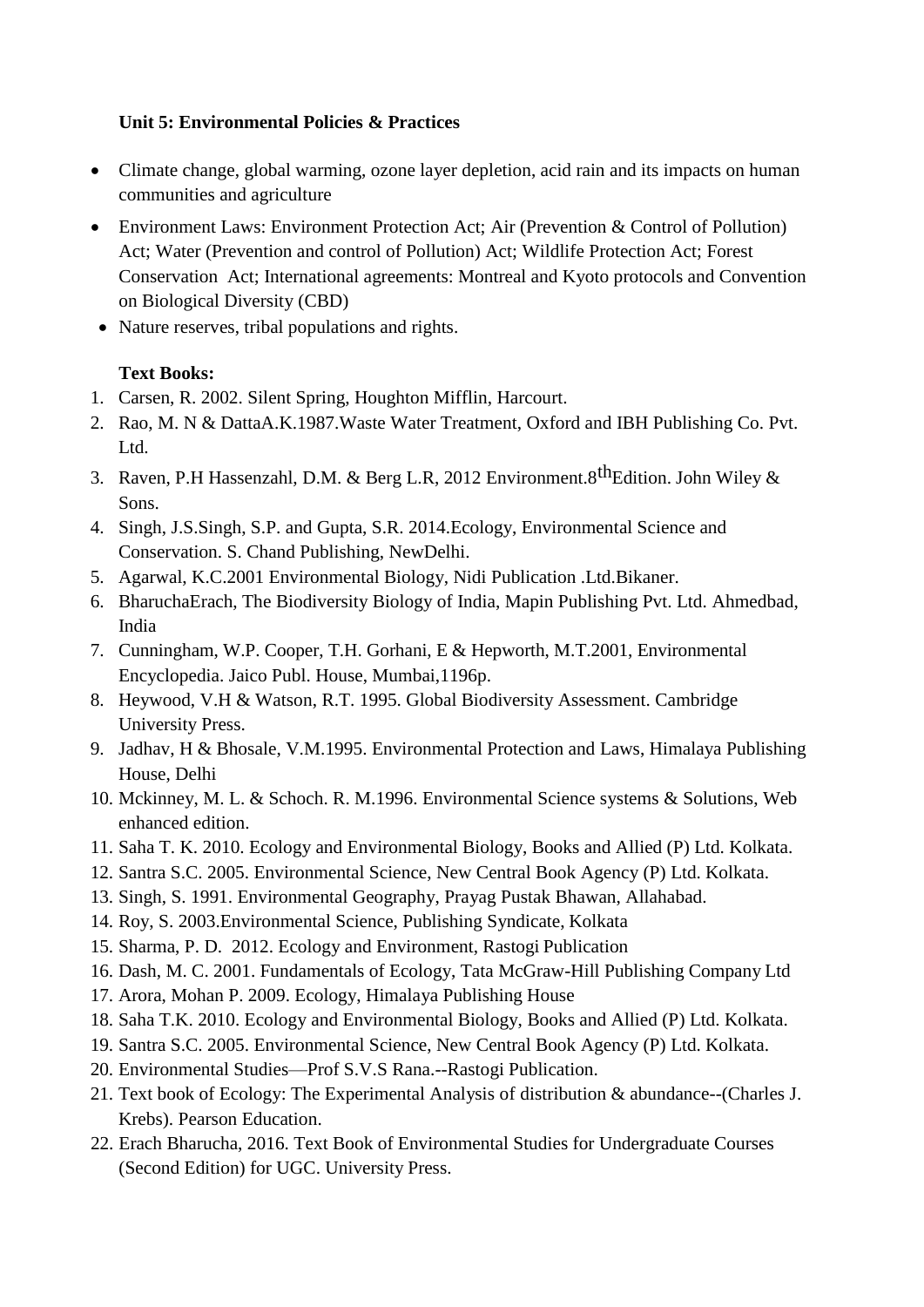# **Third Semester Session 2021-25 Paper Code: Major-3T: Inorganic Chemistry-II # 4**

## **Unit – I**

### **General Principles of Metallurgy**

Chief modes of occurrence of metals based on standard electrode potentials. Ellingham diagrams for reduction of metal oxides using carbon and carbon monoxide as reducing agent. Electrolytic Reduction, Hydrometallurgy. Methods of purification of metals: Electrolytic Kroll process, Parting process, van Arkel-de Boer process and Mond's process, Zone refining.

## **Unit – II**

### **Acids and Bases**

Brönsted-Lowry concept of acid-base reactions, solvated proton, relative strength of acids, types of acid-base reactions, levelling solvents, Lewis acid-base concept, Classification of Lewis acids, Hard and Soft Acids and Bases (HSAB) Application of HSAB principle.

### **Unit – III**

## **Chemistry of** *s* **and** *p* **Block Elements:**

Inert pair effect, Relative stability of different oxidation states, diagonal relationship and anomalous behaviour of first member of each group. Allotropy and catenation. Complex formation tendency of *s* and *p* block elements. Hydrides and their classification ionic, covalent and interstitial. Basic beryllium acetate and nitrate.

### **Unit – IV**

Study of the following compounds with emphasis on structure, bonding, preparation, properties and uses. Boric acid and borates, boron nitrides, borohydrides (diborane) carboranes and graphitic compounds, silanes, Oxides and oxoacids of nitrogen, Phosphorus and chlorine. Peroxo acids of sulphur, interhalogen compounds, polyhalide ions, pseudohalogens and basic properties of halogens.

### **Unit – V**

## **Noble Gases:**

Occurrence and uses, rationalization of inertness of noble gases, Clathrates; preparation and properties of XeF2, XeF4 and XeF6; Nature of bonding in noble gas compounds (Valence bond treatment and MO treatment for XeF2). Molecular shapes of noble gas compounds (VSEPR theory).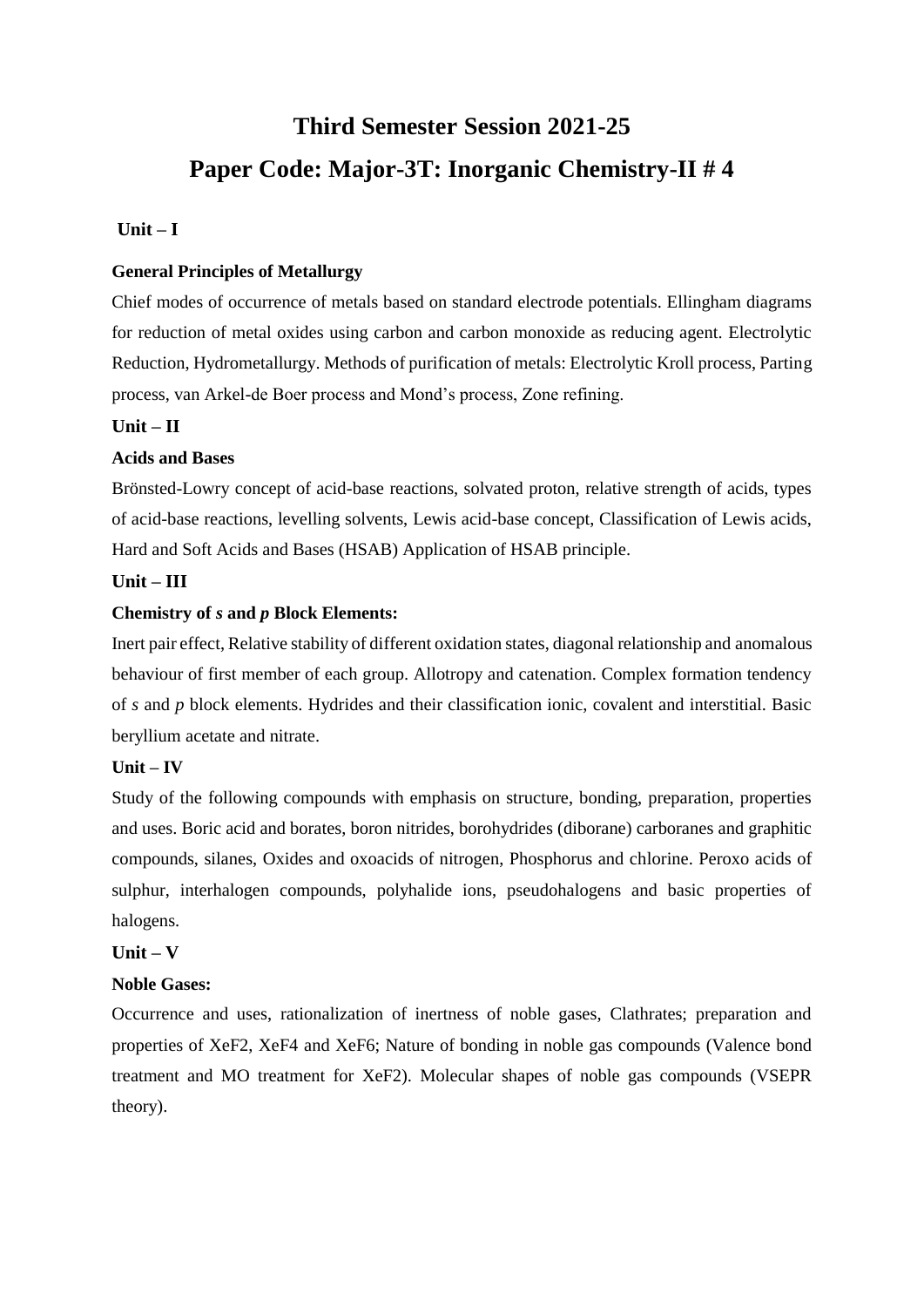### **Reference Books:**

1. Lee, J.D. *Concise Inorganic Chemistry*, ELBS, 1991.

*2.* Douglas, B.E; Mc Daniel, D.H. & Alexander, J.J. *Concepts & Models of Inorganic Chemistry 3rd Ed.*, John Wiley Sons, N.Y. 1994.

3. Greenwood, N.N. & Earnshaw. *Chemistry of the Elements*, Butterworth- Heinemann. 1997.

4. Cotton, F.A. & Wilkinson, G. *Advanced Inorganic Chemistry*, Wiley, VCH, 1999.

5. Rodger, G.E. *Inorganic and Solid State Chemistry*, Cengage Learning India Edition, 2002.

6. Miessler, G. L. & Donald, A. Tarr. *Inorganic Chemistry* 4th Ed., Pearson, 2010.

7. Atkin, P. *Shriver & Atkins' Inorganic Chemistry* 5th Ed. Oxford University Press (2010). ----------------------------------------------------------------------------------------------------------------

------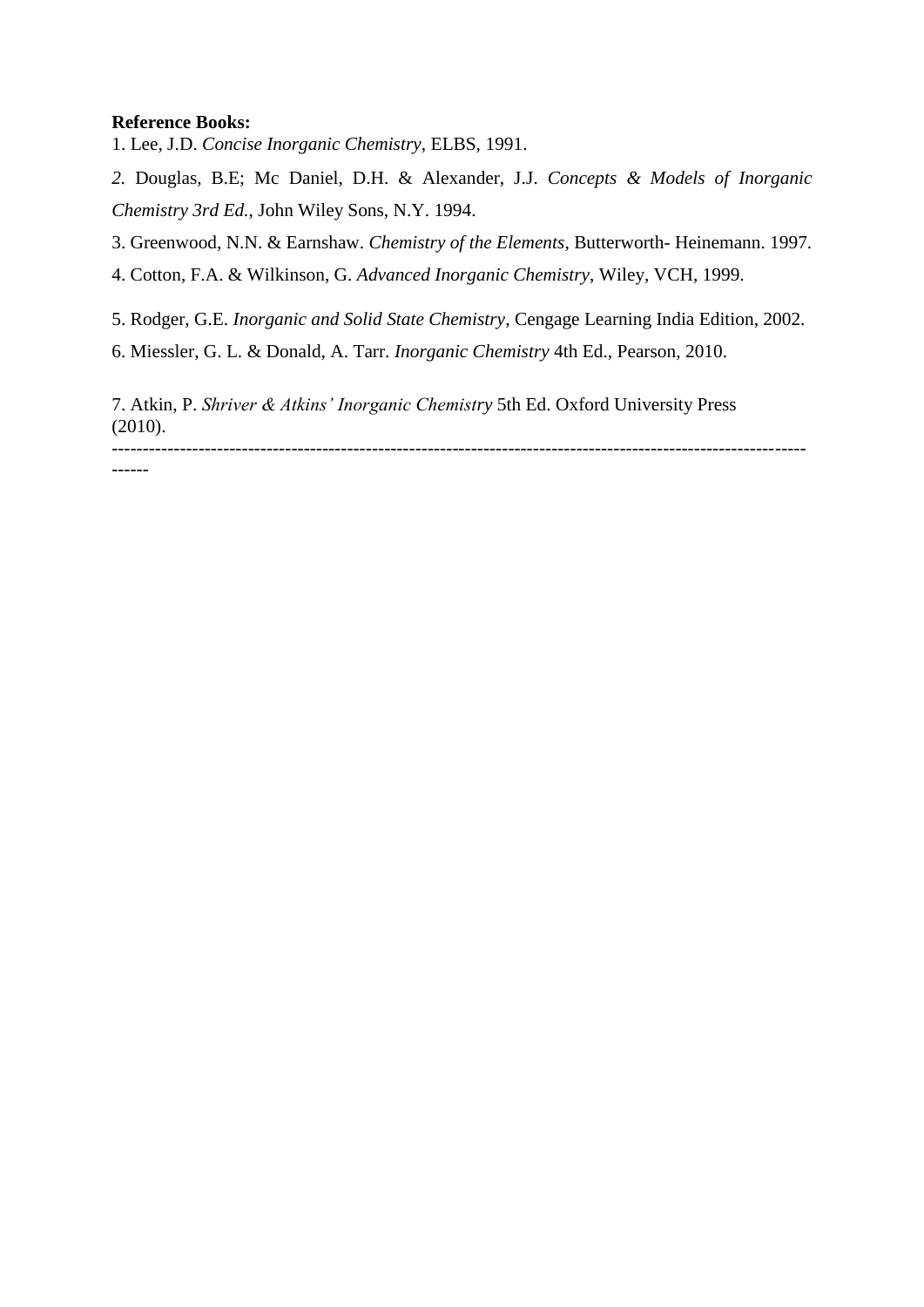# **Paper Code: Major-3P Inorganic Chemistry-II Lab Credit # 2**

# **(A) Iodo / Iodimetric Titrations**

(i) Estimation of Cu(II) and K2Cr2O7 using sodium thiosulphate solution (Iodimetrically).

- (ii) Estimation of (i) arsenite and (ii) antimony in tartar-emetic iodimetrically
- (iii) Estimation of available chlorine in bleaching powder iodometrically.

# **(B) Inorganic preparations**

- (i) Cuprous Chloride, Cu2Cl2
- (ii) Preparation of Manganese(III) phosphate, MnPO4.H2O
- (iii) Preparation of Aluminium potassium sulphate KAl(SO4)2.12H2O (Potash alum) or Chrome alum.

# **Text Books:**

1. Mendham, J., *A. I. Vogel's Quantitative Chemical Analysis 6th Ed.,* Pearson, 2009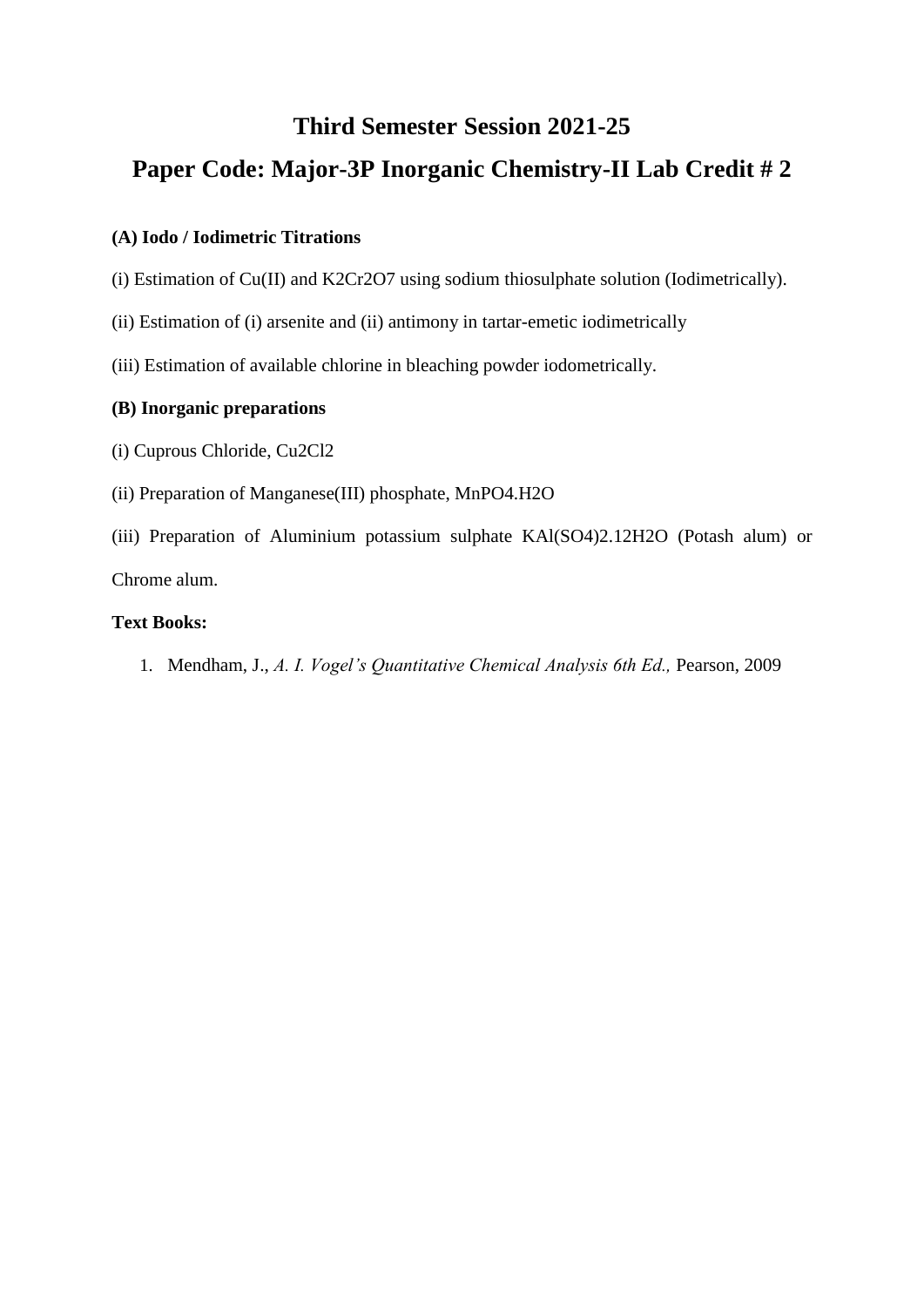# **Paper Code: Minor-3T: Organic Chemistry-II Credit # 4**

### **Unit – I**

## **Chemistry of Halogenated Hydrocarbons:**

*Alkyl halides:* Methods of preparation, nucleophilic substitution reactions – SN1, SN2 and SNi mechanisms with stereochemical aspects and effect of solvent etc.; nucleophilic substitution vs. elimination.

## **Unit – II**

*Aryl halides:* Preparation, including preparation from diazonium salts. nucleophilic aromatic substitution; SNAr, Benzyne mechanism. Relative reactivity of alkyl, allyl/benzyl, vinyl and aryl halides towards nucleophilic substitution reactions.

## **Unit – III**

## **Alcohols, Phenols, Ethers and Epoxides:**

*Alcohols:* preparation, properties and relative reactivity of 1°, 2°, 3° alcohols, Bouvaelt-Blanc Reduction; Preparation and properties of glycols: Oxidation by periodic acid and lead tetraacetate, Pinacol-Pinacolone rearrangement; *Phenols:* Preparation and properties; Acidity and factors effecting it, Ring substitution reactions, Reimer–Tiemann and Kolbe's–Schmidt Reactions, Fries and Claisen rearrangements with mechanism; *Ethers and Epoxides:* Preparation and reactions with acids. Reactions of epoxides with alcohols, ammonia derivatives and LiAlH4

# **Unit – IV**

### **Carbonyl Compounds:**

Structure, reactivity and preparation; Nucleophilic additions, Nucleophilic addition-elimination reactions with ammonia derivatives with mechanism; Mechanisms of Aldol and Benzoin condensation, Knoevenagel condensation, Claisen-Schmidt, Perkin, Cannizzaro and Wittig reaction, Beckmann and Benzil-Benzilic acid rearrangements, haloform reaction and Baeyer Villiger oxidation, α-substitution reactions, oxidations and reductions (Clemmensen, Wolff-Kishner, LiAlH4, NaBH4, MPV, PDC and PGC);

### **Unit –V**

# **Carboxylic Acids and their Derivatives:**

Preparation, physical properties and reactions of monocarboxylic acids: Typical reactions of dicarboxylic acids, hydroxy acids and unsaturated acids: succinic/phthalic, lactic, malic, tartaric, citric, maleic and fumaric acids; Preparation and reactions of acid chlorides,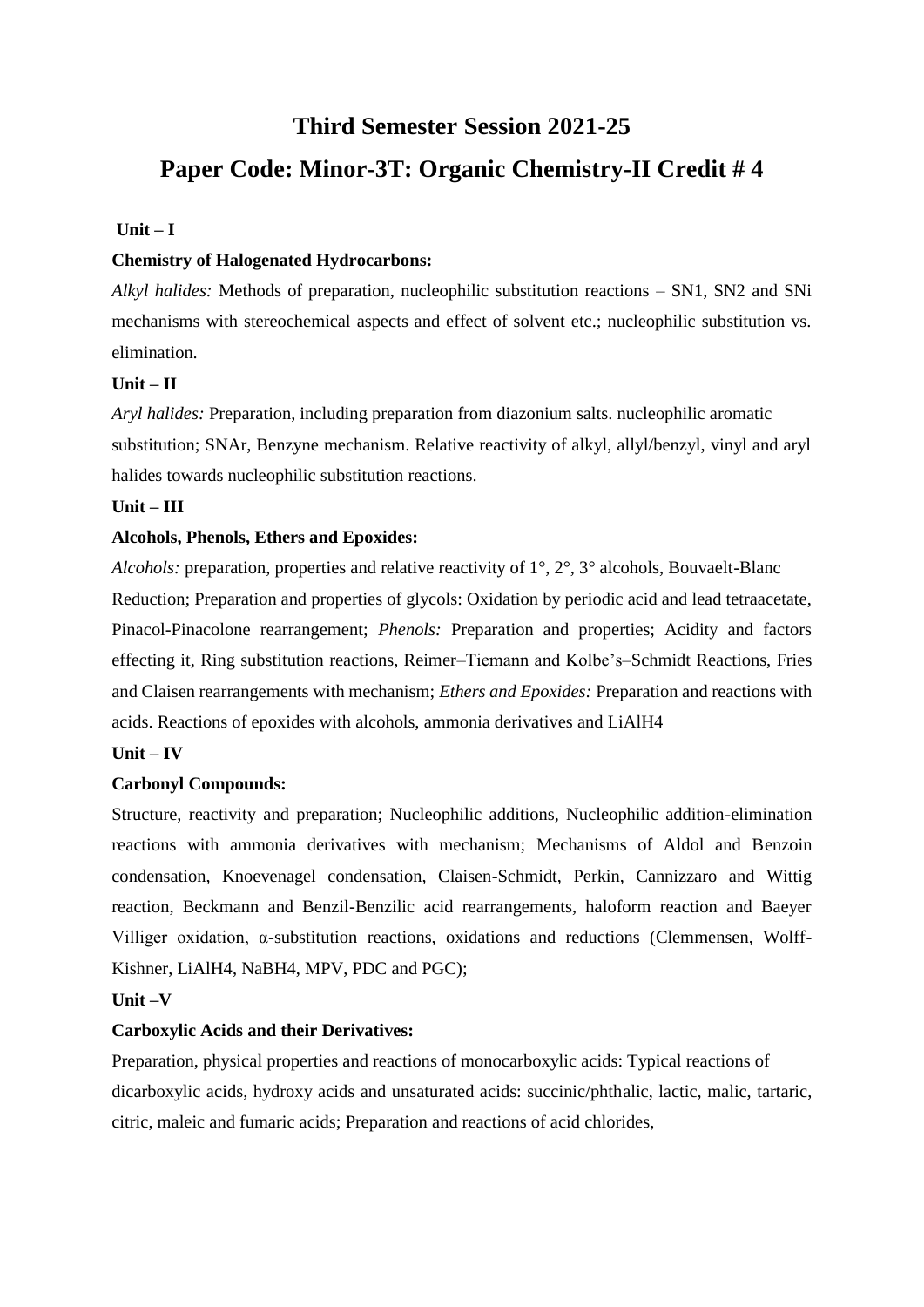anhydrides, esters and amides; Comparative study of nucleophilic sustitution at acyl group - Mechanism of acidic and alkaline hydrolysis of esters, Claisen condensation, Dieckmann and Reformatsky reactions, Hofmannbromamide degradation and Curtius rearrangement.

## **Text Books:**

1. Morrison, R. T. & Boyd, R. N. *Organic Chemistry*, Dorling Kindersley (India) Pvt. Ltd. (Pearson Education).

2. Finar, I. L. *Organic Chemistry* (*Volume 1*), Dorling Kindersley (India) Pvt. Ltd. (Pearson Education).

3. Graham Solomons, T.W. *Organic Chemistry,* John Wiley & Sons, Inc.

4. McMurry, J.E. *Fundamentals of Organic Chemistry*, 7th Ed. Cengage Learning India, Edition, 2013.

-----------------------------------------------------------------------------------------------------------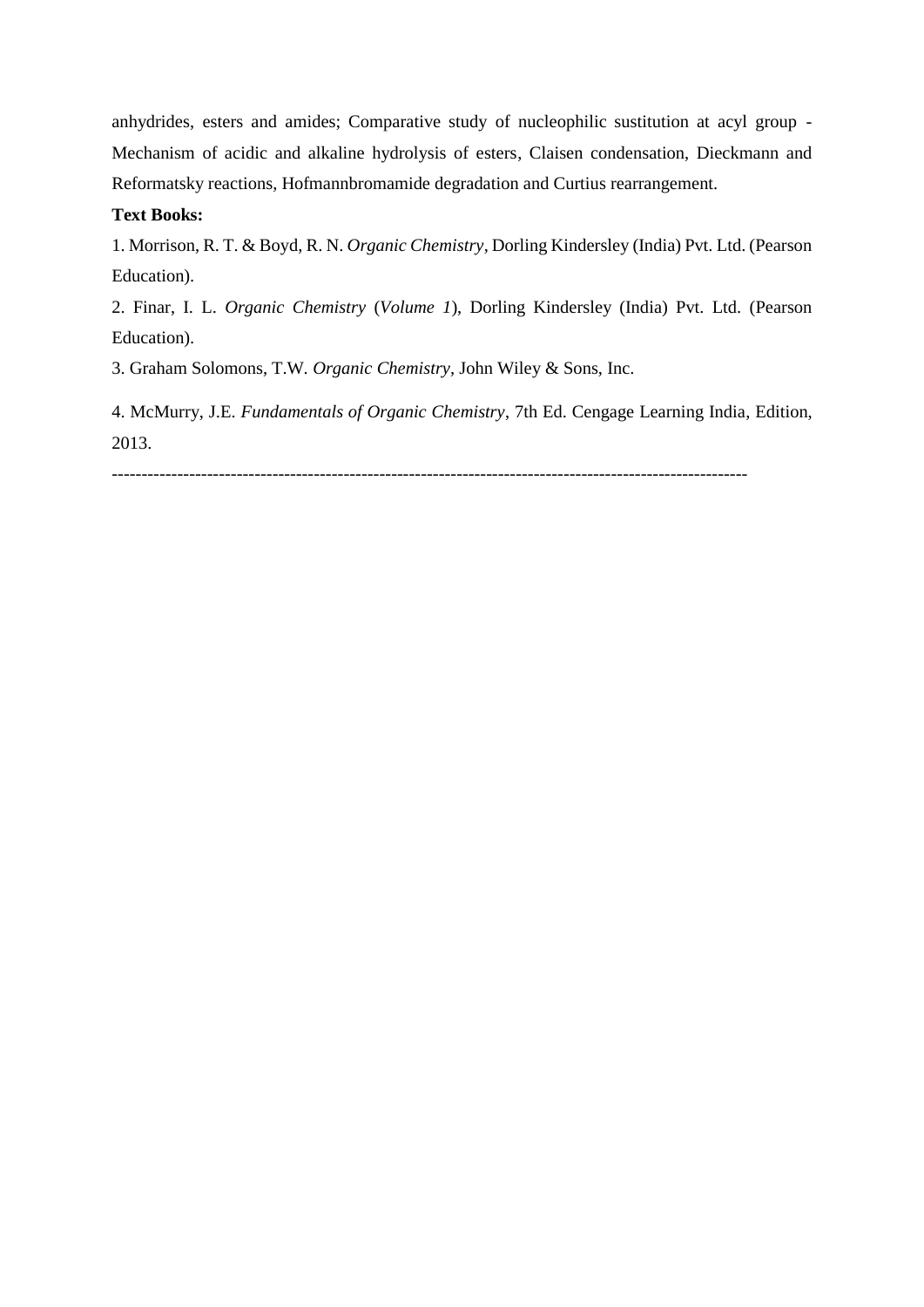# **Paper Code: Minor-3P Organic Chemistry-II Lab Credit # 2**

1. Functional group tests for alcohols, phenols, carbonyl and carboxylic acid group.

2. Organic preparations: i. Acetylation of one of the following compounds: amines (aniline, *o*- , *m*-, *p*toluidines and *o*-, *m*-, *p*-anisidine) and phenols (β-naphthol, vanillin, salicylic acid) by any one method:

a. Using conventional method. b. Using green approach

ii. Benzolyation of one of the following amines (aniline, *o*-, *m*-, *p*- toluidines and *o*-, *m*-, *p*anisidine) and one of the following phenols (β-naphthol, resorcinol, pcresol) by Schotten-Baumann reaction.

iii. Oxidation of ethanol/ isopropanol (Iodoform reaction).

iv. Bromination of any one of the following: a. Acetanilide by conventional methods b. Acetanilide using green approach (Bromate-bromide method)

v. Nitration of any one of the following: a. Acetanilide/nitrobenzene by conventional method

b. Salicylic acid by green approach (using ceric ammonium nitrate).

vi. Selective reduction of *meta* dinitrobenzene to *m*-nitroaniline.

vii. Reduction of *p*-nitrobenzaldehyde by sodium borohydride. viii. Hydrolysis of amides and esters.

ix. Semicarbazone of any one of the following compounds: acetone, ethyl methyl ketone, cyclohexanone, benzaldehyde.

x. *S*-Benzylisothiouronium salt of one each of water soluble and water insoluble acids

(benzoic acid, oxalic acid, phenyl acetic acid and phthalic acid).

xi. Aldol condensation using either conventional or green method.

xii. Benzil-Benzilic acid rearrangement.

The above derivatives should be prepared using 0.5-1g of the organic compound. The solid samples must be collected and may be used for recrystallization, melting point and TLC.

# **Text Books:**

1. Mann, F.G. & Saunders, B.C. *Practical Organic Chemistry,* Pearson Education (2009) 2. Furniss, B.S., Hannaford, A.J., Smith, P.W.G. & Tatchell, A.R. *Practical Organic Chemistry, 5th Ed.* Pearson (2012)

3. Ahluwalia, V.K. & Aggarwal, R. *Comprehensive Practical Organic Chemistry: Preparation and Quantitative Analysis,* University Press (2000).

4. Ahluwalia, V.K. & Dhingra, S. *Comprehensive Practical Organic Chemistry: Qualitative Analysis,* University Press (2000).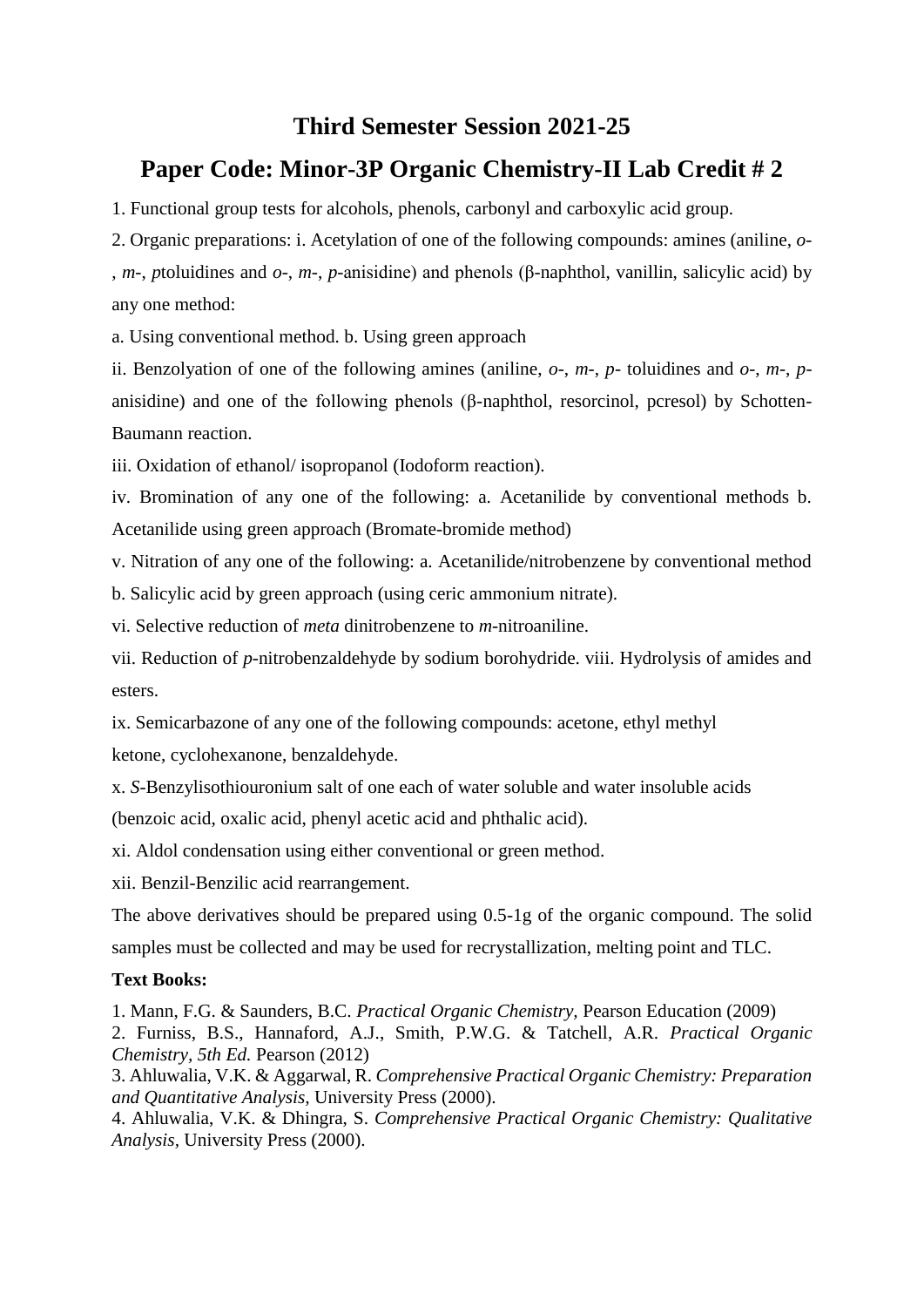# **Paper Code: GE-III Computer Fundamentals Credit # 4**

# **Unit – 1**

Introduction: Introduction to computer system, uses, types of computer, generations of computer. Computer Organisation and Architecture: C.P.U., registers, system bus, main memory unit.

# **Unit – 2**

Devices: Input and output devices (with connections and practical demo), keyboard, mouse, joystick, scanner, OCR, OMR, bar code reader, web camera, monitor, printer, plotter etc. Memory: Primary, secondary, auxiliary memory, RAM, ROM, cache memory, hard disks, optical disks.

# **Unit – 3**

Human Computer Interface: Types of software, Operating system as user interface, utility programs. MS-Office: Basics of MS-Word, MS-Excel and MS-PowerPoint.

## **Unit – 4**

Computer Networks: Overview of Computer Network, Types of computer networks (LAN, WAN, MAN), Components of computer networks (Servers, workstations, network interface cards, hub, switches, cables etc.)

# **Unit – 5**

Internet: Overview of Internet, www, IP address, URL, web pages, web browsers, Internet, Protocols, Search engines, e-mail, downloading and uploading from internet. Overview of Emerging Technologies: Bluetooth, cloud computing, data mining, mobile computing.

# **Text Books:**

1. P. K.Sinha, P. Sinha, Fundamentals of Computers, BPB Publishers, 2007. 2. B. Ram, Sanjay Kumar, Computer Fundamentals: Architecture and Organization, New Age International Publishers.

# **Reference Books:**

1. A. Goel, Computer Fundamentals, Pearson Education, 2010.

2. P. Aksoy, L. DeNardis, Introduction to Information Technology, Cengage Learning, 2006.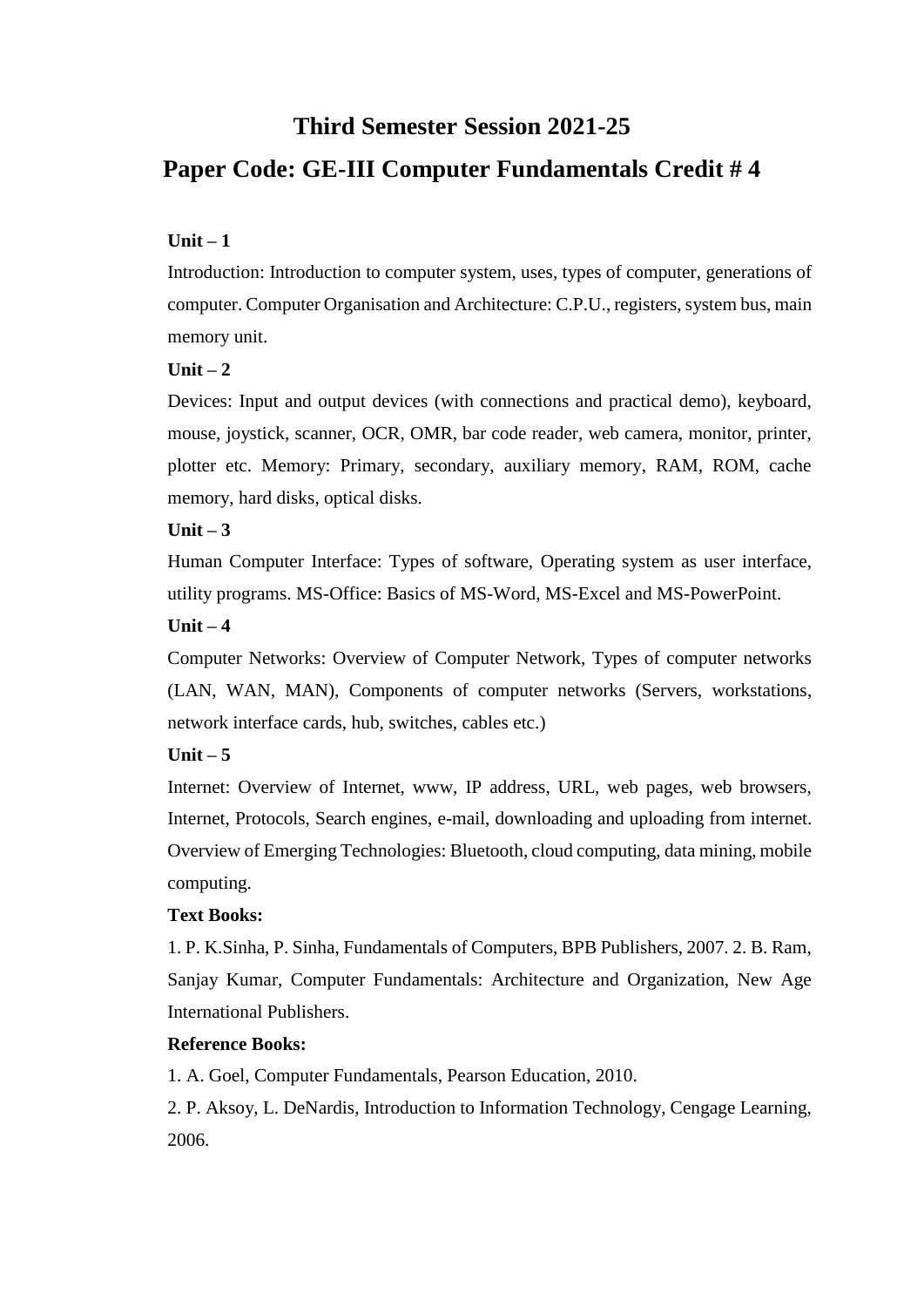# **Paper Code: SEC-I Intellectual Property Rights Credit # 4**

**Course Outcome**: The purpose of this course is to apprise the students about the multifaceted dimensions of the intellectual property rights –statutory, administrative, and judicial. With India ratifying the WTO agreement, it has become obligatory on its part to follow a minimum acceptable standard for protection and enforcement of intellectual property rights.

#### **Unit – I**

#### **Introduction to Intellectual Property:**

Historical Perspective, Different Types of IP, Importance of protecting IP.

#### **Copyrights**

Introduction, how to obtain, Differences from Patents.

#### **Unit – II**

#### **Trade Marks**

Introduction, how to obtain, Different types of marks – Collective marks, certification marks,

service marks, Trade names, etc. Differences from Designs.

#### **Patents**

Historical Perspective, Basic and associated right, WIPO, PCT system, Traditional

Knowledge, Patents and Healthcare – balancing promoting innovation with public health,

Software patents and their importance for India.

#### **Unit – III**

**Geographical Indications:** Definition, rules for registration, prevention of illegal exploitation, importance to India.

**Industrial Designs:** Definition, How to obtain, features, International design registration.

**Layout design of integrated circuits:** Circuit Boards, Integrated Chips, Importance for electronic industry.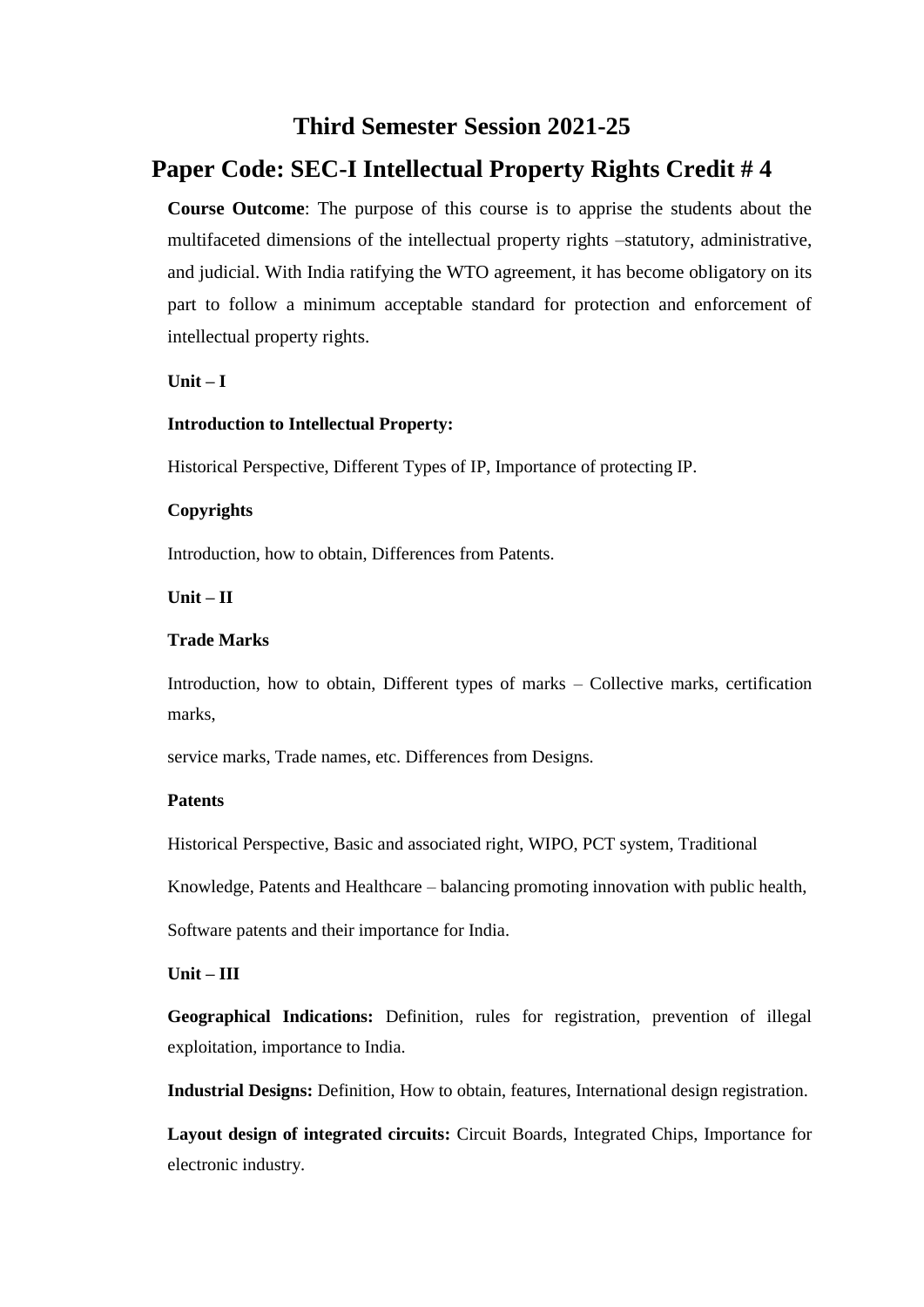**Trade Secrets:** Introduction and Historical Perspectives, Scope of Protection, Risks involved and legal aspects of Trade Secret Protection.

#### **Unit – IV**

#### **Different International agreements**

**(a) Word Trade Organization (WTO):** (i) General Agreement on Tariffs & Trade (GATT), Trade Related Intellectual Property Rights (TRIPS) agreement (ii) General Agreement on Trade related Services (GATS) (iii) Madrid Protocol (iv) Berne Convention (v) Budapest Treaty

#### **(b) Paris Convention**

**WIPO** and **TRIPS, IPR** and Plant Breeders Rights, IPR and Biodiversity

**Unit – V** 

**IP Infringement issue and enforcement** – Role of Judiciary, Role of law enforcement agencies – Police, Customs etc. Economic Value of Intellectual Property – Intangible assets and their valuation, Intellectual Property in the Indian Context – Various laws in India Licensing and technology transfer.

#### **Text Books:**

- 1. Acharya, N.K. *Textbook on intellectual property rights*, Asia Law House (2001).
- *2.* Guru, M. & Rao, M.B. *Understanding Trips: Managing Knowledge in Developing Countries*, Sage Publications (2003).
- 3. Ganguli, P. *Intellectual Property Rights: Unleashing the Knowledge Economy,* Tata McGraw-Hill (2001).
- *4.* Miller, A.R. & Davis, M.H. *Intellectual Property: Patents, Trademarks and Copyright in a Nutshell,* West Group Publishers (2000).
- 5. Watal, J. *Intellectual property rights in the WTO and developing countries,* Oxford University Press, New Delhi.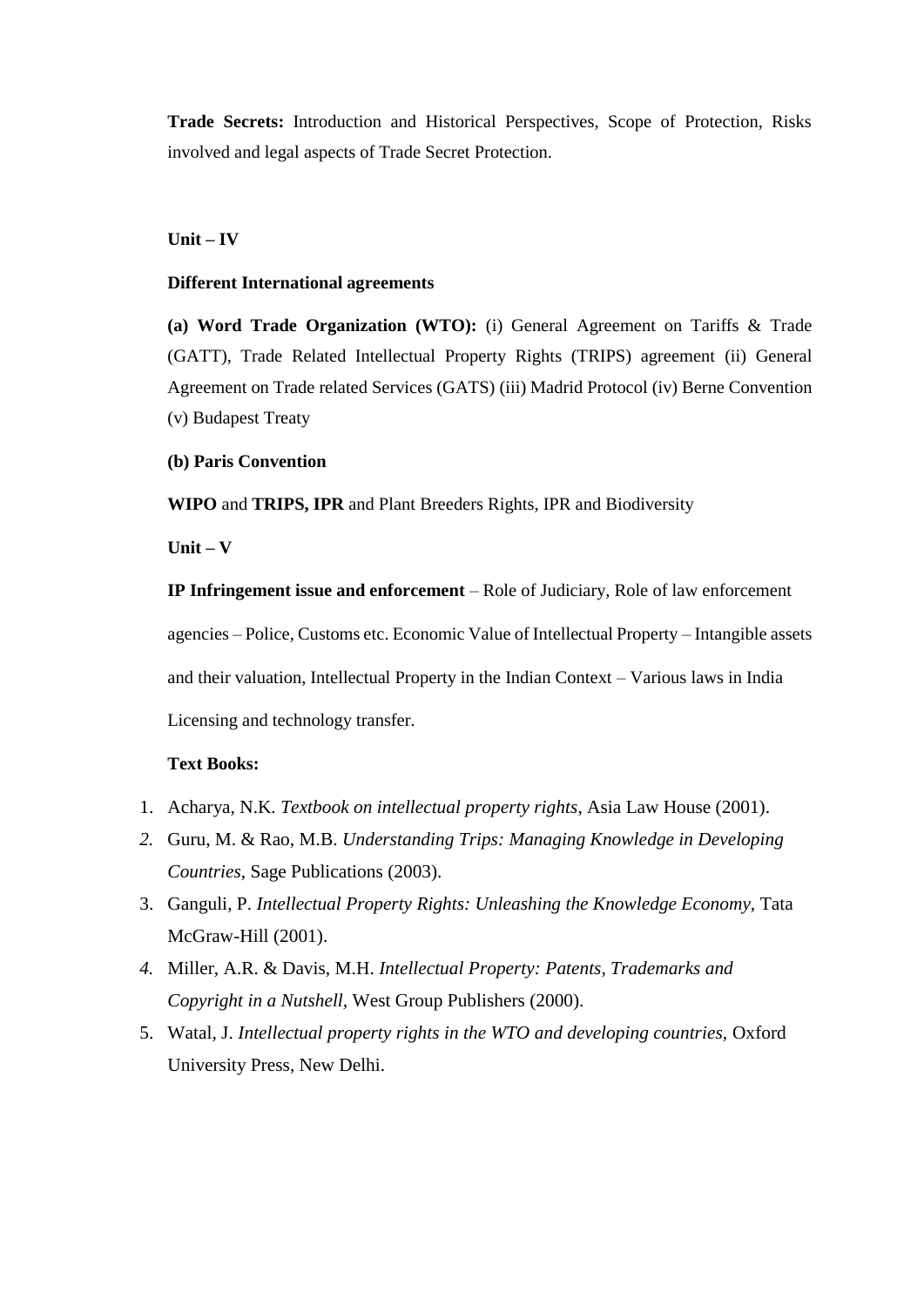# **Fourth Semester Session 2021-25**

# **Paper Code: Major-4T: Physical Chemistry-III Credit # 4**

# **Unit – I**

# **Phase Equilibria:**

Concept of phases, components and degrees of freedom, derivation of Gibbs Phase Rule for nonreactive and reactive systems; Clausius-Clapeyron equation and its applications to solid liquid, liquid-vapour and solid-vapour equilibria, phase diagram for one component systems, with applications. Phase diagrams for systems of solid-liquid equilibria involving eutectic, congruent and incongruent melting points, solid solutions. Three component systems, waterchloroform-acetic acid system, triangular plots.

# **Unit – II**

# **Binary solutions:**

Gibbs-Duhem-Margules equation, its derivation and applications to fractional distillation of binary miscible liquids (ideal and nonideal), azeotropes, lever rule, partial miscibility of liquids, CST, miscible pairs, steam distillation. Nernst distribution law: its derivation and applications.

# **Unit – III**

# **Chemical Kinetics**

Order and molecularity of a reaction, rate laws in terms of the advancement of a reaction, differential and integrated form of rate expressions up to second order reactions, experimental methods of the determination of rate laws, kinetics of complex reactions (integrated rate expressions up to first order only): (i) Opposing reactions (ii) parallel reactions and (iii) consecutive reactions and their differential rate equations (steady-state approximation in reaction mechanisms) (iv) chain reactions.

# **Unit – IV**

# **Catalysis:**

Types of catalyst, specificity and selectivity, mechanisms of catalyzed reactions at solid surfaces; effect of particle size and efficiency of nanoparticles as catalysts. Enzyme catalysis, Michaelis-Menten mechanism, acid-base catalysis.

# **Unit – V**

# **Surface chemistry:**

Physical adsorption, chemisorption, adsorption isotherms. nature of adsorbed state. Qualitative discussion of BET.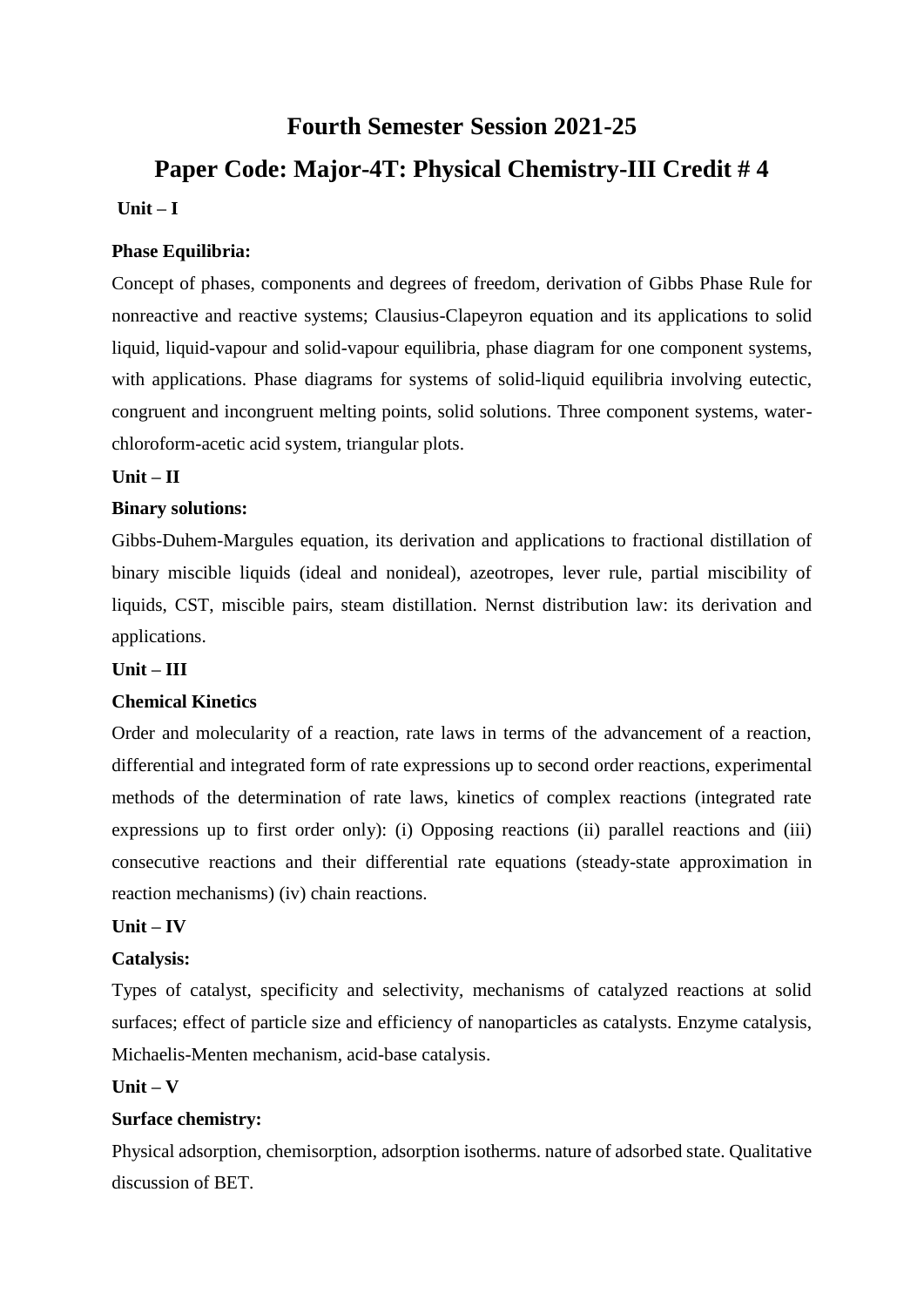### **Text Books:**

1. Peter Atkins & Julio De Paula, *Physical Chemistry* 10th Ed.*,* Oxford University Press (2014).

2. Castellan, G. W. *Physical Chemistry*, 4th Ed., Narosa (2004).

3. McQuarrie, D. A. & Simon, J. D., *Molecular Thermodynamics*, Viva Books Pvt. Ltd.: New Delhi (2004).

- 4. Engel, T. & Reid, P. *Physical Chemistry 3rd Ed.,* Prentice-Hall (2012).
- 5. Assael, M. J.; Goodwin, A. R. H.; Stamatoudis, M.; Wakeham, W. A. & Will, S.

*Commonly Asked Questions in Thermodynamics.* CRC Press: NY (2011).

6. Zundhal, S.S*. Chemistry concepts and applications* Cengage India (2011).

7. Ball, D. W. *Physical Chemistry* Cengage India (2012).

8. Mortimer, R. G. *Physical Chemistry 3rd Ed.,* Elsevier: NOIDA, UP (2009).

9. Levine, I. N. *Physical Chemistry 6th Ed.,* Tata McGraw-Hill (2011).

10. Metz, C. R*. Physical Chemistry 2nd Ed.,* Tata McGraw-Hill (2009).

-----------------------------------------------------------------------------------------------------------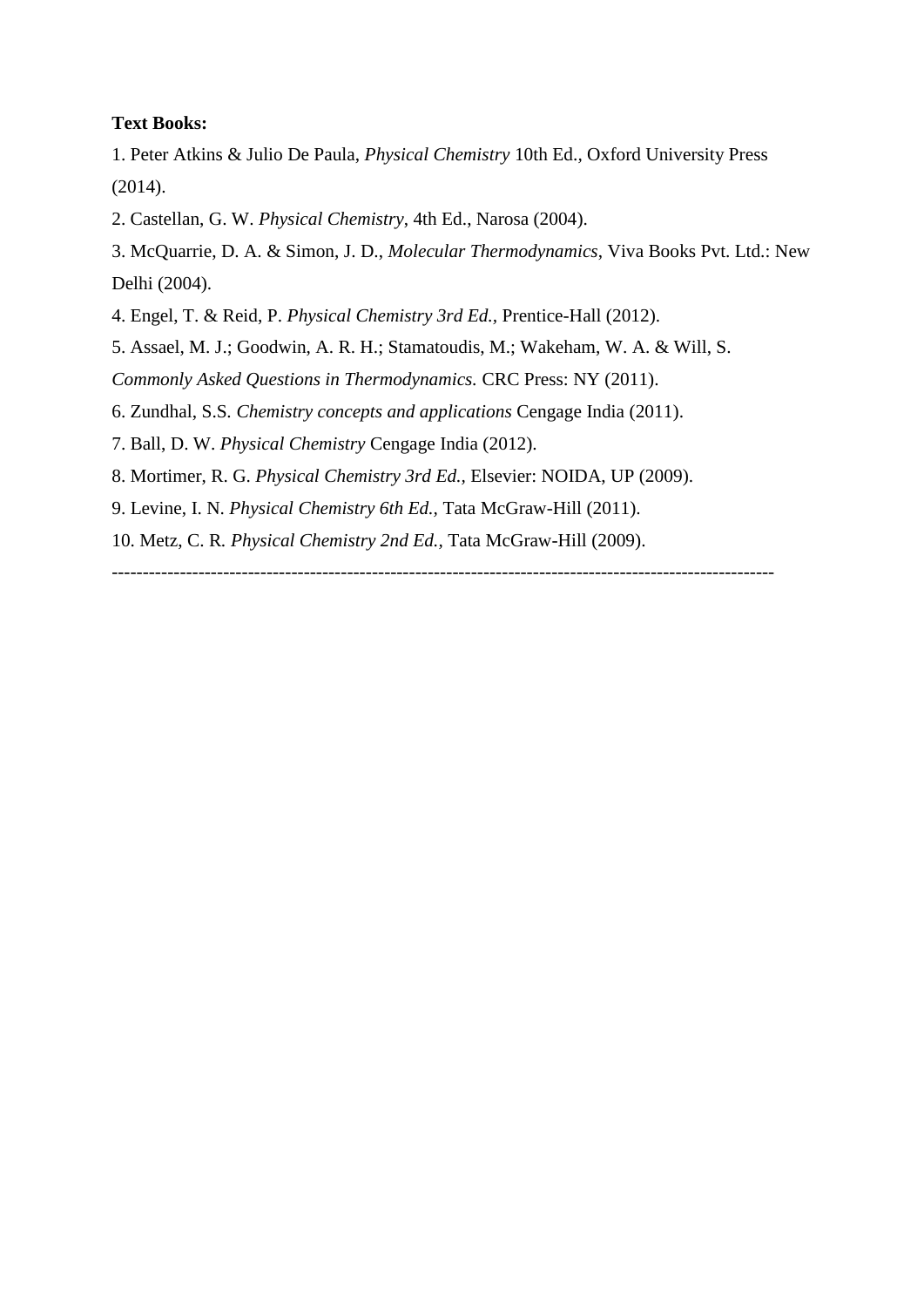# **Fourth Semester Session 2021-25**

# **Paper Code: Major-4P Physical Chemistry-III Lab Credit # 2**

I. Determination of critical solution temperature and composition of the phenol-water system and to study the effect of impurities on it.

II. Phase equilibria: Construction of the phase diagram using cooling curves or ignition tube method:

a. simple eutectic and

b. congruently melting systems.

III. Distribution of acetic/ benzoic acid between water and cyclohexane.

IV. Study the equilibrium of at least one of the following reactions by the distribution method:

(i)  $I2(aq) + I - \rightarrow I3 - (aq)$ 

(ii)  $Cu2+(aq) + nNH3 \rightarrow Cu(NH3)n2+$ 

V. Study the kinetics of the following reactions.

1. Initial rate method: Iodide-persulphate reaction

2. Integrated rate method:

a. Acid hydrolysis of methyl acetate with hydrochloric acid.

b. Saponification of ethyl acetate.

3. Compare the strengths of HCl and H2SO<sup>4</sup> by studying kinetics of hydrolysis of methyl acetate.

# **VI. Adsorption**

I. Verify the Freundlich and Langmuir isotherms for adsorption of acetic acid on activated charcoal.

# **Text Books:**

1. Khosla, B. D.; Garg, V. C. & Gulati, A. *Senior Practical Physical Chemistry,* R. Chand & Co.: New Delhi (2011).

*2.* Garland, C. W.; Nibler, J. W. & Shoemaker, D. P. *Experiments in Physical Chemistry 8th Ed.*; McGraw-Hill: New York (2003).

3. Halpern, A. M. & McBane, G. C. *Experimental Physical Chemistry 3rd Ed.;* W.H. Freeman & Co.: New York (2003).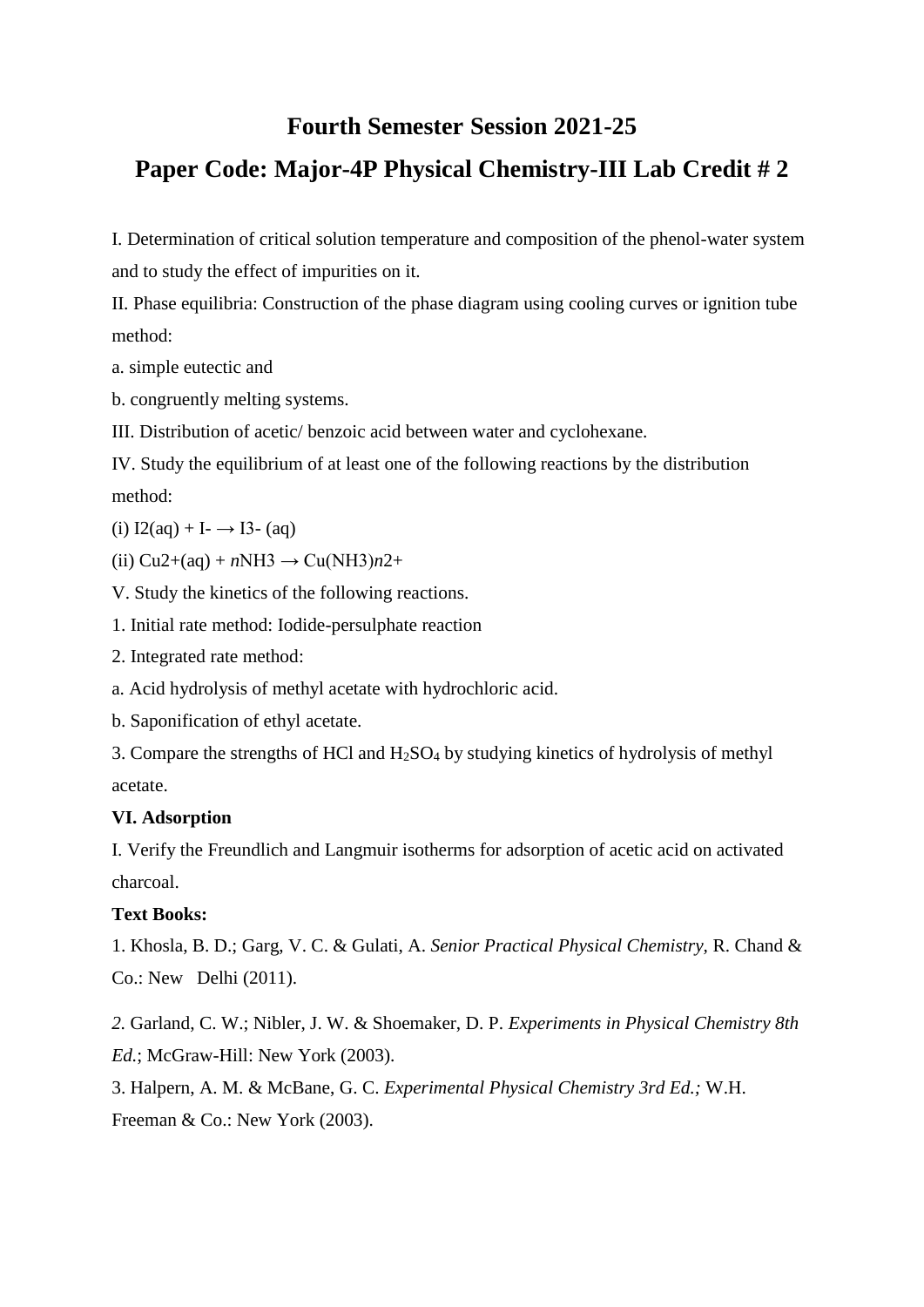# **Fourth Semester Session 2021-25 Paper Code: Minor-4T Organic Chemistry-III Credit # 4**

## **Unit-I: Nitrogen Containing Functional Groups**

Preparation and important reactions of nitro and compounds, nitriles and isonitriles Amines: Effect of substituent and solvent on basicity; Preparation and properties: Gabriel phthalimide synthesis, Carbylamine reaction, Mannich reaction, Hoffmann's exhaustive methylation, Hofmann-elimination reaction; Distinction between 1°, 2° and 3° amines with Hinsberg reagent and nitrous acid. Diazonium Salts: Preparation and their synthetic applications.

### **Unit-II: Polynuclear Hydrocarbons**

Reactions of naphthalene phenanthrene and anthracene Structure, Preparation and structure elucidation and important derivatives of naphthalene and anthracene; Polynuclear hydrocarbons.

# **Unit-III: Heterocyclic Compounds**

Classification and nomenclature, Structure, aromaticity in 5-numbered and 6-membered rings containing one heteroatom; Synthesis, reactions and mechanism of substitution reactions of: Furan, Pyrrole (Paal-Knorr synthesis, Knorr pyrrole synthesis, Hantzsch synthesis), Thiophene, Pyridine (Hantzsch synthesis), Pyrimidine, Structure elucidation of indole, Fischer indole synthesis and Madelung synthesis), Structure elucidation of quinoline and isoquinoline, Skraup synthesis, Friedlander's synthesis, Knorr quinoline synthesis, Doebner-Miller synthesis, Bischler-Napieralski reaction, Pictet-Spengler reaction, Pomeranz-Fritsch reaction Derivatives of furan: Furfural and furoic acid.

### **Unit-II: Alkaloids**

Natural occurrence, General structural features, Isolation and their physiological action Hoffmann's exhaustive methylation, Emde's modification, Structure elucidation and synthesis of Hygrine and Nicotine. Medicinal importance of Nicotine, Hygrine, Quinine, Morphine, Cocaine, and Reserpine.

## **Unit-V: Terpenes**

Occurrence, classification, isoprene rule; Elucidation of stucture and synthesis of Citral, Neral and α-terpineol.

# **Reference Books:**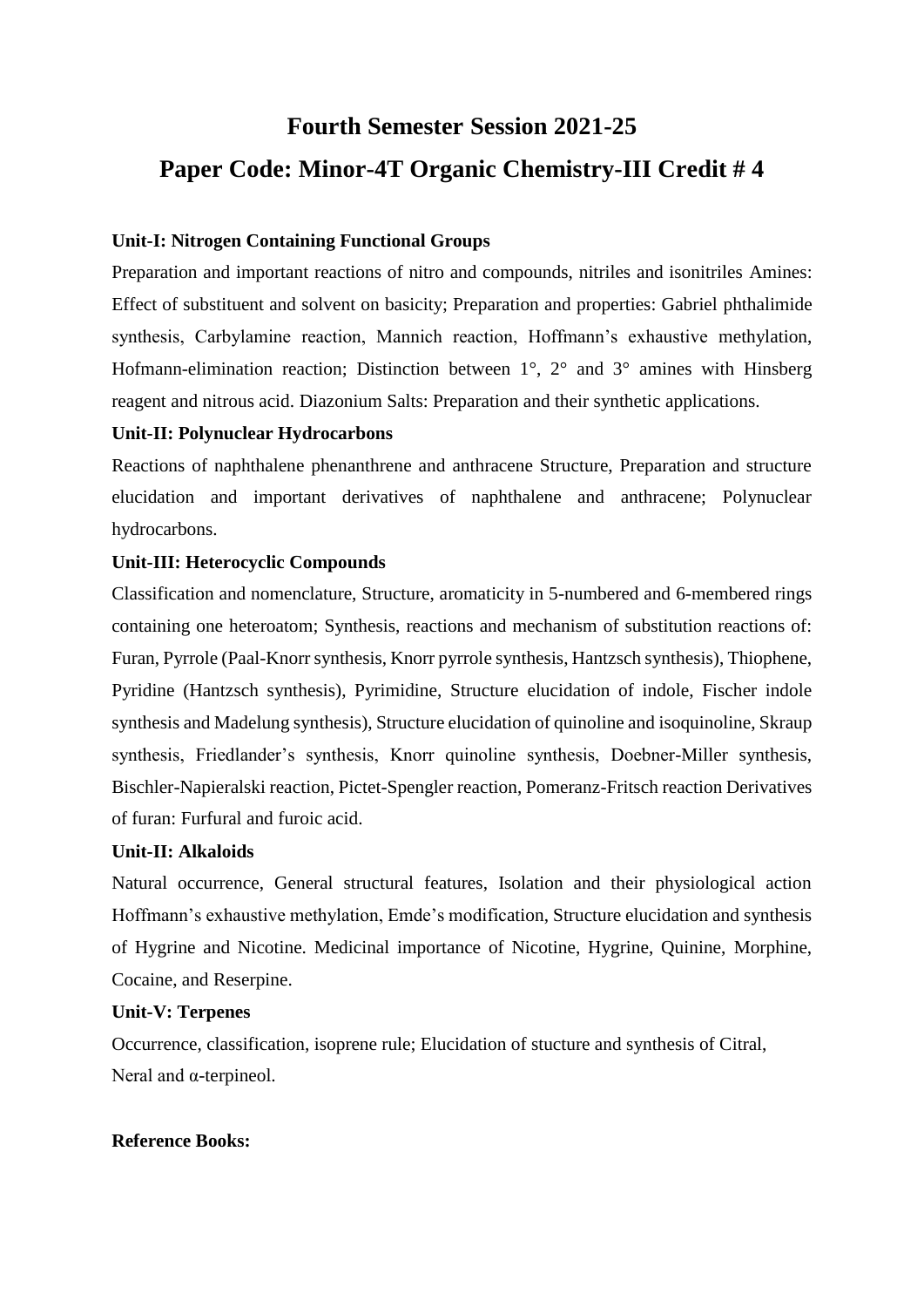- 1. Morrison, R. T. & Boyd, R. N. *Organic Chemistry*, Dorling Kindersley (India) Pvt. Ltd. (Pearson Education).
- 2. Finar, I. L. *Organic Chemistry* (*Volume 1*), Dorling Kindersley (India) Pvt. Ltd. (Pearson Education).
- 3. Finar, I. L. *Organic Chemistry* (*Volume 2: Stereochemistry and the Chemistry of Natural Products*), Dorling Kindersley (India) Pvt. Ltd. (Pearson Education).
- 4. Acheson, R.M. *Introduction to the Chemistry of Heterocyclic compounds,* John Welly & Sons (1976).
- 5. Graham Solomons, T.W. *Organic Chemistry,* John Wiley & Sons, Inc.
- 6. McMurry, J.E. *Fundamentals of Organic Chemistry*, 7th Ed. Cengage Learning India Edition, 2013.
- 7. Kalsi, P. S. *Textbook of Organic Chemistry 1st Ed.*, New Age International (P) Ltd. Pub.
- 8. Clayden, J.; Greeves, N.; Warren, S.; Wothers, P.; *Organic Chemistry,* Oxford University Press.
- 9. Singh, J.; Ali, S.M. & Singh, J. *Natural Product Chemistry*, Prajati Parakashan (2010).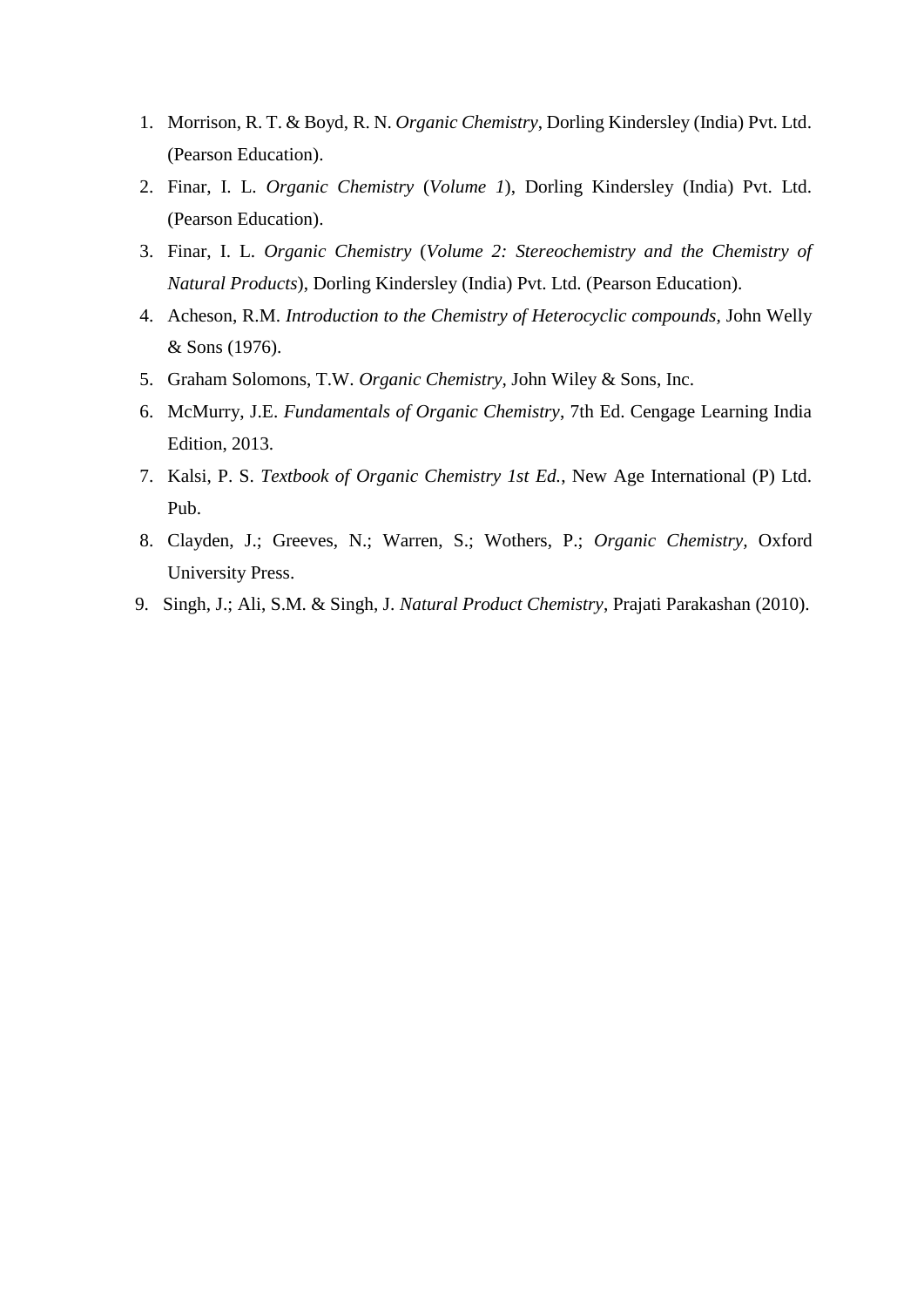# **Fourth Semester Session 2021-25 Paper Code: Minor-4P Organic Chemistry-III Lab Credit # 2**

- 1. Detection of extra elements.
- 2. Functional group test for nitro, amine and amide groups.
- 3. Qualitative analysis of unknown organic compounds containing simple functional groups (alcohols, carboxylic acids, phenols and carbonyl compounds)

### **Reference Books**

- 1. Mann, F.G. & Saunders, B.C. *Practical Organic Chemistry,* Pearson Education (2009)
- 2. Furniss, B.S.; Hannaford, A.J.; Smith, P.W.G.; Tatchell, A.R. *Practical Organic Chemistry, 5th Ed.,* Pearson (2012)
- 3. Ahluwalia, V.K. & Aggarwal, R. *Comprehensive Practical Organic Chemistry: Preparation and Quantitative Analysis,* University Press (2000).
- 4. Ahluwalia, V.K. & Dhingra, S. *Comprehensive Practical Organic Chemistry:*

*Qualitative Analysis,* University Press (2000).

----------------------------------------------------------------------------------------------------------------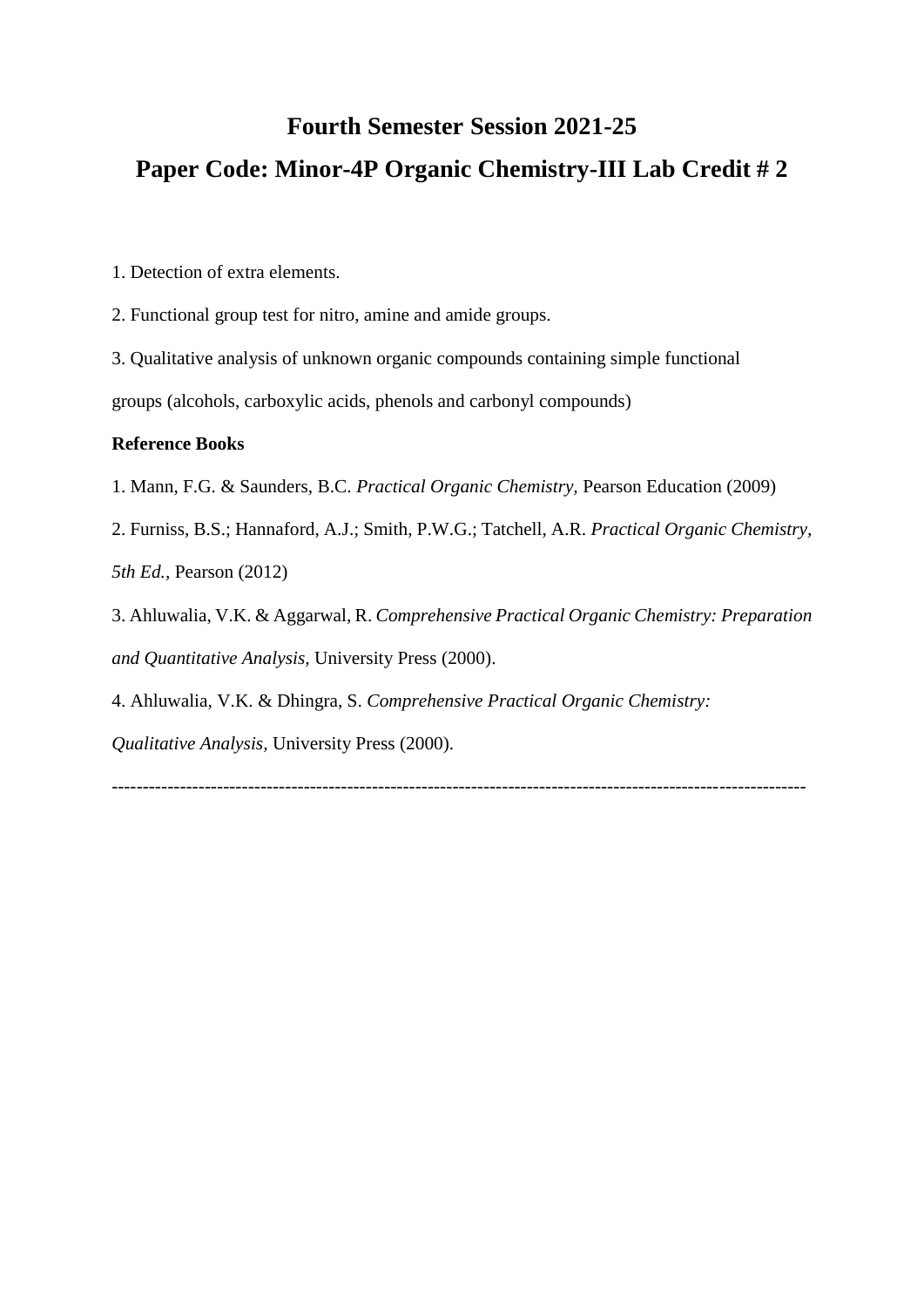# **Fourth Semester Session 2021-25**

# **Paper Code: GE-IV Introduction to Database System Credit # 4**

# **Unit-I: Database**

Introduction to database, relational data model, DBMS architecture, data independence, DBA, database users, end users, front end tools.

# **Unit-II: E-R Modelling**

Entity types, entity set, attribute and key, relationships, relation types, E- R diagrams, database design using ER diagrams.

# **Unit-III: Relational Data Model**

Relational model concepts, relational constraints, primary and foreign key, normalization: 1NF, 2NF, 3NF.

# **Unit-IV: Structured Query Language**

SQL queries, create a database table, create relationships between database tables, modify and manage tables

# **Unit-V**: **Queries**

Queries, forms, reports, modify, filter and view data.

# **Reference Books:**

1. P. Rob, C. Coronel, Database System Concepts by, Cengage Learning India, 2008

2. R. Elmsasri,S. Navathe Fundamentals of Database Systems, Pearson Education, Fifth Edition, 2007

3. MySQL: Reference Manual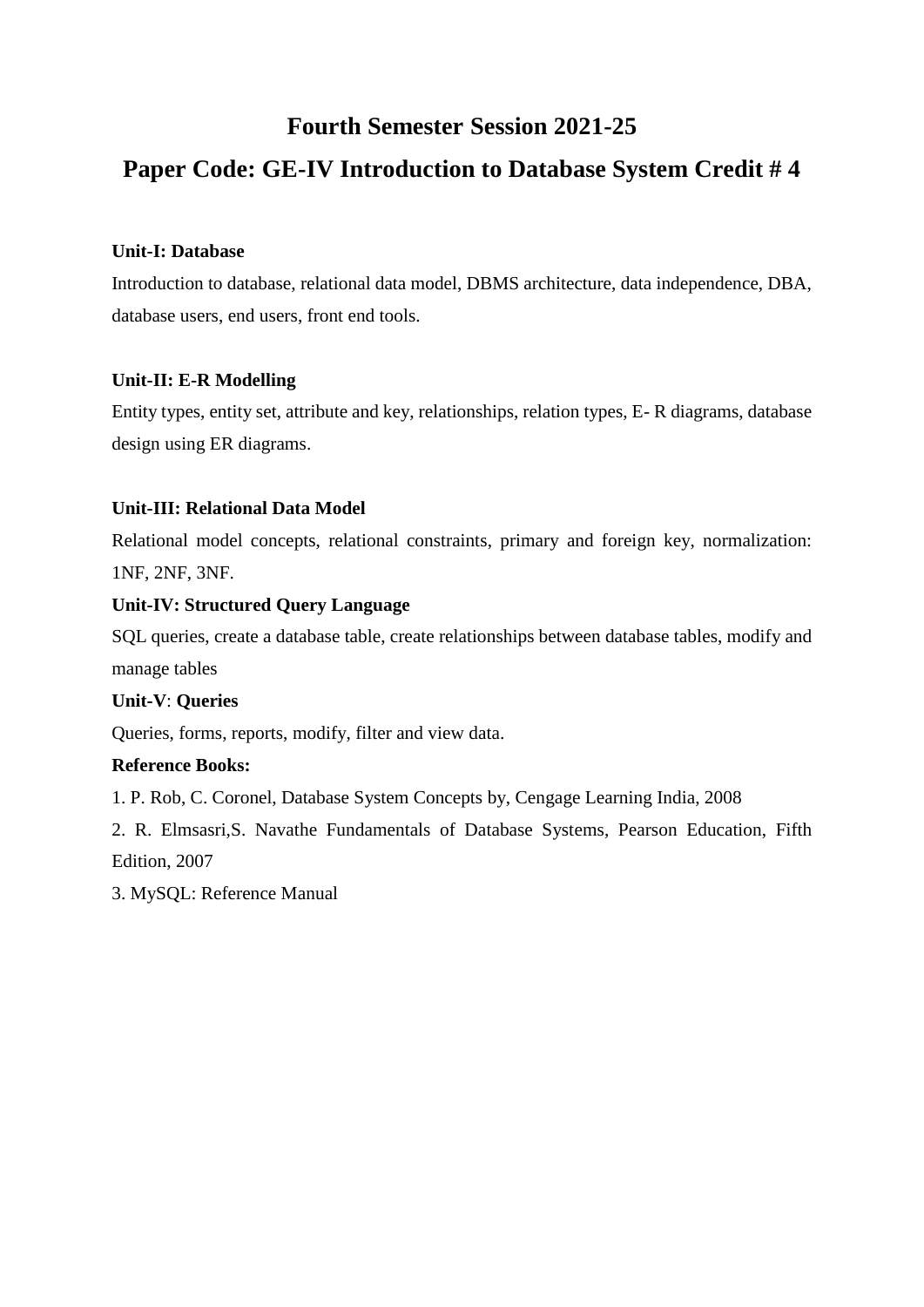# **Fourth Semester Session 2021-25 Paper Code: SEC-II Green Methods in Chemistry Credit # 4**

## **Unit-I: Introduction to Green Chemistry**

Definition of Green Chemistry, Need for Green Chemistry. Goals of Green Chemistry. Limitations/ Obstacles in the pursuit of the goals of Green Chemistry. Twelve principles of Green Chemistry with their explanations and examples and special emphasis on the following: Designing a Green Synthesis using these principles; Prevention of Waste/ by-products; maximum incorporation of the materials used in the process into the final products.

#### **Unit-II**: **Green synthesis**

Selection of starting materials; avoidance of unnecessary derivatization – careful use of blocking/protecting groups. Use of catalytic reagents (wherever possible) in preference to stoichiometric reagents; catalysis and green chemistry, comparison of heterogeneous and homogeneous catalysis, biocatalysis, asymmetric catalysis and photocatalysis. Prevention of chemical accidents designing greener processes, inherent safer design, principle of ISD.

#### **Unit-III: Green Synthesis Reactions**

1. Green Synthesis of the following compounds: adipic acid, catechol, disodium iminodiacetate (alternative to Strecker synthesis) 2. Microwave assisted reactions in water: Hofmann Elimination, methyl benzoate to benzoic acid, oxidation of toluene and alcohols; microwave assisted reactions in organic solvents Diels-Alder reaction and Decarboxylation reaction 3. Ultrasound assisted reactions: sonochemical Simmons-Smith Reaction (Ultrasonic alternative to Iodine) 4 Surfactants for carbon dioxide – replacing smog producing and ozone depleting solvents with CO<sub>2</sub> for precision cleaning and dry cleaning of garments.

#### **Unit-IV: Case studies**

1. Designing of Environmentally safe marine antifoulant. 2. Right fit pigment: synthetic azopigments to replace toxic organic and inorganic pigments. 3. An efficient, green synthesis of a compostable and widely applicable plastic (poly lactic acid) made from corn. 4. Healthier Fats and oil by Green Chemistry: Enzymatic Inter esterification for production of no Trans-Fats and Oils 5. Development of Fully Recyclable Carpet: Cradle to Cradle Carpeting.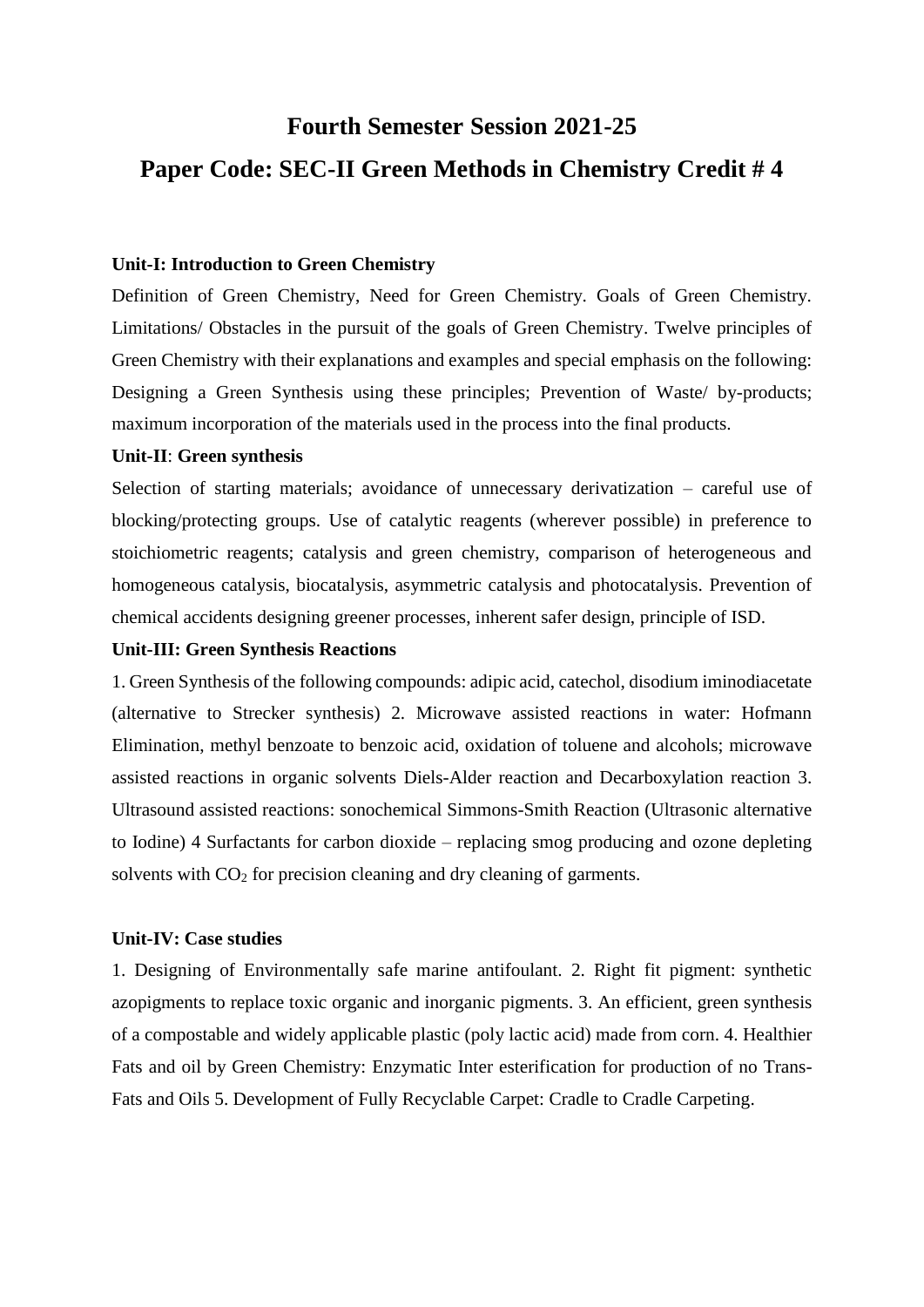#### **Unit-V: Future Trends in Green Chemistry**

Oxidation reagents and catalysts; Biomimetic, multifunctional reagents; Combinatorial green chemistry; Proliferation of solventless reactions; co crystal controlled solid state synthesis (C2S3); Green chemistry in sustainable development.

## **Reference Books**:

- 1. Ahluwalia, V.K. & Kidwai, M.R. *New Trends in Green Chemistry*, Anamalaya Publishers (2005).
- 2. Anastas, P.T. & Warner, J.K.: *Green Chemistry - Theory and Practical*, Oxford University Press (1998).
- 3. Matlack, A.S. *Introduction to Green Chemistry*, Marcel Dekker (2001).
- 4. Cann, M.C. & Connely, M.E. *Real-World cases in Green Chemistry*, American Chemical Society, Washington (2000).
- 5. Ryan, M.A. & Tinnesand, M. *Introduction to Green Chemistry*, American Chemical Society, Washington (2002).

6. Lancaster, M. *Green Chemistry: An Introductory Text* RSC Publishing, 2nd Edition, 2010.

-------------------------------------------------------------------------------------------------------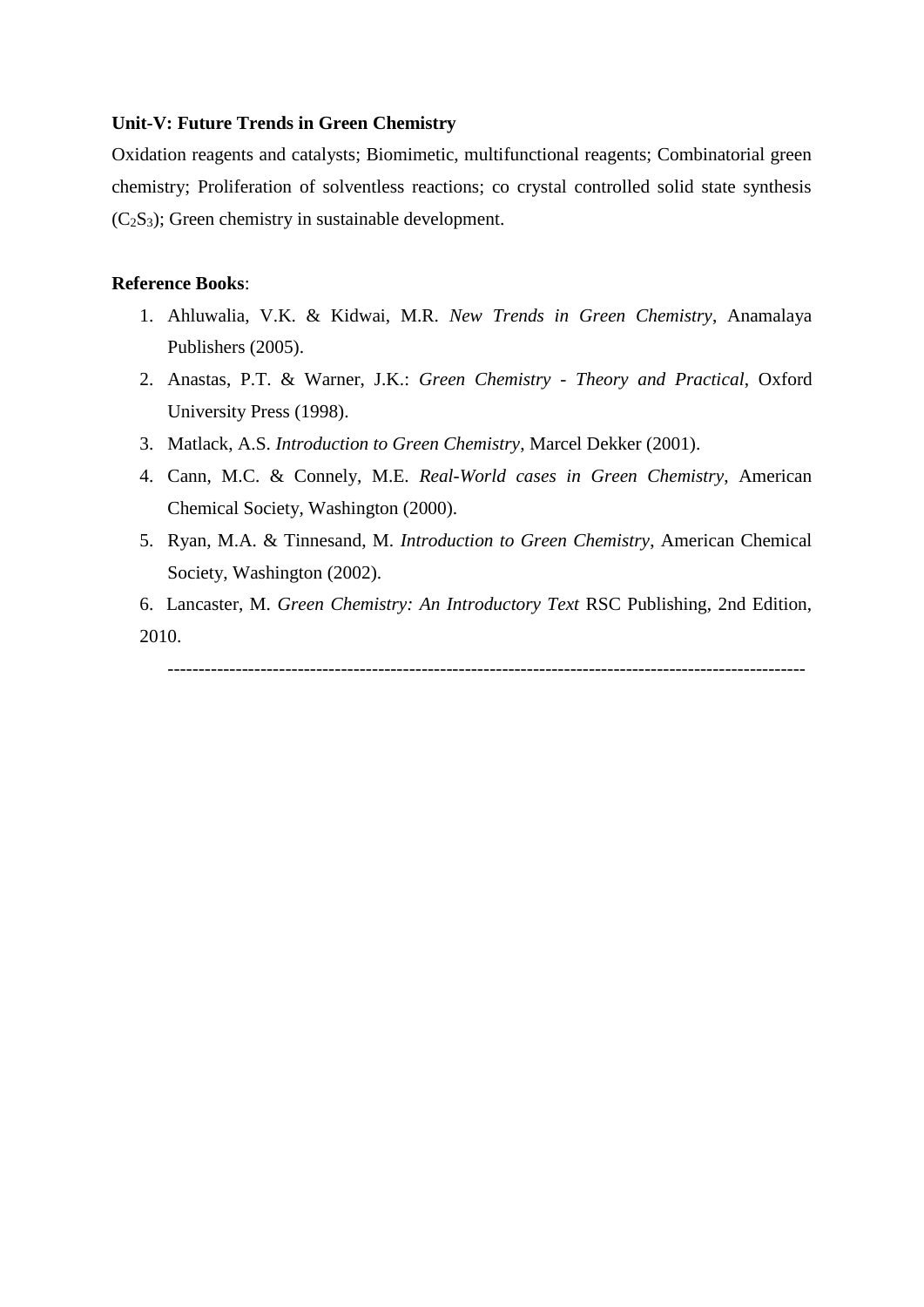# **Fifth Semester Session 2021-25 Paper Code: Major-5T Inorganic Chemistry-III Credit # 4**

## **Unit-I: Coordination Chemistry**

Werner's theory, valence bond theory (inner and outer orbital complexes), electroneutrality principle and back bonding. Crystal field theory, measurement of 10 Dq  $(\Delta_0)$ , CFSE in weak and strong fields, pairing energies, factors affecting the magnitude of 10 Dq ( $\Delta_0$ ,  $\Delta_1$ ). Octahedral vs. tetrahedral coordination, tetragonal distortions from octahedral geometry Jahn-Teller theorem, square planar geometry. Qualitative aspect of Ligand field and MO Theory.

#### **Unit-II**: **Nomenclature**

IUPAC nomenclature of coordination compounds, isomerism in coordination compounds. Stereochemistry of complexes with 4 and 6 coordination numbers. Chelate effect, polynuclear complexes, Labile and inert complexes.

#### **Unit-III: Transition Elements**

General group trends with special reference to electronic configuration, colour, variable valency, magnetic and catalytic properties, ability to form complexes. Stability of various oxidation states and e.m.f. (Latimer & Bsworth diagrams). Difference between the first, second and third transition series. Chemistry of Ti, V, Cr Mn, Fe and Co in various oxidation states (excluding their metallurgy).

### **Unit-IV: Lanthanoids and Actinoids**

**E**lectronic configuration, oxidation states, colour, spectral and magnetic properties, lanthanide contraction, separation of lanthanides (ion-exchange method only).

#### **Unit-V Bioinorganic Chemistry**

Metal ions present in biological systems, classification of elements according to their action in biological system. Geochemical effect on the distribution of metals. Sodium / K-pump, carbonic anhydrase and carboxypeptidase. Excess and deficiency of some trace metals. Toxicity of metal ions (Hg, Pb, Cd and As), reasons for toxicity, Use of chelating agents in medicine. Iron and its application in bio-systems, Haemoglobin; Storage and transfer of iron.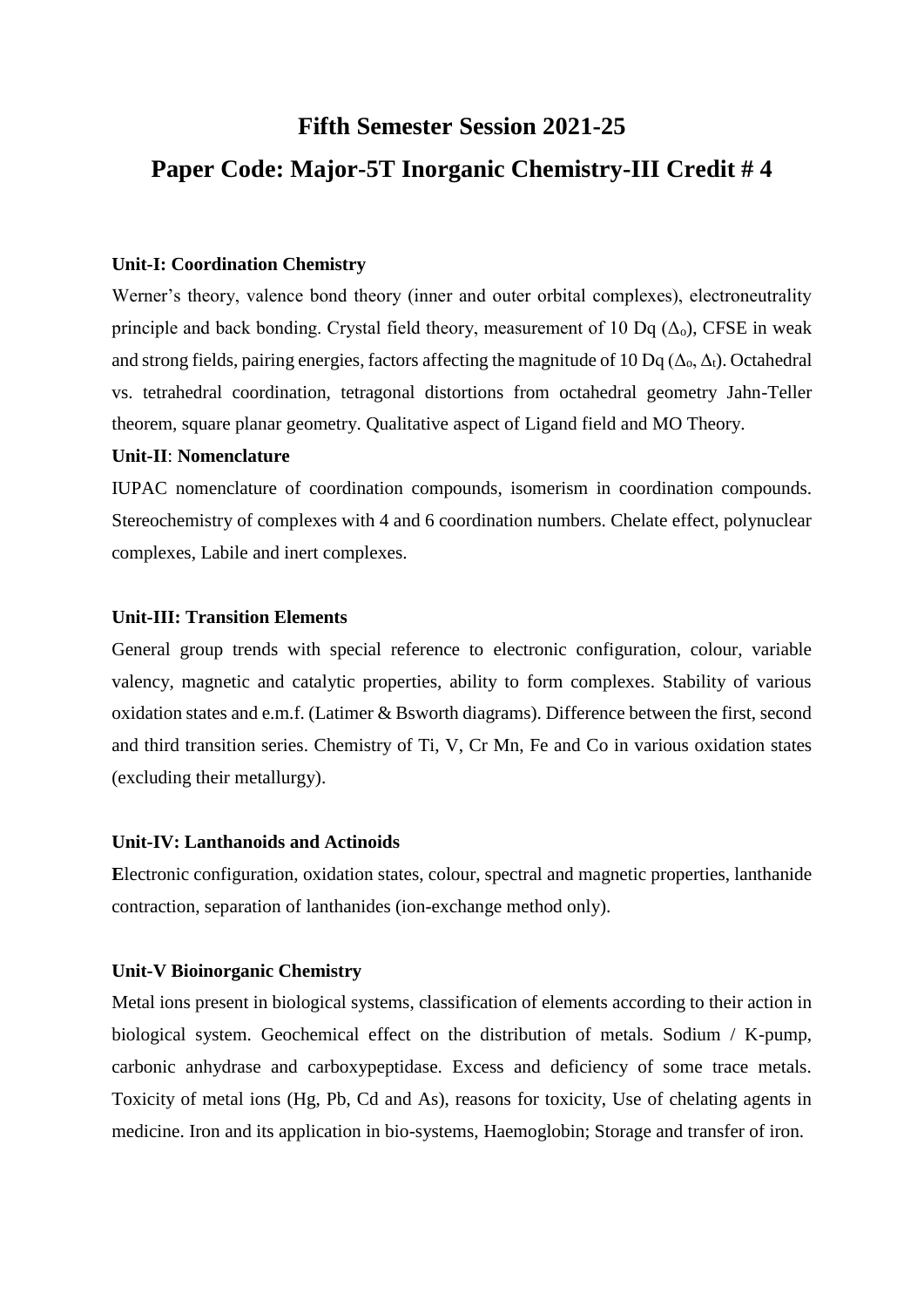## **Reference Books:**

1. Purcell, K.F & Kotz, J.C. *Inorganic Chemistry* W.B. Saunders Co, 1977.

2. Huheey, J.E., *Inorganic Chemistry*, Prentice Hall, 1993.

3. Lippard, S.J. & Berg, J.M. *Principles of Bioinorganic Chemistry* Panima Publishing Company 1994.

4. Cotton, F.A. & Wilkinson, G, *Advanced Inorganic Chemistry* Wiley-VCH, 1999

5. Basolo, F, and Pearson, R.C. *Mechanisms of Inorganic Chemistry*, John Wiley & Sons, NY, 1967.

6. Greenwood, N.N. & Earnshaw A. *Chemistry of the Elements*, Butterworth-Heinemann, 1997.

----------------------------------------------------------------------------------------------------------------

------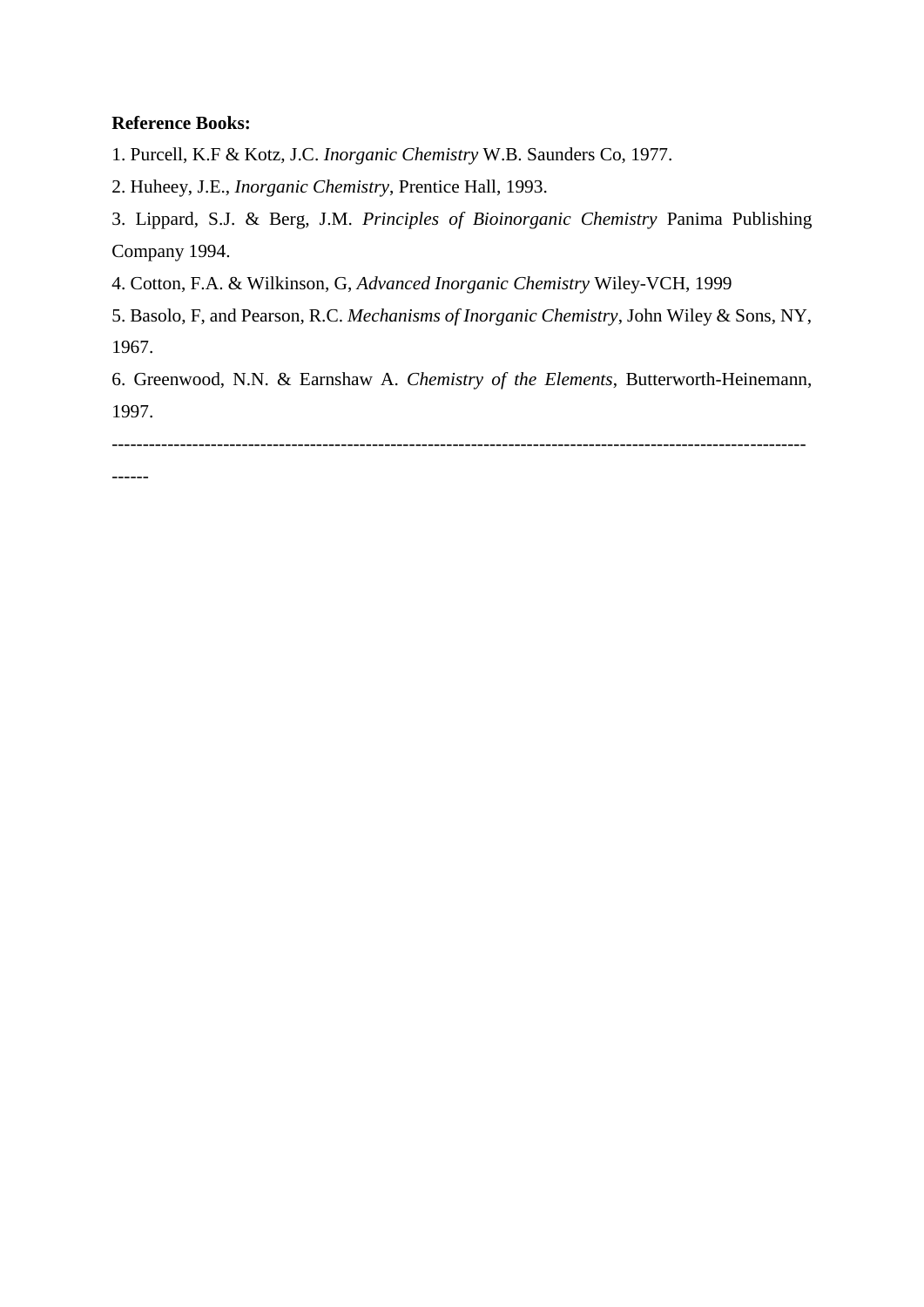# **Fifth Semester Session 2021-25**

# **Paper Code: Major-5P Inorganic Chemistry-III Lab Credit # 2**

# **Gravimetric Analysis:**

i. Estimation of nickel (II) using Dimethylglyoxime (DMG).

ii. Estimation of copper as CuSCN

iii. Estimation of iron as  $Fe<sub>2</sub>O<sub>3</sub>$  by precipitating iron as  $Fe(OH)<sub>3</sub>$ .

iv. Estimation of Al (III) by precipitating with oxine and weighing as Al(oxine)3 (aluminium oxinate).

# **Inorganic Preparations:**

i. Tetraamminecopper (II) sulphate,  $[Cu(NH<sub>3</sub>)<sub>4</sub>]SO<sub>4</sub>.H<sub>2</sub>O$ 

ii. *Cis* and *trans* K[Cr(C<sub>2</sub>O<sub>4</sub>)<sub>2</sub>. (H<sub>2</sub>O)<sub>2</sub>] Potassium dioxalatodiaquachromate (III)

iii. Tetraamminecarbonatocobalt (III) ion

iv. Potassium tris(oxalate)ferrate(III)

# **Chromatography of metal ions**

Principles involved in chromatographic separations. Paper chromatographic separation of

following metal ions:

i. Ni (II) and Co (II)

ii. Fe (III) and Al (III)

# **Reference Book:**

Mendham, J., *A. I. Vogel's Quantitative Chemical Analysis 6th Ed.*, Pearson, 2009.

-------------------------------------------------------------------------------------------------------

----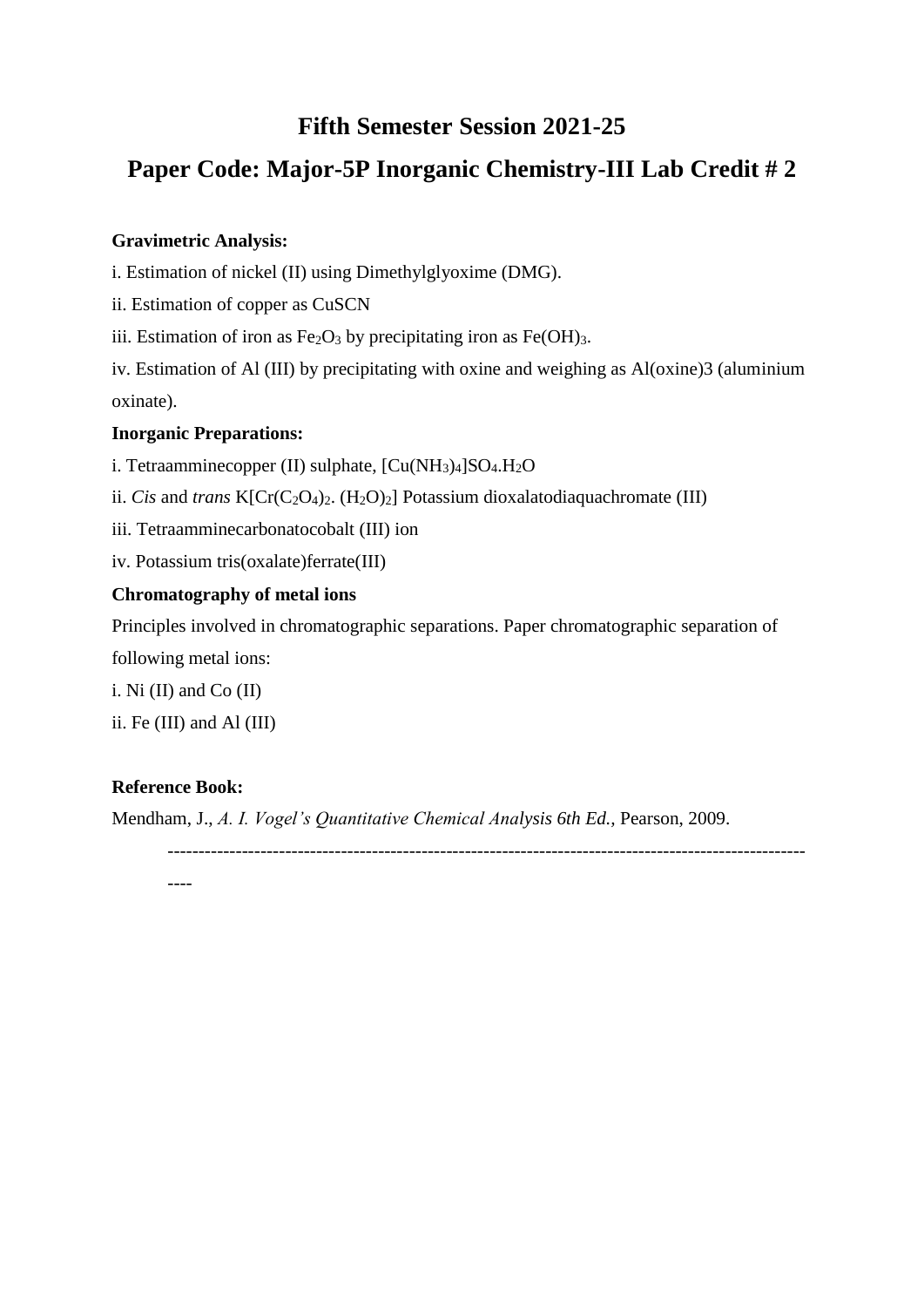# **Fifth Semester Session 2021-25 Paper Code: DSE-I Polymer Chemistry Credit # 4**

## **Unit-I: Introduction and history of polymeric materials:**

Different schemes of classification of polymers, Polymer nomenclature, Molecular forces and chemical bonding in polymers, Texture of Polymers. Criteria for synthetic polymer formation, classification of polymerization processes, Relationships between functionality, extent of reaction and degree of polymerization. Bifunctional systems, Poly-functional systems.

## **Unit-II: Kinetics of Polymerization:**

Mechanism and kinetics of step growth, radical chain growth, ionic chain (both cationic and anionic) and coordination polymerizations, Mechanism and kinetics of copolymerization, polymerization techniques.

## **Unit-III: Crystallization and crystallinity:**

Determination of crystalline melting point and degree of crystallinity, Morphology of crystalline polymers, Factors affecting crystalline melting point. **Nature and structure of polymers**-Structure Property relationships. **Determination of molecular weight of polymers**  (*Mn*, *Mw*, etc) by end group analysis, viscometry, light scattering and osmotic pressure methods. Molecular weight distribution and its significance. Polydispersity index.

# **Unit-IV: Glass transition temperature (Tg) and determination of Tg**, Free volume theory, WLF

equation, Factors affecting glass transition temperature (Tg). **Polymer Solution** – Criteria for polymer solubility, Solubility parameter, Thermodynamics of polymer solutions, entropy, enthalpy, and free energy change of mixing of polymers solutions, Flory- Huggins theory, Lower and Upper critical solution temperatures.

# **Unit-V: Properties of Polymer**s (Physical, thermal, Flow & Mechanical Properties).

Brief introduction to preparation, structure, properties and application of the following polymers: polyolefins, polystyrene and styrene copolymers, poly(vinyl chloride) and related polymers, poly(vinyl acetate) and related polymers, acrylic polymers, fluoro polymers, polyamides and related polymers. Phenol formaldehyde resins (Bakelite, Novalac), polyurethanes, silicone polymers, polydienes, Polycarbonates, Conducting Polymers, [polyacetylene, polyaniline, poly(p-phenylene sulphide polypyrrole, polythiophene)].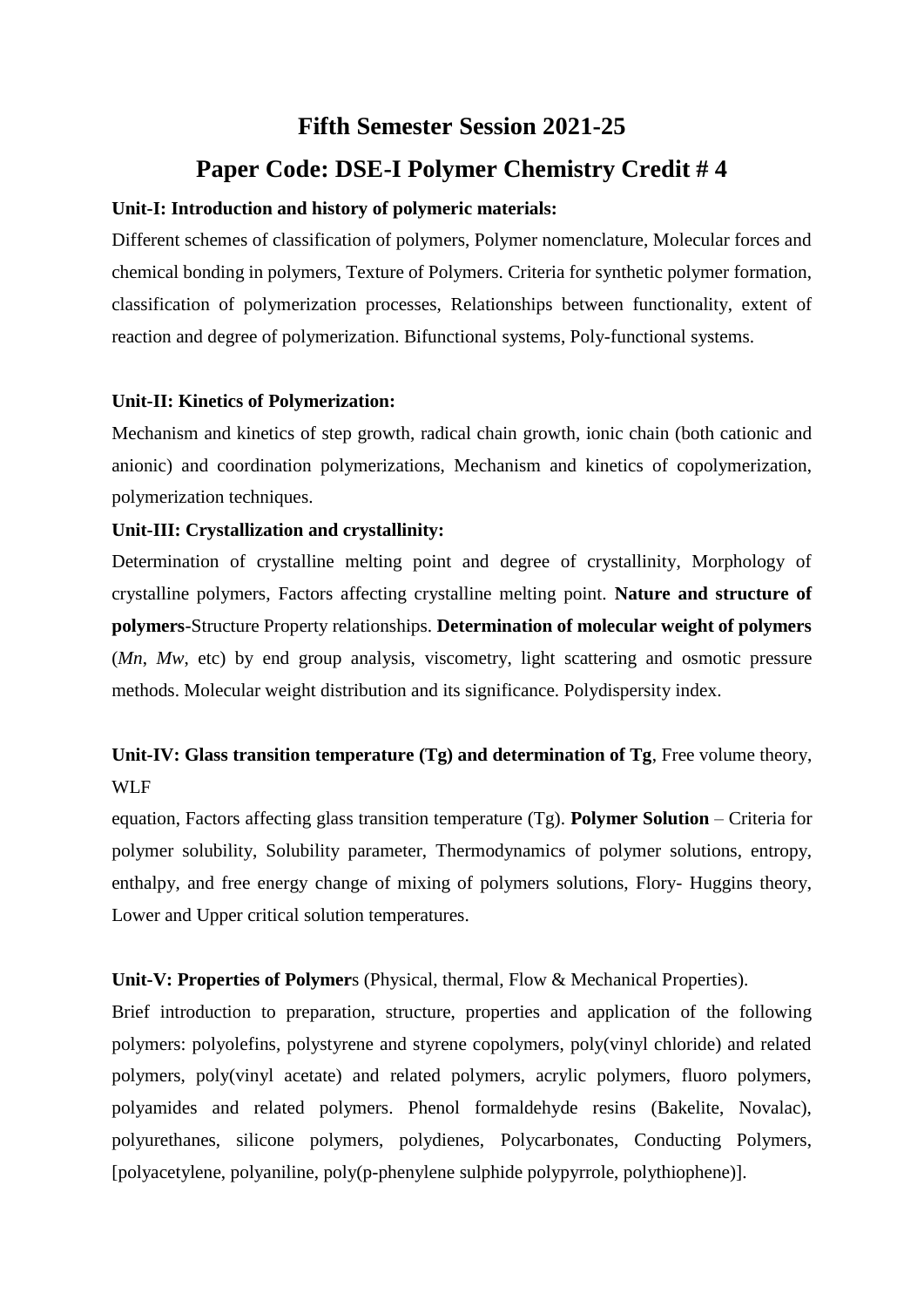### **Reference Books:**

- 1. R.B. Seymour & C.E. Carraher: *Polymer Chemistry: An Introduction,* Marcel Dekker, Inc. New York, 1981.
- 2. G. Odian: *Principles of Polymerization*, 4th Ed. Wiley, 2004.
- 3. F.W. Billmeyer: *Textbook of Polymer Science*, 2nd Ed. Wiley Interscience, 1971.
- 4. P. Ghosh: Polymer Science & Technology, Tata McGraw-Hill Education, 1991.
- 5. R.W. Lenz: *Organic Chemistry of Synthetic High Polymers.* Interscience Publishers, New York, 1967.

-----------------------------------------------------------------------------------------------------------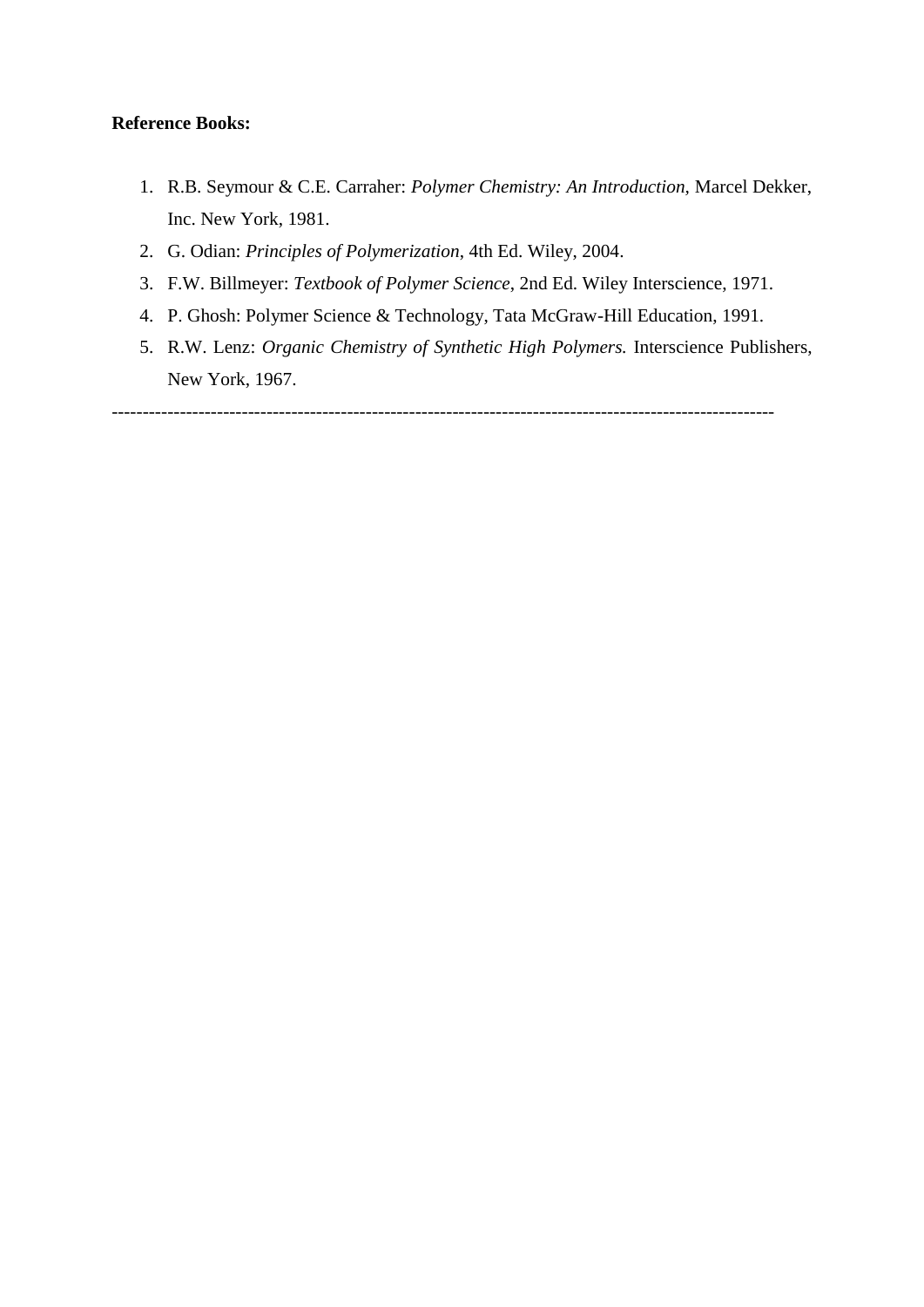# **Fifth Semester Session 2021-25 Paper Code: SEC-III Chemoinformatics Credit # 4**

## **UNIT-I Introduction to Chemoinformatics**

History and evolution of chemoinformatics, Use of chemoinformatics, Prospects of chemoinformatics, Molecular Modelling and Structure elucidation.

## **UNIT-II Representation of molecules and chemical reactions**

Nomenclature, Different types of notations, SMILES coding, Matrix representations, Structure of Mol files and Sd files, Libraries and toolkits, Different electronic effects, Reaction classification.

### **UNIT-III Searching chemical structures**

Full structure search, sub-structure search, basic ideas, similarity search, three dimensional search methods, basics of computation of physical and chemical data and structure descriptors, data visualization.

**UNIT-IV Applications I:** Prediction of Properties of Compounds; Linear Free Energy Relations; Quantitative Structure-Property Relations; Descriptor Analysis; Model Building; Modelling Toxicity; Structure-Spectra correlations; Prediction of NMR, IR and Mass spectra;

### **UNIT-V Application II**

Computer Assisted Structure elucidations; Computer Assisted Synthesis Design, Introduction to drug design; Target Identification and Validation; Lead Finding and Optimization; Analysis of HTS data; Virtual Screening; Design of Combinatorial Libraries; Ligand-Based and Structure Based Drug design; Application of Chemoinformatics in Drug Design.

### **Hands-on Exercises**

# **Reference Books:**

- 1. Andrew R. Leach & Valerie, J. Gillet (2007) *An introduction to Chemoinformatics.* Springer: The Netherlands.
- 2. Gasteiger, J. & Engel, T. (2003) *Chemoinformatics: A text-book.* Wiley-VCH.
- 3. Gupta, S. P. (2011) *QSAR & Molecular Modeling.* Anamaya Pub.: New Delhi.

-------------------------------------------------------------------------------------------------------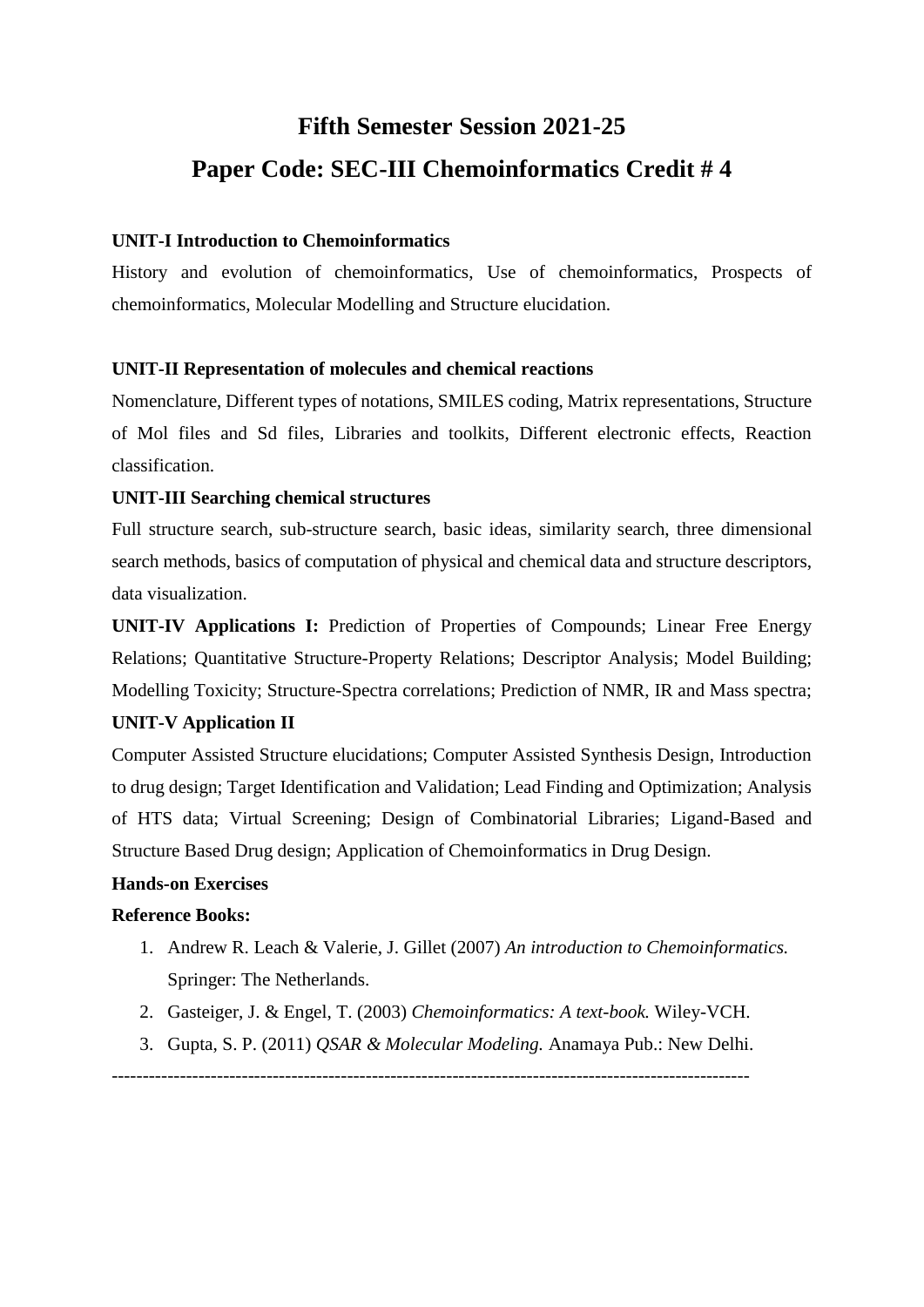# **Fifth Semester Session 2021-25 Paper Code: FS-I Field Project/Internship/Apprenticeship Credit # 6**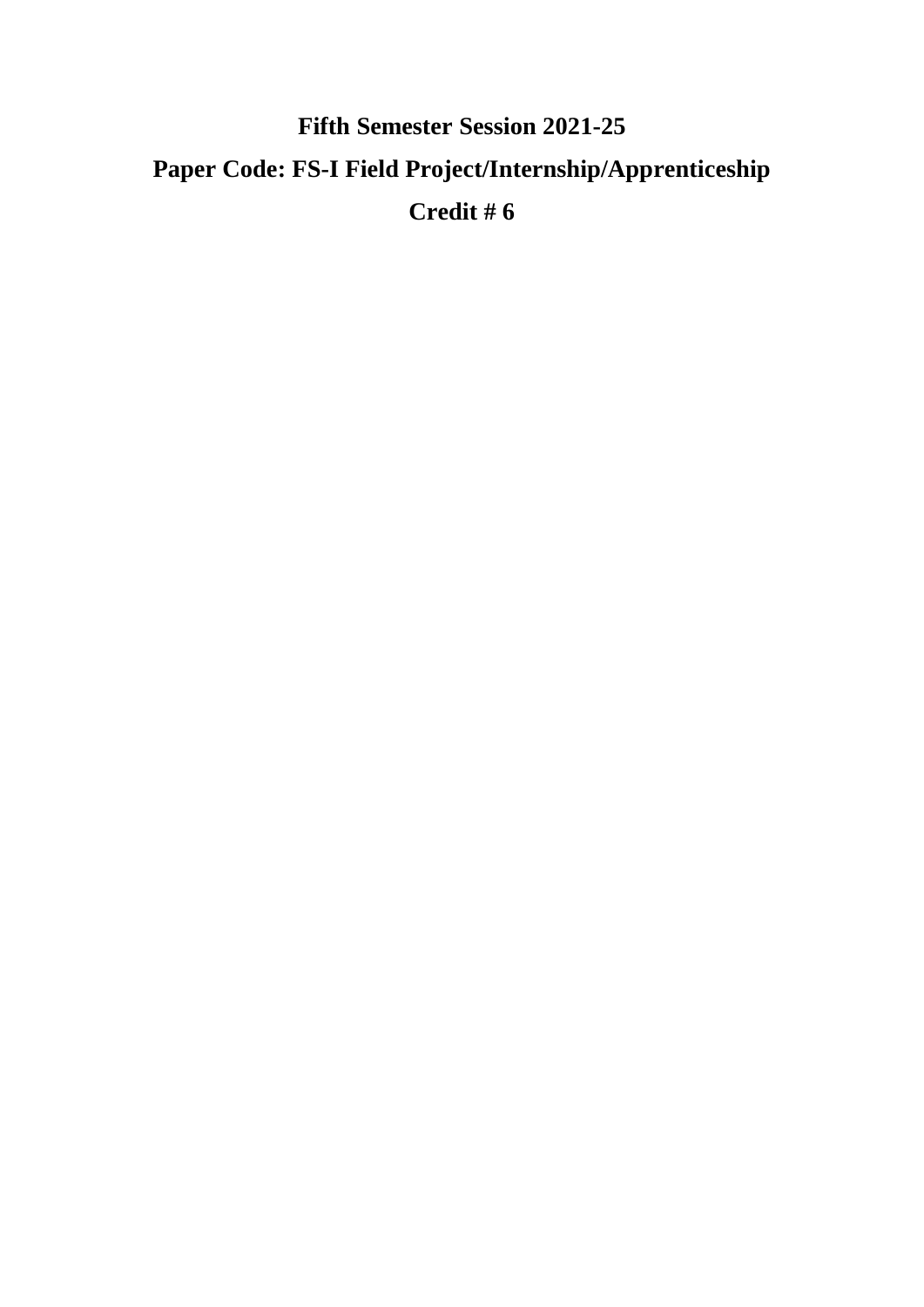# **Sixth Semester Session 2021-25 Paper Code: Major-6T Organic Chemistry-IV Credit # 4**

#### **Unit-I: Nucleic Acids**

Components of nucleic acids, Nucleosides and nucleotides; Structure, synthesis and reactions of: Adenine, Guanine, Cytosine, Uracil and Thymine; Structure of polynucleotides.

#### **Unit-II: Amino Acids, Peptides and Proteins**

Amino acids, Peptides and their classification. α-Amino Acids - Synthesis, ionic properties and reactions. Zwitterions, p*K*a values, isoelectric point and electrophoresis; Study of peptides: determination of their primary structures-end group analysis, methods of peptide synthesis. Synthesis of peptides using N-protecting, C-protecting and C-activating groups -Solid-phase synthesis

#### **Unit-III: Enzymes & Lipids**

Introduction, classification and characteristics of enzymes. Salient features of active site of enzymes. Mechanism of enzyme action (taking trypsin as example), factors affecting enzyme action, coenzymes and cofactors and their role in biological reactions, specificity of enzyme action

(including stereospecificity), enzyme inhibitors and their importance, phenomenon of inhibition (competitive, uncompetitive and non-competitive inhibition including allosteric inhibition). Introduction to oils and fats; common fatty acids present in oils and fats, Hydrogenation of fats and oils, Saponification value, acid value, iodine number. Reversion and rancidity.

#### **Unit-IV: Concept of Energy in Biosystems**

Cells obtain energy by the oxidation of foodstuff (organic molecules). Introduction to metabolism (catabolism, anabolism). ATP: The universal currency of cellular energy, ATP hydrolysis and free energy change. Agents for transfer of electrons in biological redox systems: NAD+, FAD. Conversion of food to energy: Outline of catabolic pathways of carbohydrateglycolysis, fermentation, Krebs cycle. Overview of catabolic pathways of fat and protein. Interrelationship in the metabolic pathways of protein, fat and carbohydrate. Caloric value of food, standard caloric content of food types.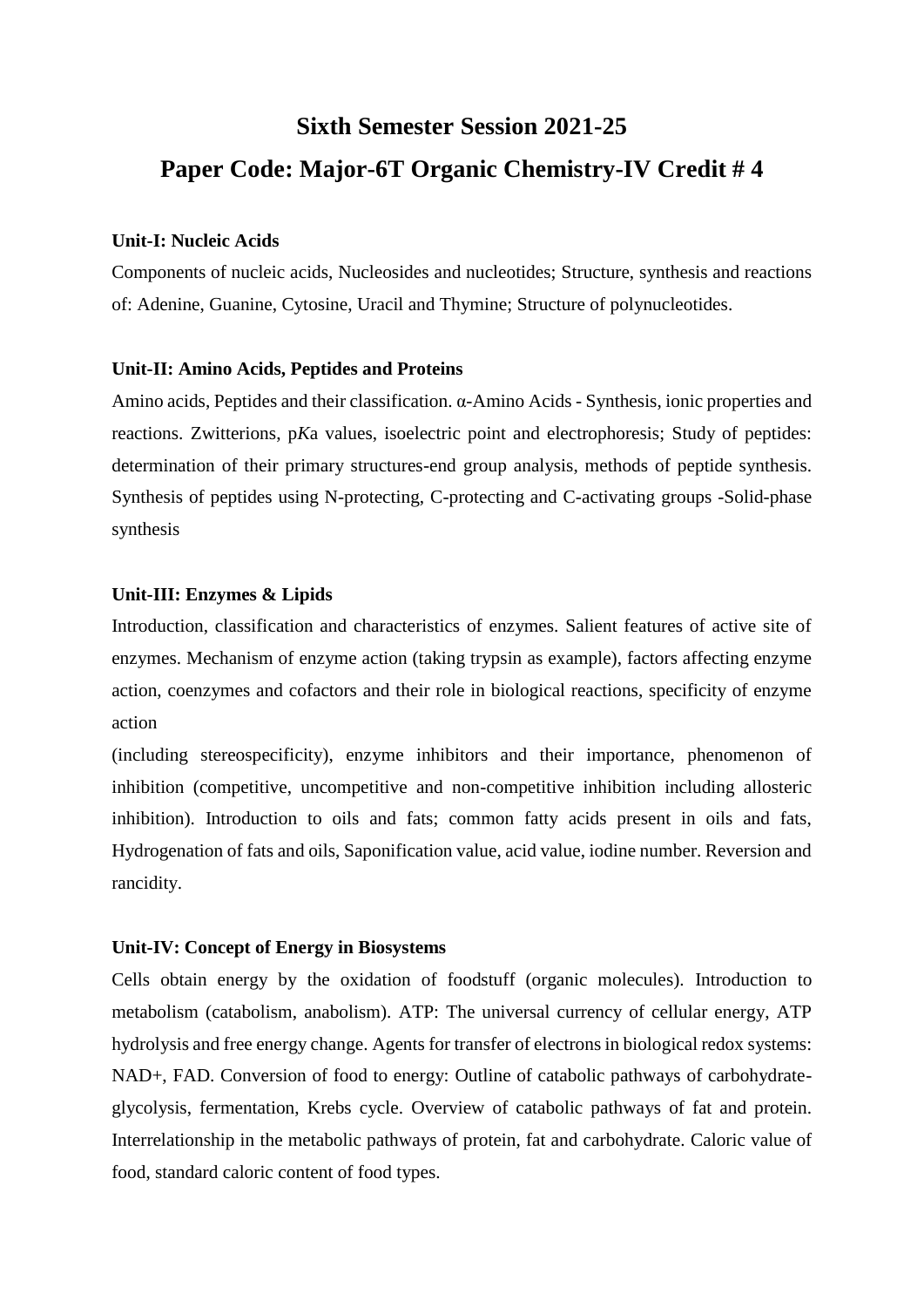#### **Unit-V: Pharmaceutical Compounds: Structure and Importance**

Classification, structure and therapeutic uses of antipyretics: Paracetamol (with synthesis), Analgesics: Ibuprofen (with synthesis), Antimalarials: Chloroquine (with synthesis). An elementary treatment of Antibiotics and detailed study of chloramphenicol, Medicinal values of curcumin (haldi), azadirachtin (neem), vitamin C and antacid (ranitidine).

## **Reference Books:**

- 1. Berg, J.M., Tymoczko, J.L. & Stryer, L. (2006) *Biochemistr*y. 6th Ed. W.H. Freeman and Co.
- 2. Nelson, D.L., Cox, M.M. & Lehninger, A.L. (2009) *Principles of Biochemistry. IV Edition.* W.H. Freeman and Co.
- 3. Murray, R.K., Granner, D.K., Mayes, P.A. & Rodwell, V.W. (2009) *Harper's Illustrated Biochemistry.* XXVIII edition. Lange Medical Books/ McGraw-Hill.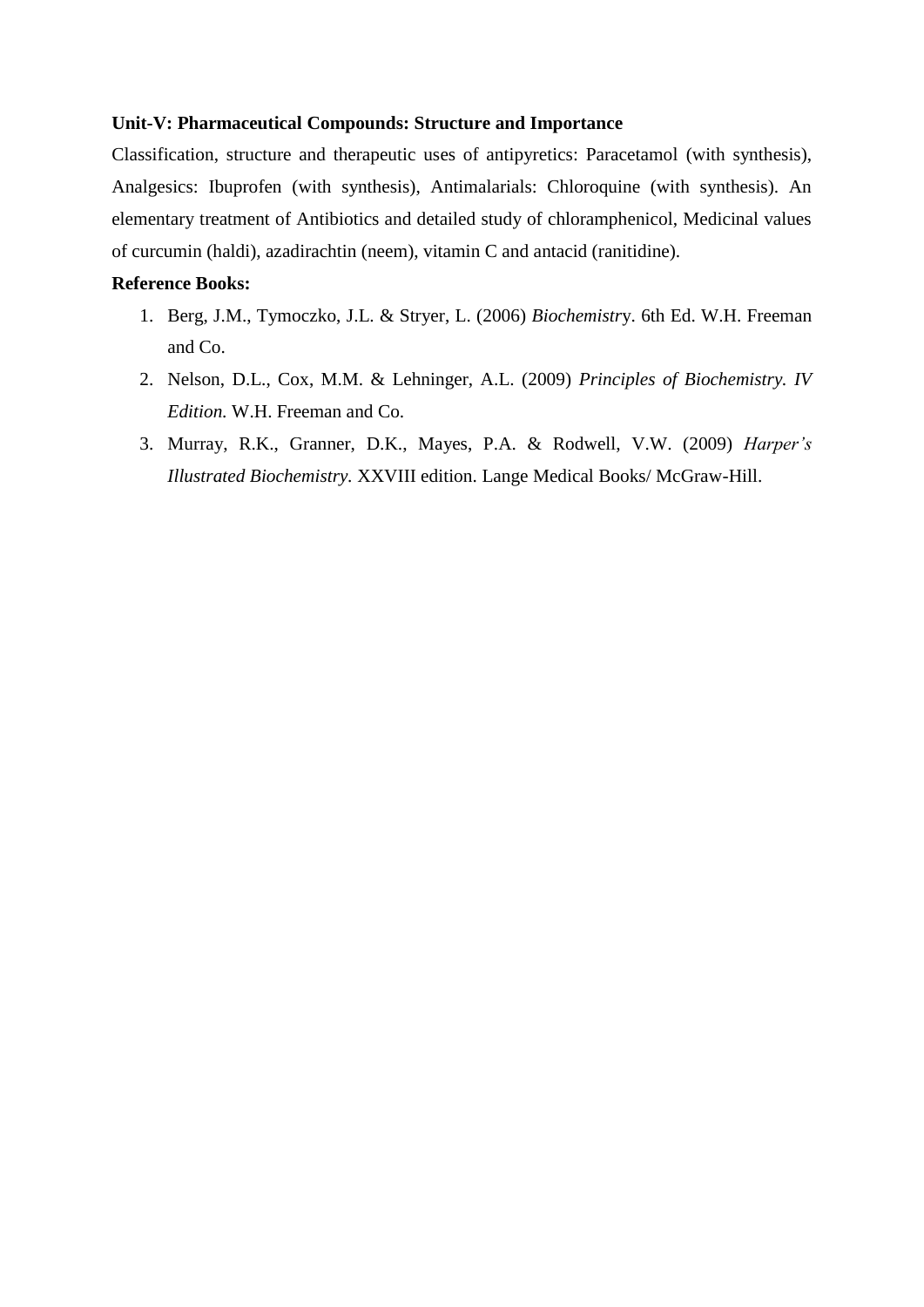# **Sixth Semester Session 2021-25**

# **Paper Code: Major-6P Organic Chemistry-IV Lab Credit # 2**

- 1. Estimation of glycine by Sorenson's formalin method.
- 2. Study of the titration curve of glycine.
- 3. Estimation of proteins by Lowry's method.
- 4. Study of the action of salivary amylase on starch at optimum conditions.
- 5. Effect of temperature on the action of salivary amylase.
- 6. Saponification value of an oil or a fat.
- 7. Determination of Iodine number of an oil/ fat.
- 8. Isolation and characterization of DNA from onion/ cauliflower/peas.

# **Reference Books:**

- 1. Manual of Biochemistry Workshop, 2012, Department of Chemistry, University of Delhi.
- 2. Arthur, I. V. *Quantitative Organic Analysis,* Pearson.

----------------------------------------------------------------------------------------------------------------

-----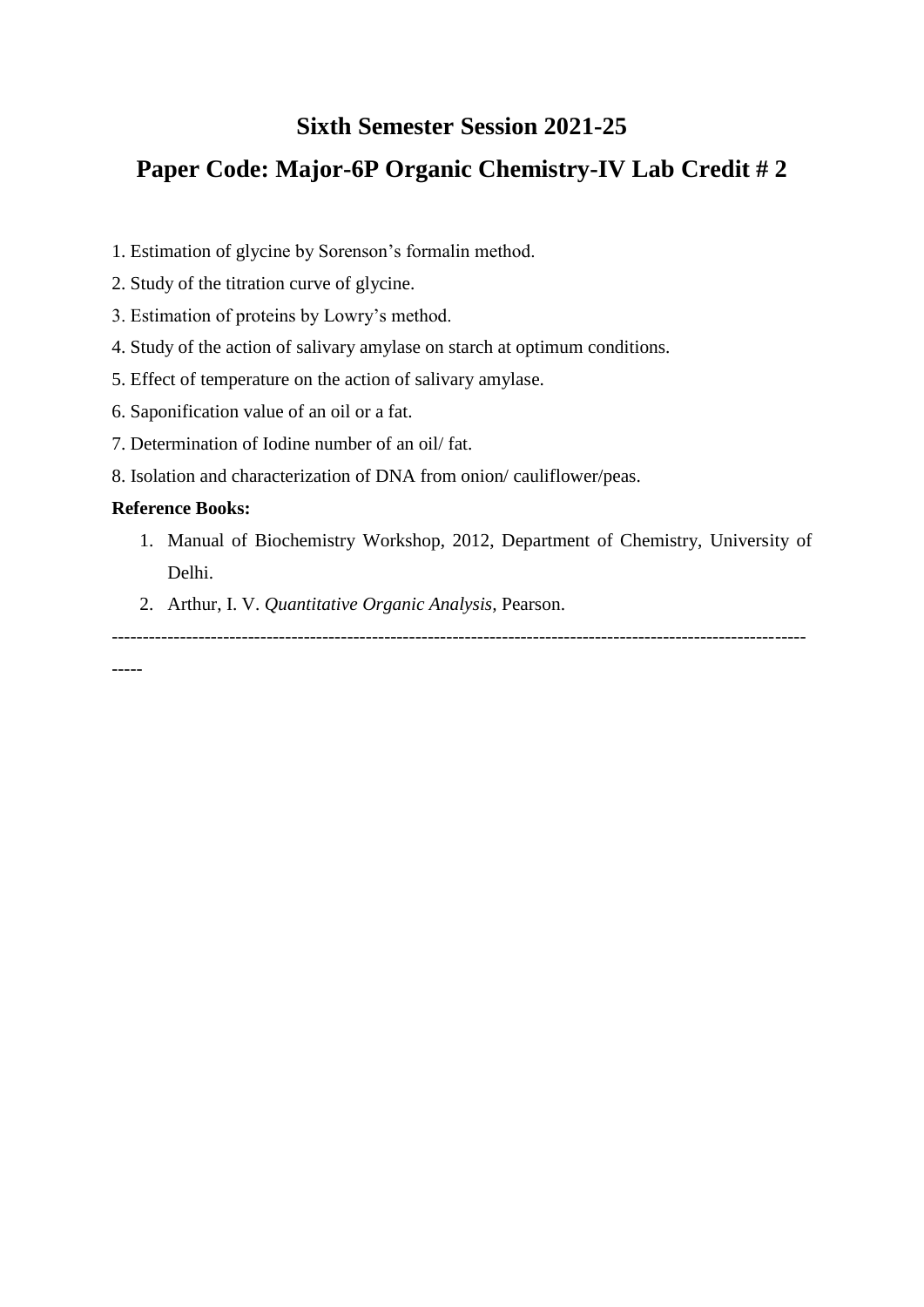# **Sixth Semester Session 2021-25 Paper Code: DSE-II Molecular Modelling and Drug Design Credit # 4**

## **UNIT-I Introduction to Molecular Modelling**

Introduction. Useful Concepts in Molecular Modelling: Coordinate Systems. Potential Energy Surfaces. Molecular Graphics. Surfaces. Computer Hardware and Software. The Molecular Modelling Literature.

### **UNIT-II Force Fields**

Fields. Bond Stretching. Angle Bending. Introduction to nonbonded interactions. Electrostatic interactions. van der Waals Interactions. Hydrogen bonding in Molecular Mechanics. Force Field Models for the Simulation of Liquid Water.

## **UNIT-III Energy Minimization and Computer Simulation**

Minimization and related methods for exploring the energy surface. Non-derivative method, First and second order minimization methods. Computer simulation methods. Simple thermodynamic properties and Phase Space. Boundaries. Analyzing the results of a simulation and estimating Errors.

# **UNIT-IV Molecular Dynamics & Monte Carlo Simulation**

Molecular Dynamics Simulation Methods. Molecular Dynamics using simple models. Molecular Dynamics with continuous potentials. Molecular Dynamics at constant temperature and pressure. Metropolis method. Monte Carlo simulation of molecules. Models used in Monte Carlo simulations of polymers.

### **UNIT-V Structure Prediction and Drug Design**

Structure prediction - Introduction to comparative Modeling. Sequence alignment. Constructing and evaluating a comparative model. Predicting protein structures by 'Threading', Molecular docking. Structure based de novo ligand design, Drug Discovery – Chemoinformatics – QSAR.

### **Reference Books:**

1.A.R. Leach, *Molecular Modelling Principles and Application*, Longman, 2001. 45

2. J.M. Haile, *Molecular Dynamics Simulation Elementary Methods*, John Wiley and Sons, 1997.

3. Satya Prakash Gupta, *QSAR and Molecular Modeling*, Springer – Anamaya Publishers, 2008.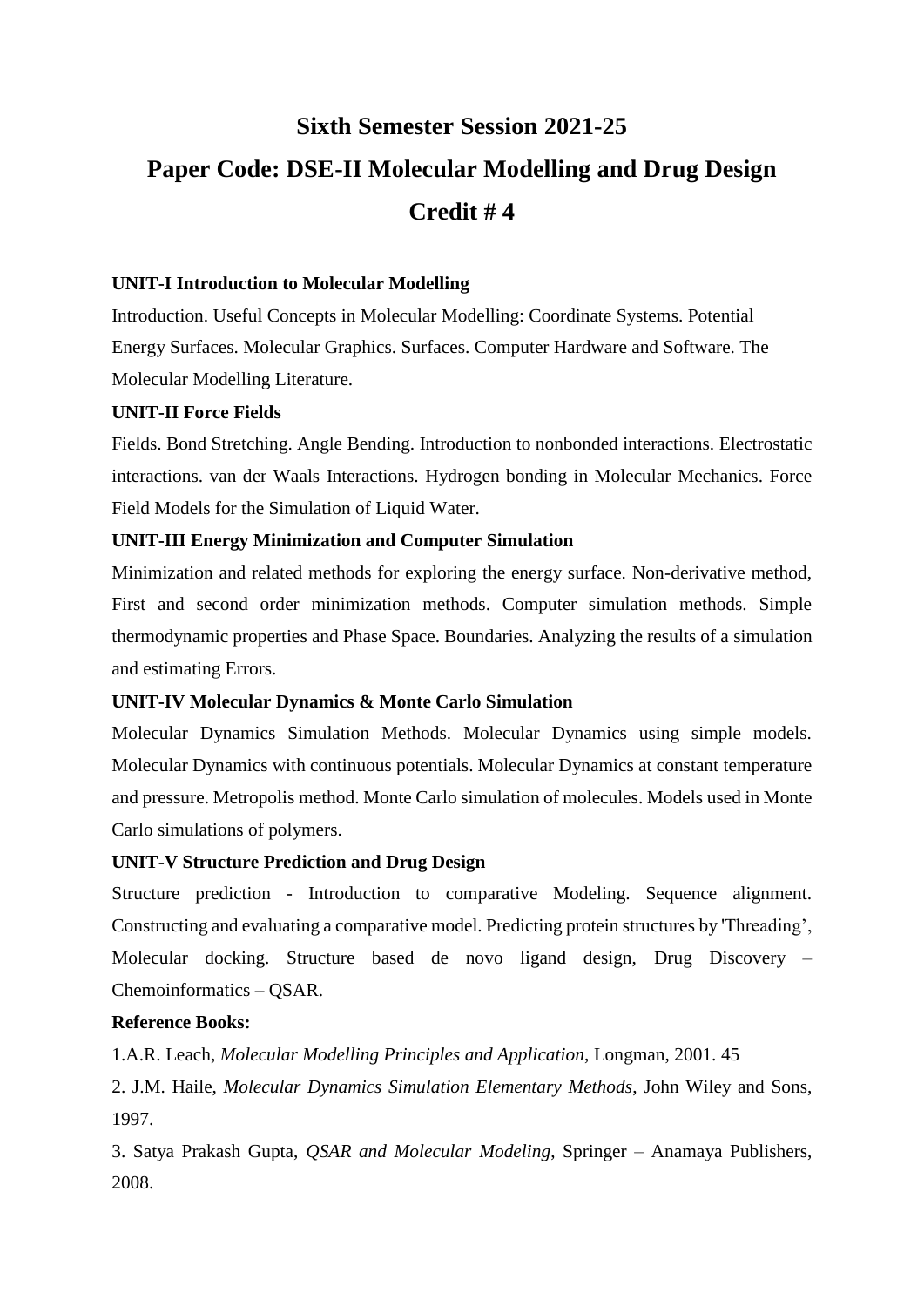# **Sixth Semester Session 2021-25 Paper Code: DSE-III Inorganic Materials of Industrial Importance Credit # 4**

### **UNIT – I: Silicate Industries**

Glass: Glassy state and its properties, classification (silicate and non-silicate glasses). Manufacture and processing of glass. Composition and properties of the following types of glasses: Soda lime glass, lead glass, armoured glass, safety glass, borosilicate glass, fluorosilicate, coloured glass, photosensitive glass.

*Ceramics:* Important clays and feldspar, ceramic, their types and manufacture. High technology ceramics and their applications, superconducting and semiconducting oxides, fullerenes carbon nanotubes and carbon fibre.

*Cements:* Classification of cement, ingredients and their role, Manufacture of cement and the setting process, quick setting cements.

#### **UNIT – II: Fertilizers**

Different types of fertilizers. Manufacture of the following fertilizers: Urea, ammonium nitrate, calcium ammonium nitrate, ammonium phosphates; polyphosphate, superphosphate, compound and mixed fertilizers, potassium chloride, potassium sulphate.

## **UNIT – III: Surface Coatings**

Objectives of coatings surfaces, preliminary treatment of surface, classification of surface coatings. Paints and pigments-formulation, composition and related properties. Oil paint, Vehicle, modified oils, Pigments, toners and lakes pigments, Fillers, Thinners, Enamels, emulsifying agents. Special paints (Heat retardant, Fire retardant, Eco-friendly paint, Plastic paint), Dyes, Wax polishing, Water and Oil paints, additives, Metallic coatings (electrolytic and electroless), metal spraying and anodizing.

### **UNIT – IV: Batteries & Alloys**

Primary and secondary batteries, battery components and their role, Characteristics of Battery. Working of following batteries: Pb acid, Li-Battery, Solid state electrolyte battery. Fuel cells, Solar cell and polymer cell.

**Alloys:** Classification of alloys, ferrous and non-ferrous alloys, Specific properties of elements in alloys. Manufacture of Steel (removal of silicon decarbonization, demanganization,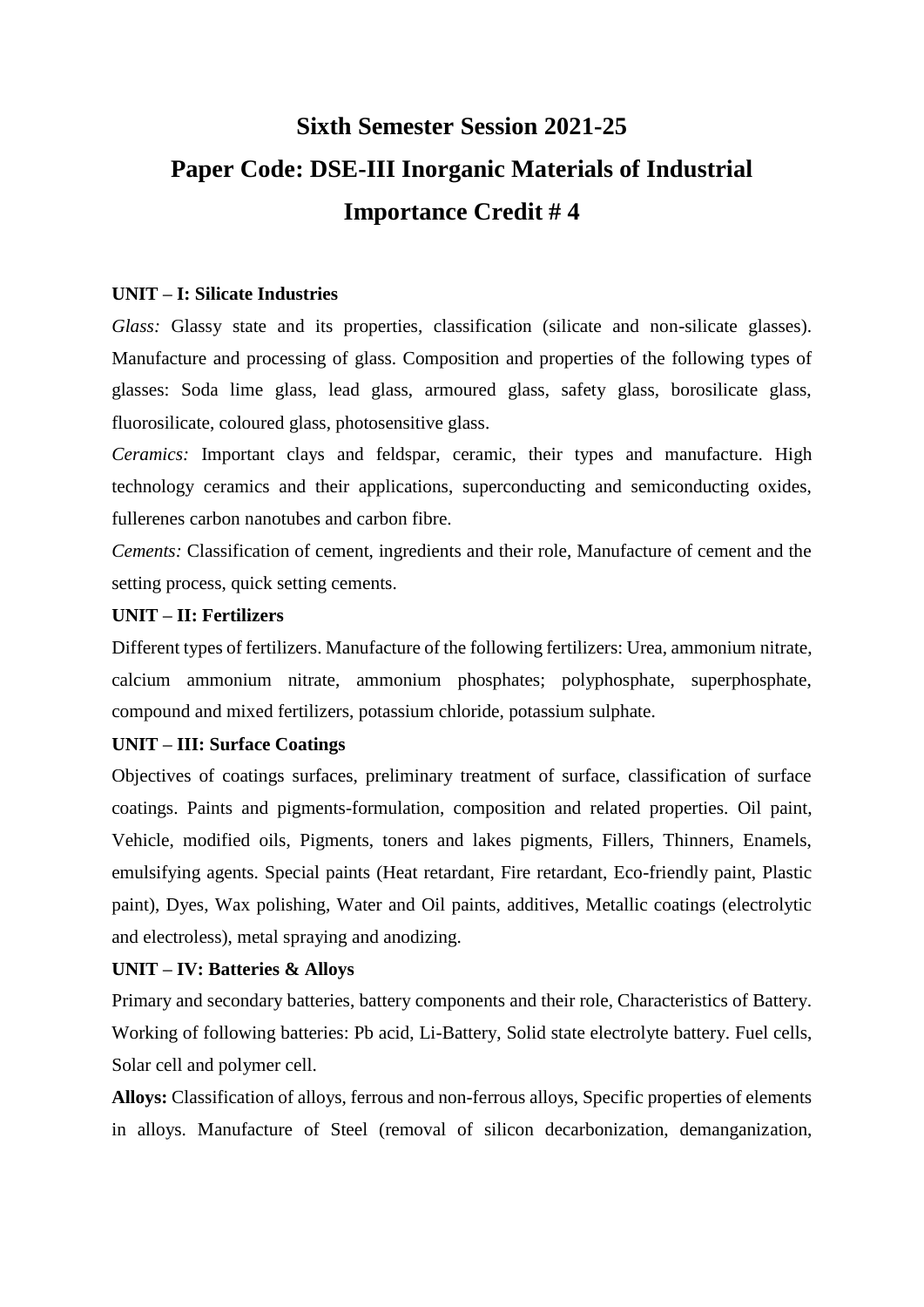desulphurization dephosphorisation) and surface treatment (argon treatment, heat treatment, nitriding, carburizing). Composition and properties of different types of steels.

# **UNIT – IV: Catalysis & Chemical Explosives**

General principles and properties of catalysts, homogenous catalysis (catalytic steps and examples) and heterogenous catalysis (catalytic steps and examples) and their industrial applications, Deactivation or regeneration of catalysts. Phase transfer catalysts, application of zeolites as catalysts.

**Chemical explosives:** Origin of explosive properties in organic compounds, preparation and explosive properties of lead azide, PETN, cyclonite (RDX). Introduction to rocket propellants.

#### **Text Books:**

- 1. E. Stocchi: *Industrial Chemistry*, Vol-I, Ellis Horwood Ltd. UK.
- 2. R. M. Felder, R. W. Rousseau: *Elementary Principles of Chemical Processes*, Wiley Publishers, New Delhi.
- 3. W. D. Kingery, H. K. Bowen, D. R. Uhlmann: *Introduction to Ceramics,* Wiley Publishers, New Delhi.
- 4. J. A. Kent: Riegel's *Handbook of Industrial Chemistry*, CBS Publishers, New Delhi.
- 5. P. C. Jain, M. Jain: *Engineering Chemistry,* Dhanpat Rai & Sons, Delhi.
- 6. R. Gopalan, D. Venkappayya, S. Nagarajan: *Engineering Chemistry,* Vikas Publications, New Delhi.
- 7. Sharma, B.K. & Gaur, H. *Industrial Chemistry,* Goel Publishing House, Meerut (1996).

----------------------------------------------------------------------------------------------------------------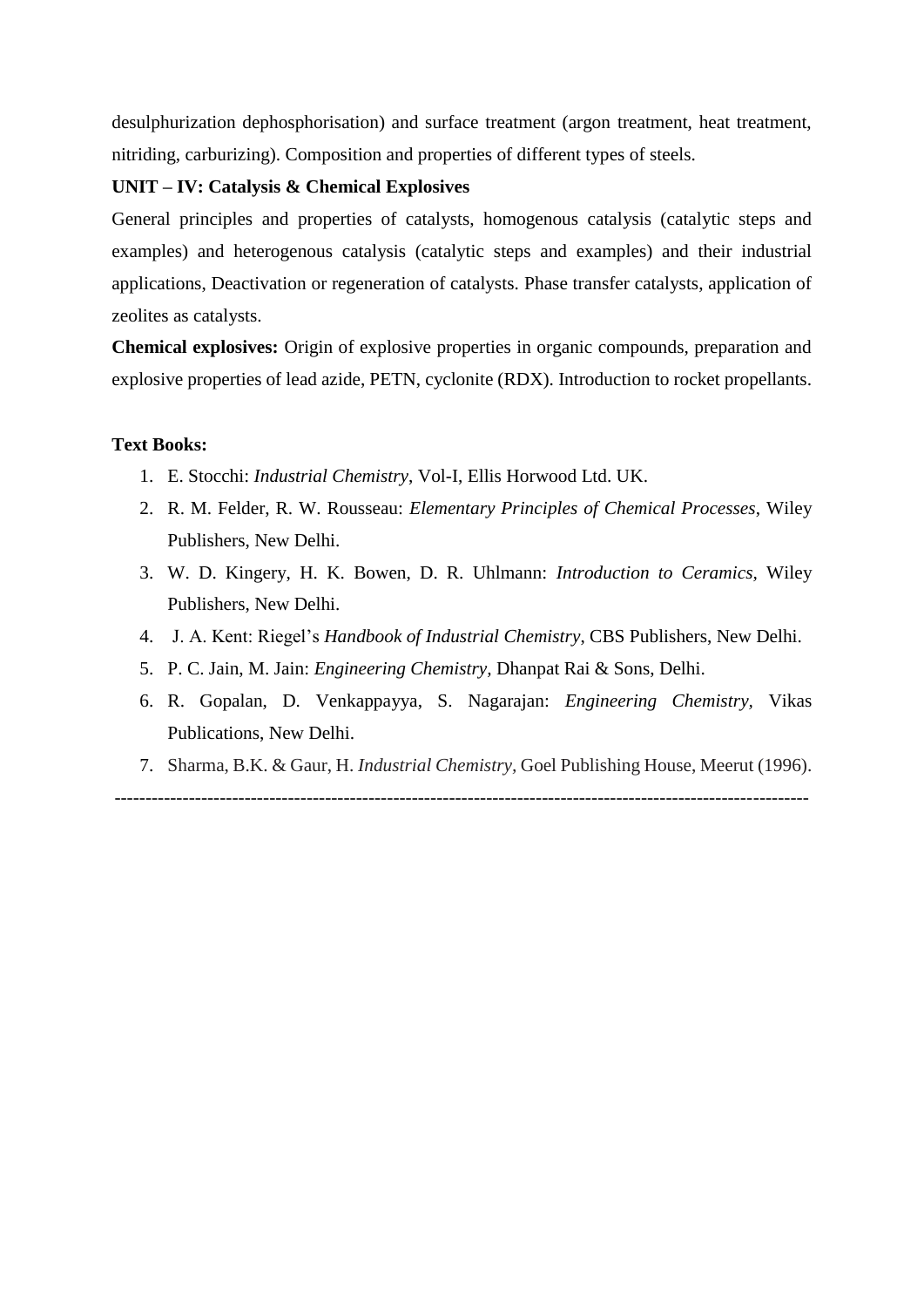# **Sixth Semester Session 2021-25 Paper Code: FS-II Field Project/Internship/Apprenticeship Credit # 6**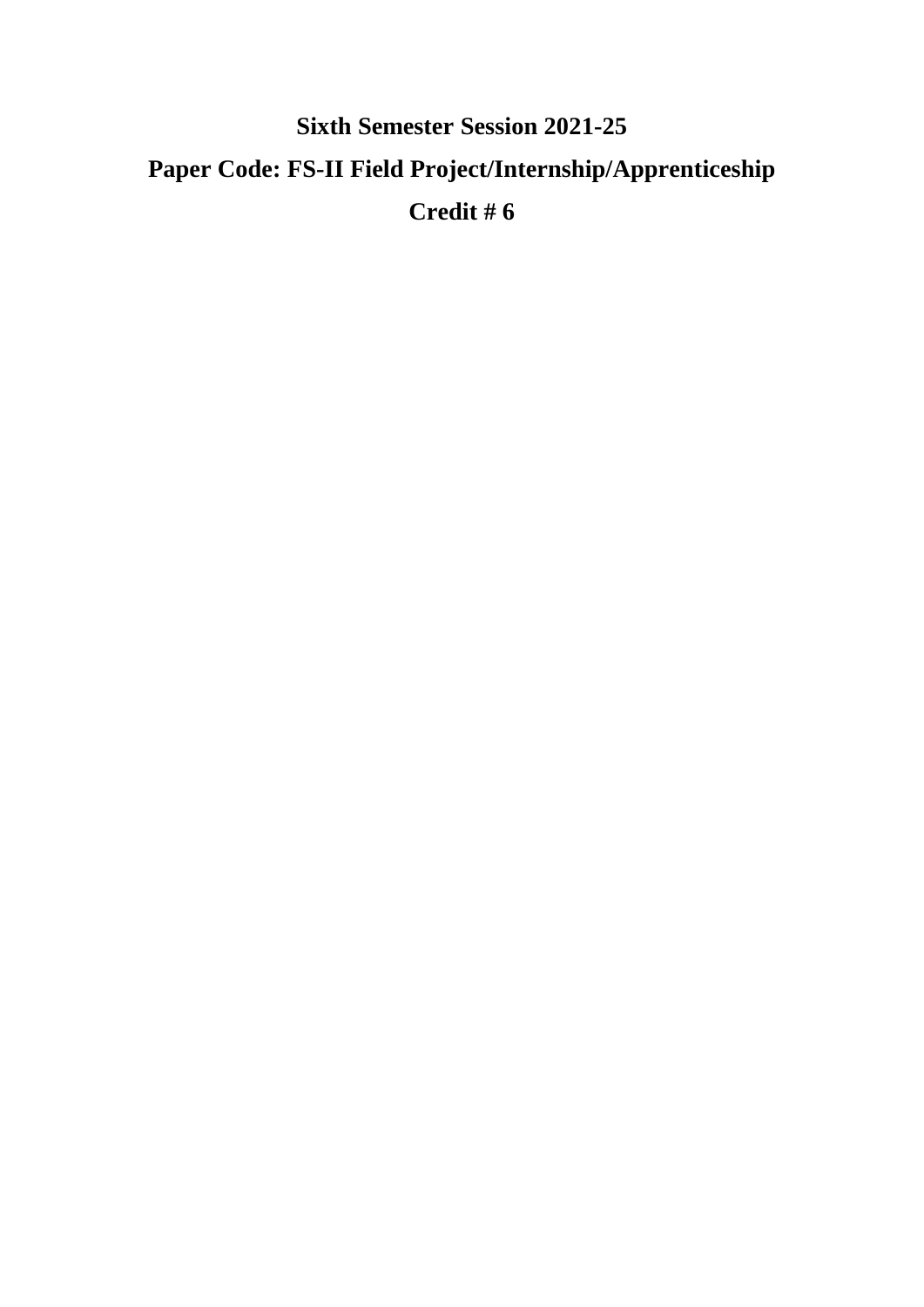# **Seventh Semester Session 2021-25 Paper Code: Major-7T Physical Chemistry-IV Credit # 4**

### **Unit-I: Conductance**

Arrhenius theory of electrolytic dissociation. Conductivity, equivalent and molar conductivity and their variation with dilution for weak and strong electrolytes. Molar conductivity at infinite dilution. Kohlrausch law of independent migration of ions. Debye-Hückel-Onsager equation, Wien effect, Debye-Falkenhagen effect, Walden's rules.

#### **Unit-II**: **Ionic mobilities**

Ionic velocities, mobilities and their determinations, transference numbers and their relation to ionic mobilities, determination of transference numbers using Hittorf and Moving Boundary methods. Applications of conductance measurement: (i) degree of dissociation of weak electrolytes, (ii) ionic product of water (iii) solubility and solubility product of sparingly soluble salts, (iv) conductometric titrations, and (v) hydrolysis constants of salts.

#### **Unit-III: Electrochemistry**

Quantitative aspects of Faraday's laws of electrolysis, rules of oxidation/reduction of ions based on half-cell potentials, applications of electrolysis in metallurgy and industry. Chemical cells, reversible and irreversible cells with examples. Electromotive force of a cell and its measurement, Nernst equation; Standard electrode (reduction) potential and its application to different kinds of half-cells.

### **Unit-IV**: **Application of EMF and Concentration cell**

Application of EMF measurements in determining (i) free energy, enthalpy and entropy of a cell reaction, (ii) equilibrium constants, and (iii) pH values, using hydrogen, quinonehydroquinone, glass and SbO/Sb<sub>2</sub>O<sub>3</sub> electrodes. Concentration cells with and without transference, liquid junction potential; determination of activity coefficients and transference numbers. Qualitative discussion of potentiometric titrations (acid-base, redox, precipitation).

#### **Unit-V: Electrical & Magnetic Properties of Atoms and Molecules**

Basic ideas of electrostatics, Electrostatics of dielectric media, Clausius-Mosotti equation, Lorenz-Laurentz equation, Dipole moment and molecular polarizabilities and their measurements. Diamagnetism, paramagnetism, magnetic susceptibility and its measurement, molecular interpretation.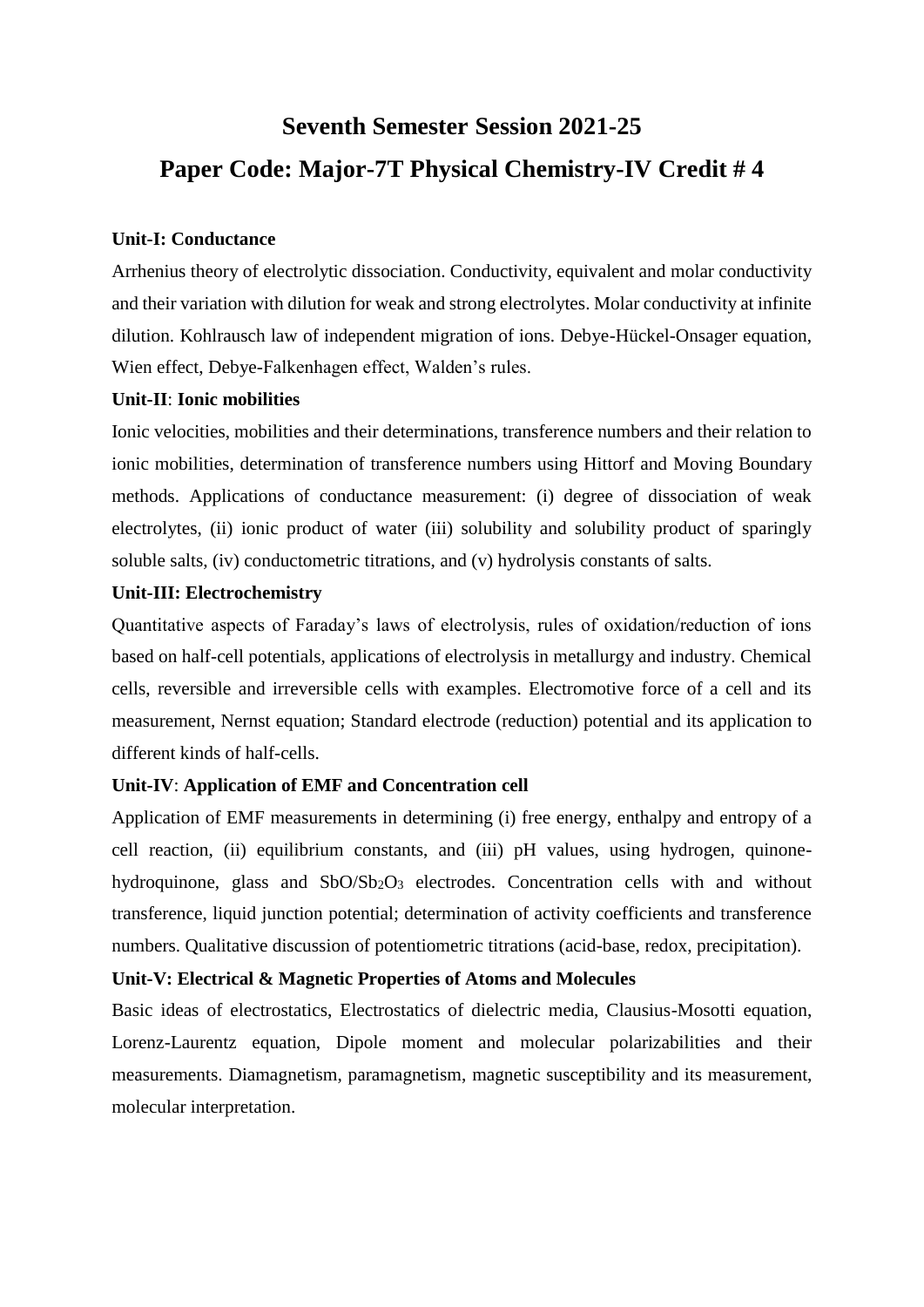### **Reference Books:**

- 1. Atkins, P.W & Paula, J.D. *Physical Chemistry*, 10th Ed., Oxford University Press (2014).
- 2. Castellan, G. W. *Physical Chemistry 4th Ed.,* Narosa (2004).
- 3. Mortimer, R. G. *Physical Chemistry 3rd Ed.,* Elsevier: NOIDA, UP (2009).
- 4. Barrow, G. M., *Physical Chemistry 5th Ed.,* Tata McGraw Hill: New Delhi (2006).
- 5. Engel, T. & Reid, P. *Physical Chemistry 3rd Ed.,* Prentice-Hall (2012).
- 6. Rogers, D. W. *Concise Physical Chemistry* Wiley (2010).
- 7. Silbey, R. J.; Alberty, R. A. & Bawendi, M. G. *Physical Chemistry 4th Ed.,* John Wiley & Sons, Inc. (2005).

-----------------------------------------------------------------------------------------------------------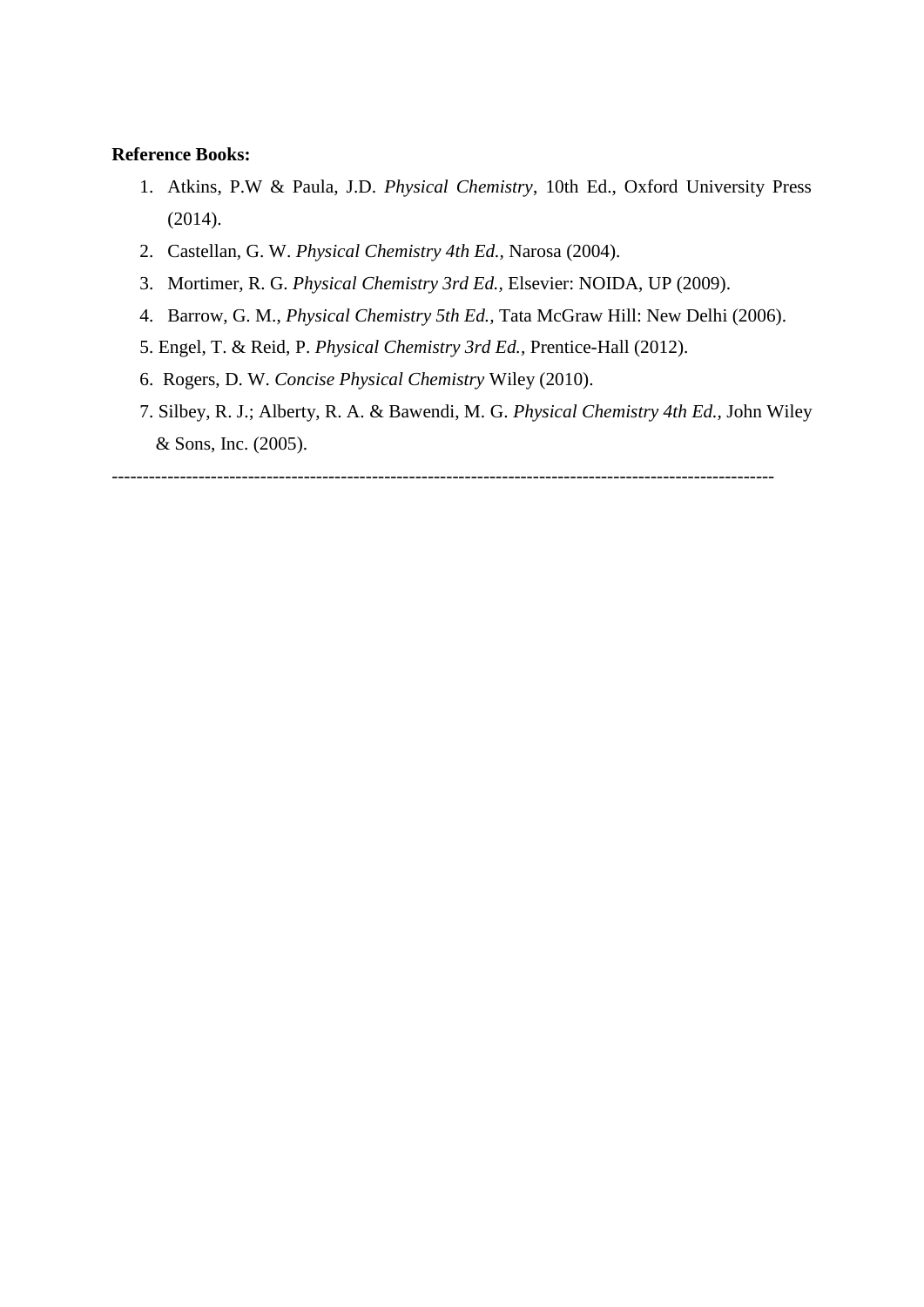# **Seventh Semester Session 2021-25**

# **Paper Code: Major-7P Physical Chemistry-IV Lab Credit # 2**

### **Conductometry**

- I. Determination of cell constant
- II. Determination of equivalent conductance, degree of dissociation and dissociation
- constant of a weak acid.
- III. Perform the following conductometric titrations:
- i. Strong acid vs. strong base
- ii. Weak acid vs. strong base
- iii. Mixture of strong acid and weak acid vs. strong base
- iv. Strong acid vs. weak base

## **Potentiometry**

I Perform the following potentiometric titrations:

- i. Strong acid vs. strong base
- ii. Weak acid vs. strong base
- iii. Dibasic acid vs. strong base
- iv. Potassium dichromate vs. Mohr's salt

# **Reference Books:**

- 1. Khosla, B. D.; Garg, V. C. & Gulati, A. *Senior Practical Physical Chemistry,* R. Chand & Co.: New Delhi (2011).
- 2. Garland, C. W.; Nibler, J. W. & Shoemaker, D. P. *Experiments in Physical Chemistry 8th Ed.;* McGraw-Hill: New York (2003).
- 3. Halpern, A. M. & McBane, G. C. *Experimental Physical Chemistry 3rd Ed.;* W.H. Freeman & Co.: New York (2003).

----------------------------------------------------------------------------------------------------------------

------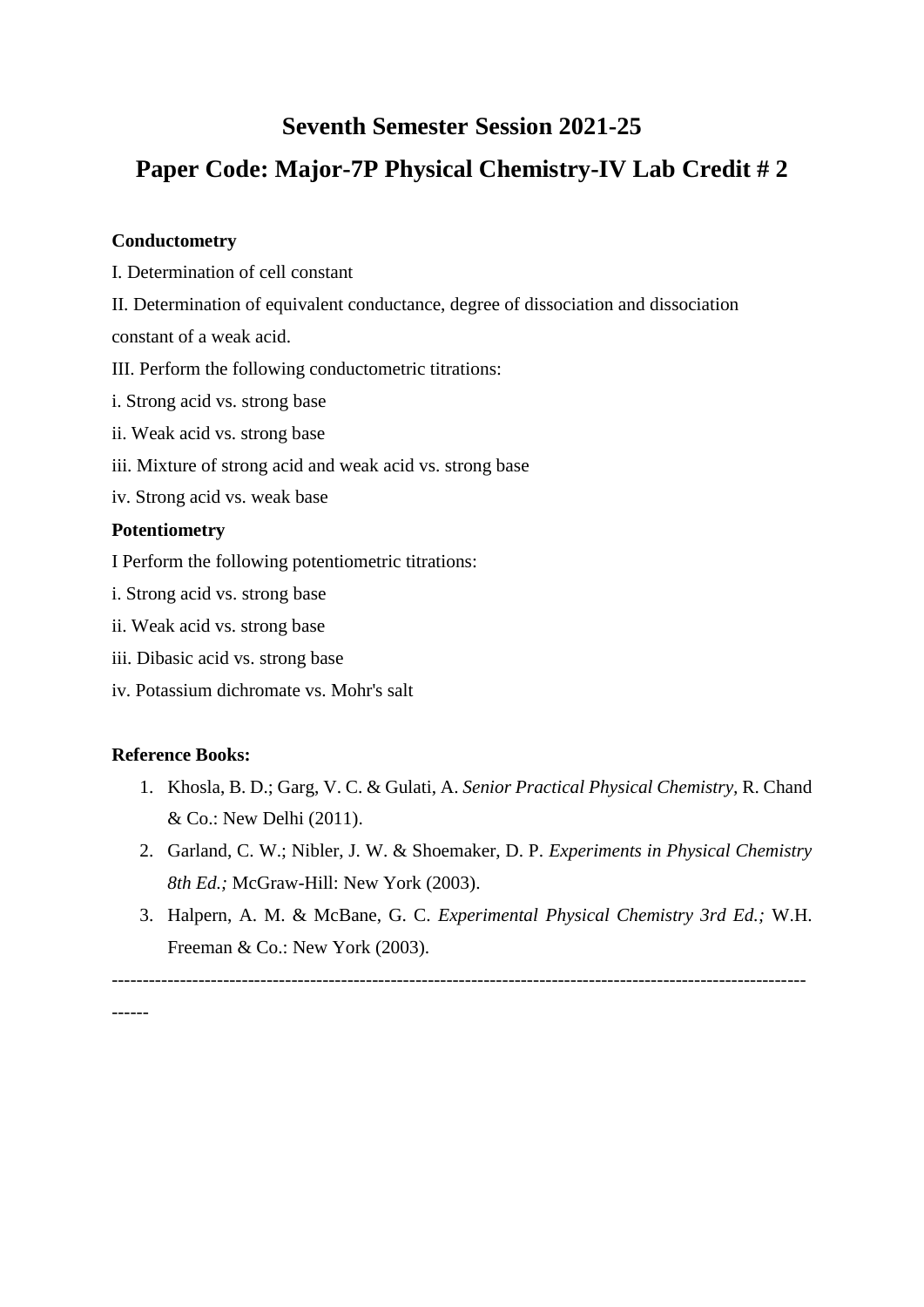# **Seventh Semester Session 2021-25 Paper Code: Minor-5 Research Methodology for Chemistry Credit # 4**

#### **Unit-I: Literature Survey:**

Print: Sources of information: Primary, secondary, tertiary sources; Journals: Journal abbreviations, abstracts, current titles, reviews, monographs, dictionaries, text-books, current contents, Introduction to Chemical Abstracts and Beilstein,

**Digital:** Web resources, E-journals, Journal access, TOC alerts, Hot articles, Citation index, Impact factor, H-index, E-consortium, UGC infonet, E-books, Internet discussion groups and communities, Blogs, Preprint servers, Search engines, Scirus, Google Scholar, ChemIndustry, Wiki- Databases, ChemSpider, Science Direct, SciFinder, Scopus. The Internet and World Wide Web. Internet resources for chemistry. Finding and citing published information.

### **Unit-II: Methods of Scientific Research and Writing Scientific Papers:**

Reporting practical and project work. Writing literature surveys and reviews. Organizing a poster display. Giving an oral presentation. Writing scientific papers – justification for scientific contributions, bibliography, description of methods, conclusions, the need for illustration, style, publications of scientific work. Writing ethics. Avoiding plagiarism.

### **Unit-III: Chemical Safety and Ethical Handling of Chemicals:**

Safe working procedure and protective environment, protective apparel, emergency procedure and first aid, laboratory ventilation. Safe storage and use of hazardous chemicals, procedure for working with substances that pose hazards, flammable or explosive hazards, procedures for working with gases at pressures above or below atmospheric – safe storage and disposal of waste chemicals, recovery, recycling and reuse of laboratory chemicals, procedure for laboratory disposal of explosives, identification, verification and segregation of laboratory waste, disposal of chemicals in the sanitary sewer system, incineration and transportation of hazardous chemicals.

#### **Unit-IV: Data Analysis**

*The Investigative Approach:* Making and Recording Measurements. SI Units and their use.Scientific method and design of experiments. *Analysis and Presentation of Data:*  Descriptive statistics. Choosing and using statistical tests. Chemometrics. Analysis of variance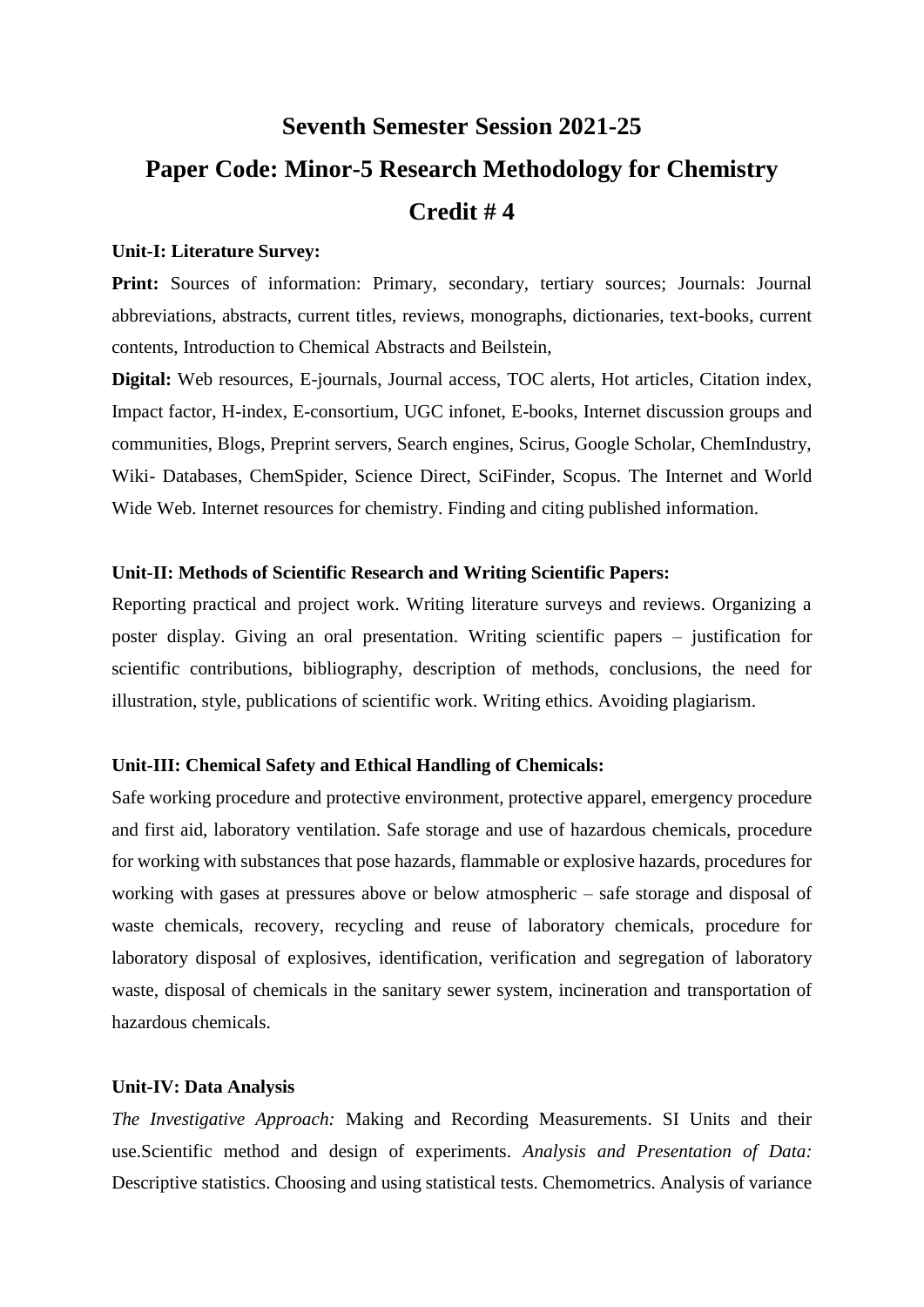(ANOVA), Correlation and regression, Curve fitting, fitting of linear equations, simple linear cases, weighted linear case, analysis of residuals, General polynomial fitting, linearizing transformations, exponential function fit, *r* and its abuse. Basic aspects of multiple linear regression analysis.

### **Unit-V: Electronics**

Basic fundamentals of electronic circuits and their components used in circuits of common instruments like spectrophotometers, typical circuits involving operational amplifiers for electrochemical instruments. Elementary aspects of digital electronics.

#### **Reference Books**

- 1. Dean, J. R., Jones, A. M., Holmes, D., Reed, R., Weyers, J. & Jones, A. (2011) *Practical skills in chemistry*. 2nd Ed. Prentice-Hall, Harlow.
- 2. Hibbert, D. B. & Gooding, J. J. (2006) *Data analysis for chemistry*. Oxford University Press.
- 3. Topping, J. (1984) *Errors of observation and their treatment.* Fourth Ed., Chapman Hall, London.
- 4. Harris, D. C. *Quantitative chemical analysis*. 6th Ed., Freeman (2007) Chapters 3-5.
- 5. Levie, R. de, *How to use Excel in analytical chemistry and in general scientific data analysis.* Cambridge Univ. Press (2001) 487 pages.
- 6. Chemical safety matters IUPAC IPCS, Cambridge University Press, 1992.
- 7. OSU safety manual 1.01.

-------------------------------------------------------------------------------------------------------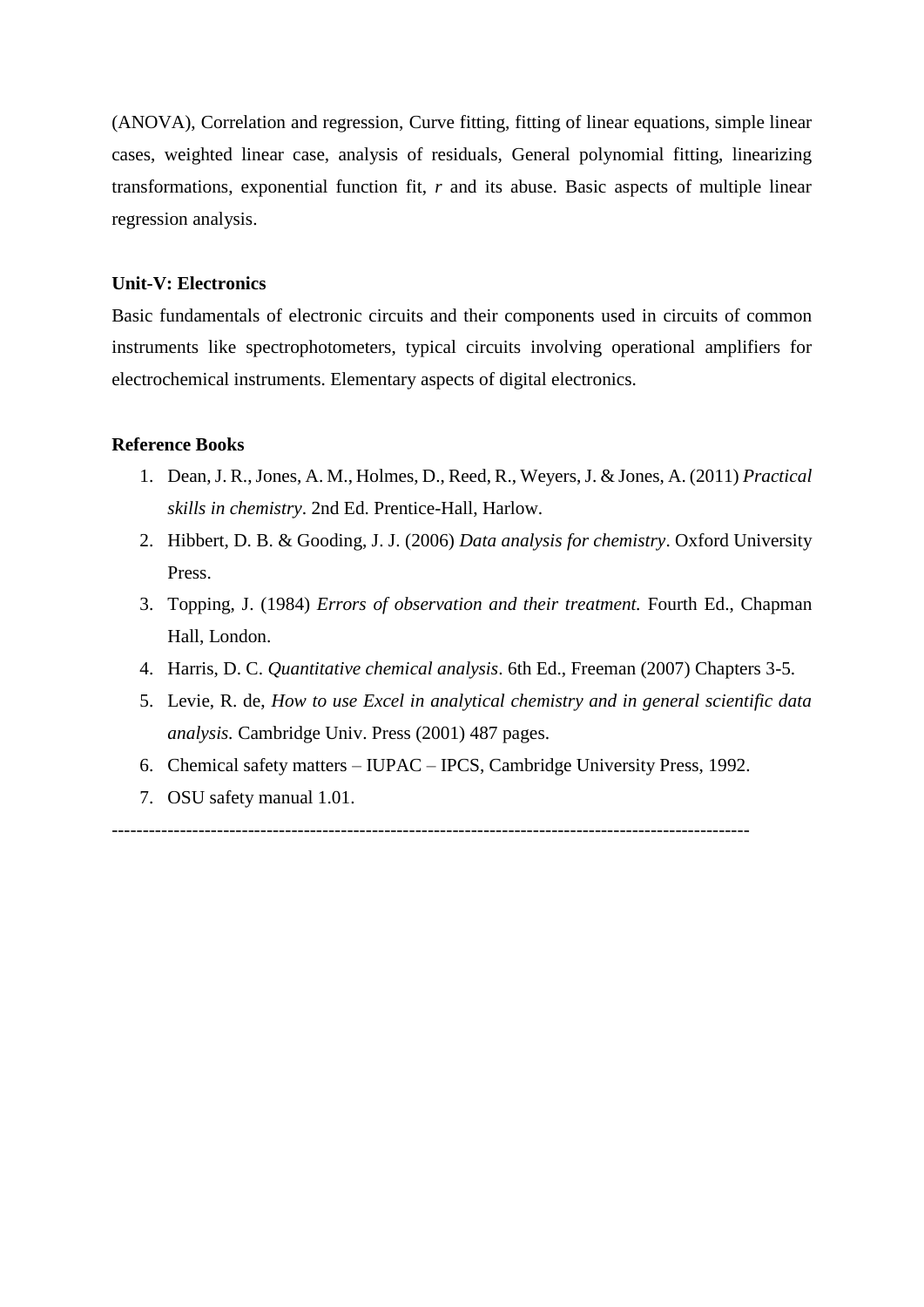# **Seventh Semester Session 2021-25 Paper Code: DSE-IV Instrumental Methods of Analysis Credit # 4**

#### **UNIT – I: Introduction to spectroscopic methods of analysis:**

Recap of the spectroscopic methods covered in detail in the core chemistry syllabus:

Treatment of analytical data, including error analysis. Classification of analytical methods and the types of instrumental methods. Consideration of electromagnetic radiation. **Molecular spectroscopy:** *Infrared spectroscopy:* Interactions with molecules: absorption and scattering. Means of excitation (light sources), separation of spectrum (wavelength dispersion, time resolution), detection of the signal (heat, differential detection), interpretation of spectrum (qualitative, mixtures, resolution), advantages of Fourier Transform (FTIR). Samples and results expected. Applications: Issues of quality assurance and quality control, Special problems for portable instrumentation and rapid detection.

**UNIT – II:** *UV-Visible/ Near IR* – emission, absorption, fluorescence and photoaccoustic. Excitation sources (lasers, time resolution), wavelength dispersion (gratings, prisms, interference filters, laser, placement of sample relative to dispersion, resolution), Detection of signal (photocells,

photomultipliers, diode arrays, sensitivity and S/N), Single and Double Beam instruments, Interpretation (quantification, mixtures, absorption vs. fluorescence and the use of time, photo acoustic, fluorescent tags).

### **UNIT – III: Separation techniques & Mass spectroscopy**

*Chromatography:* Gas chromatography, liquid chromatography, supercritical fluids, Importance of column technology (packing, capillaries), Separation based on increasing number of factors (volatility, solubility, interactions with stationary phase, size, electrical field), Detection: simple vs. specific (gas and liquid), Detection as a means of further analysis (use of tags and coupling to IR and MS), Electrophoresis (plates and capillary) and use with DNA analysis. *Immunoassays and DNA techniques*

*Mass spectroscopy:* Making the gaseous molecule into an ion (electron impact, chemical ionization), Making liquids and solids into ions (electrospray, electrical discharge, laser desorption, fast atom bombardment), Separation of ions on basis of mass to charge ratio, Magnetic, Time of flight, Electric quadrupole. Resolution, time and multiple separations, Detection and interpretation (how this is linked to excitation).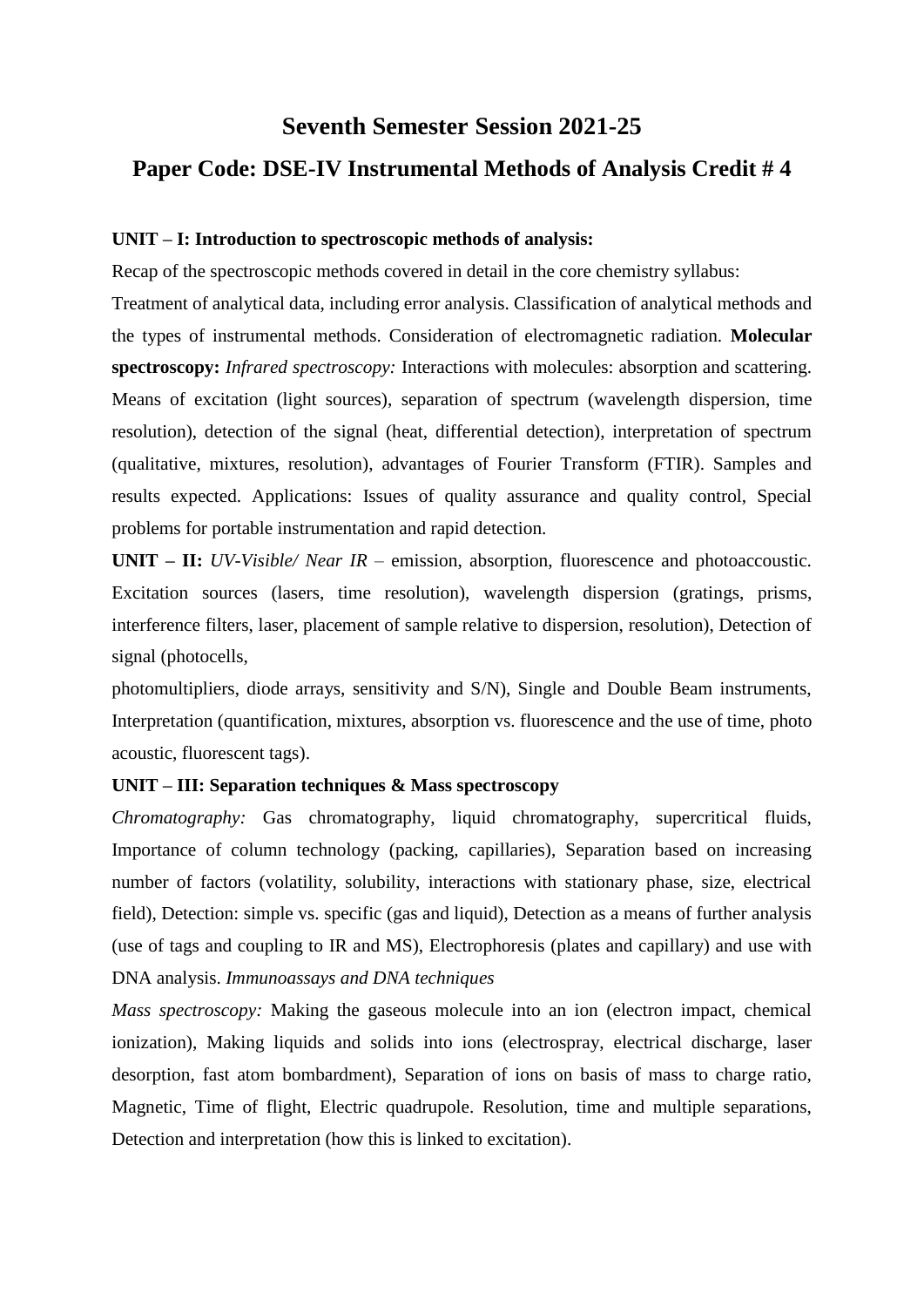#### **UNIT – IV: Elemental analysis:**

Mass spectrometry (electrical discharges). Atomic spectroscopy: Atomic absorption, Atomic emission, and Atomic fluorescence. Excitation and getting sample into gas phase (flames, electrical discharges, plasmas), Wavelength separation and resolution (dependence on technique), Detection of radiation (simultaneous/scanning, signal noise), Interpretation (errors due to molecular and ionic

species, matrix effects, other interferences).

**UNIT – V:** NMR spectroscopy: **P**rinciple, Instrumentation, Factors affecting chemical shift, Spin coupling, Applications. Electroanalytical Methods**: P**otentiometry & Voltammetry-Principle, Instrumentation and Application. Radiochemical Methods: Principle, Instrumentation and Application**.** X-ray analysis and electron spectroscopy **(**surface analysis**):**  Principle, Instrumentation and Applications.

### **Reference books:**

- 1. D.A. Skoog, F.J. Holler & S. Crouch (ISBN 0-495-01201-7) *Principles of Instrumental Analysis*, Cengage Learning India Edition, 2007.
- 2. Willard, Merritt, Dean, Settle, *Instrumental Methods of Analysis*, 7th ed, IBH Book House, New Delhi.
- 3. Atkins, P.W & Paula, J.D. *Physical Chemistry*, 10th Ed., Oxford University Press (2014).
- 4. Kakkar, R. *Atomic and Molecular Spectroscopy: Concepts and Applications.*  Cambridge University Press, 2015.
- 5. Castellan, G. W. *Physical Chemistry 4th Ed.,* Narosa (2004).
- 6. Banwell, C. N. & McCash, E. M. *Fundamentals of Molecular Spectroscopy* 4th Ed. Tata McGraw-Hill: New Delhi (2006).
- 7. Smith, B.C. *Infrared Spectral Interpretations: A Systematic Approach.* CRC Press, 1998.
- **8.** Moore, W.J., *Physical Chemistry* Orient Blackswan, 1999.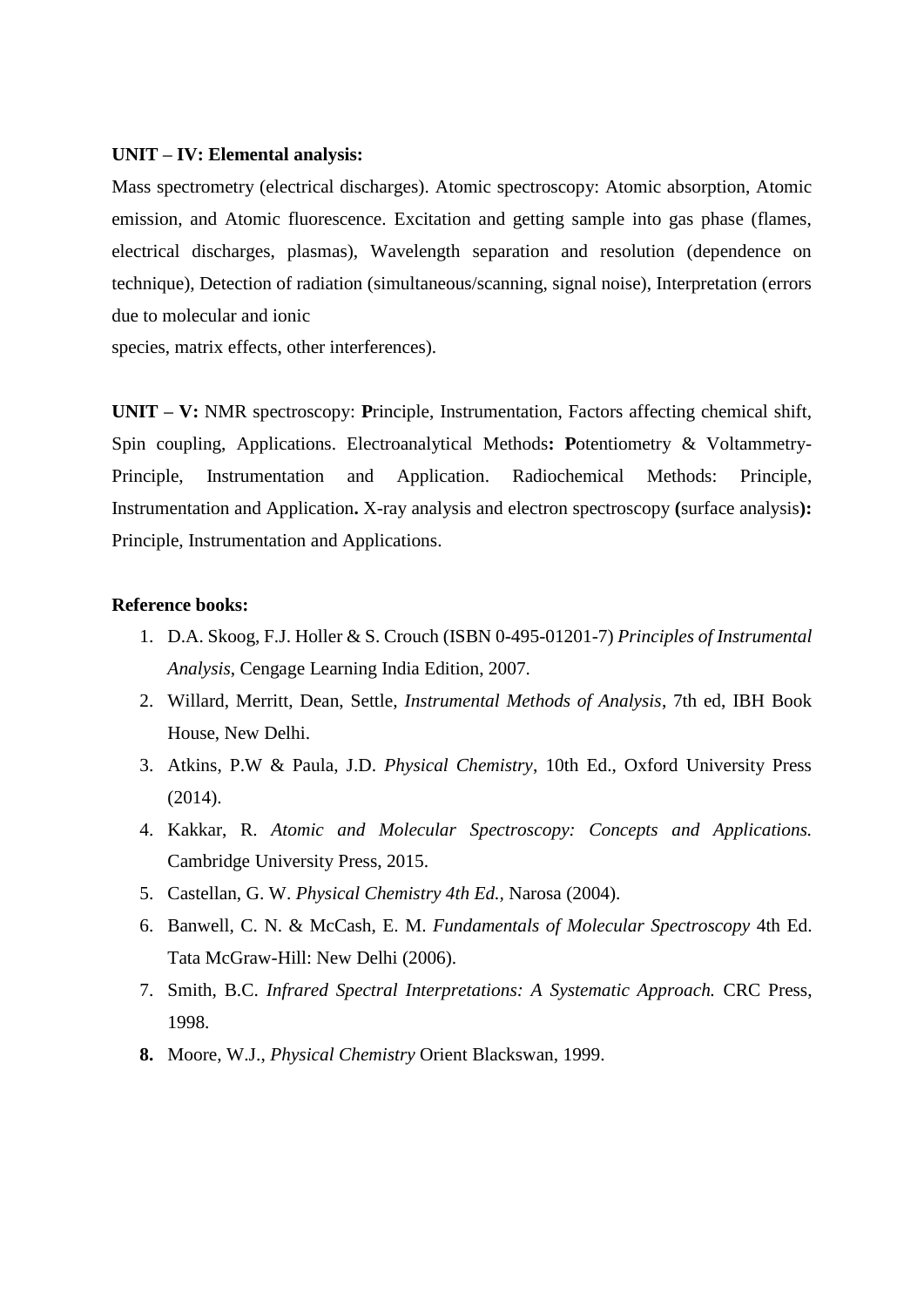# **Seventh Semester Session 2021-25 Paper Code: FS-III/SRP-I Field Project/Internship/Apprenticeship or Research Project Credit # 6**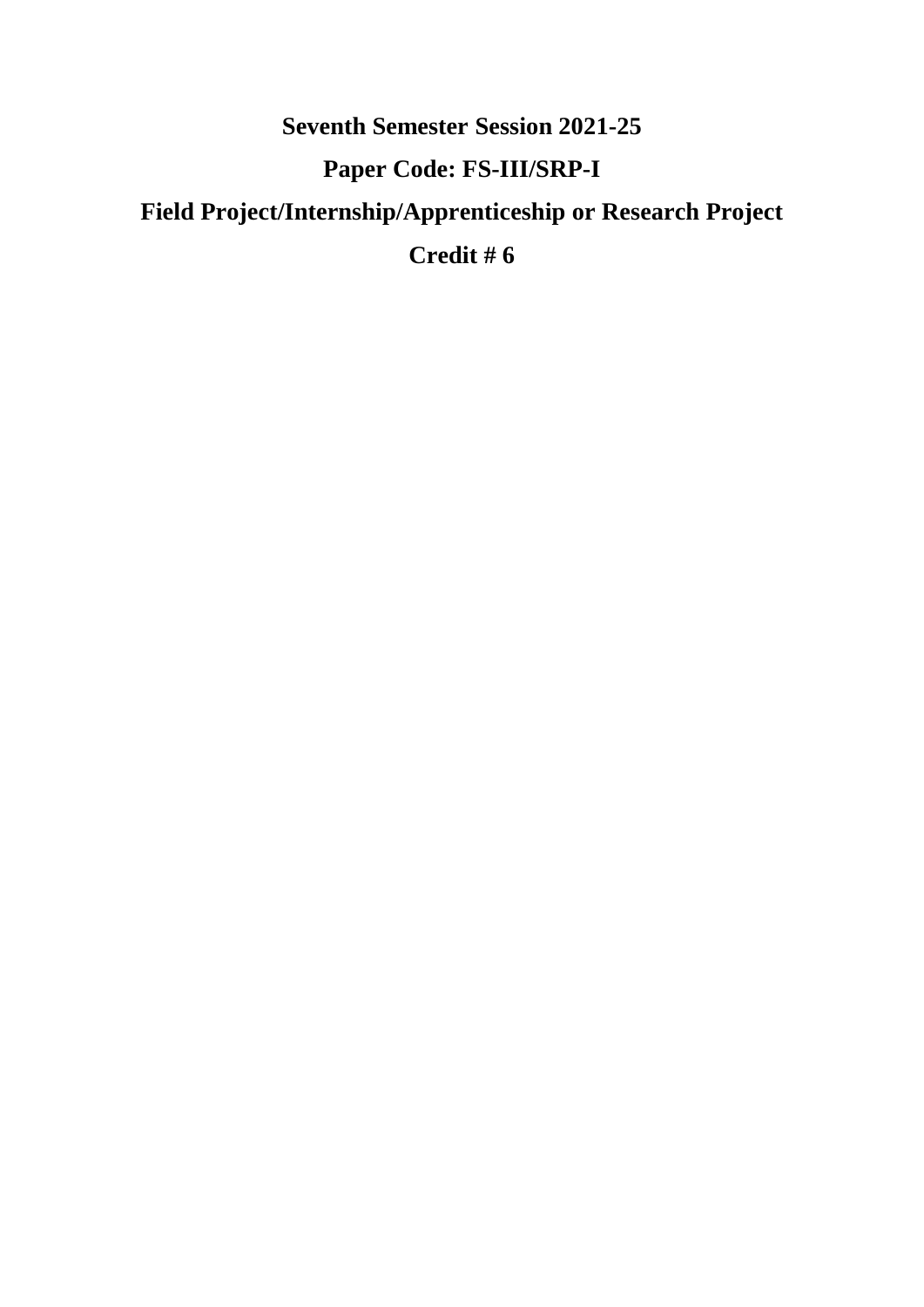# **Eighth Semester Session 2021-25**

# **Paper Code: Major-8T Inorganic Chemistry-IV Credit # 4**

# **UNIT-I: Theoretical Principles in Qualitative Analysis (H2S Scheme)**

Basic principles involved in analysis of cations and anions and solubility products, common ion effect. Principles involved in separation of cations into groups and choice of group reagents. Interfering anions (fluoride, borate, oxalate and phosphate) and need to remove them after Group II.

# **UNIT-II: Organometallic Compounds**

Definition and classification of organometallic compounds on the basis of bond type. Concept of hapticity of organic ligands. Metal carbonyls: 18 electron rule, electron count of mononuclear, polynuclear and substituted metal carbonyls of 3d series. General methods of preparation (direct combination, reductive carbonylation, thermal and photochemical decomposition) of mono and binuclear carbonyls of 3d series. Structures of mononuclear and binuclear carbonyls of Cr, Mn, Fe, Co and Ni using VBT.  $\Box$ -acceptor behaviour of CO (MO diagram of CO to be discussed), synergic

effect and use of IR data to explain extent of back bonding. Zeise's salt: Preparation and structure, evidences of synergic effect and comparison of synergic effect with that in carbonyls. **UNIT-III**: Metal Alkyls: Important structural features of methyl lithium (tetramer) and trialkyl aluminium (dimer), concept of multicentre bonding in these compounds. Role of triethylaluminium in polymerisation of ethene (Ziegler – Natta Catalyst). Species present in ether solution of Grignard reagent and their structures, Schlenk equilibrium. Ferrocene: Preparation and reactions (acetylation, alkylation, metallation, Mannich Condensation). Structure and aromaticity. Comparison of aromaticity and reactivity with that of benzene.

# **UNIT-IV: Reaction Kinetics and Mechanism**

Introduction to inorganic reaction mechanisms. Substitution reactions in square planar complexes, Trans- effect, theories of trans effect, Mechanism of nucleophilic substitution in square planar complexes, Thermodynamic and Kinetic stability, Kinetics of octahedral substitution, Ligand field

effects and reaction rates, Mechanism of substitution in octahedral complexes.

# **UNIT-V: Catalysis by Organometallic Compounds**

Study of the following industrial processes and their mechanism: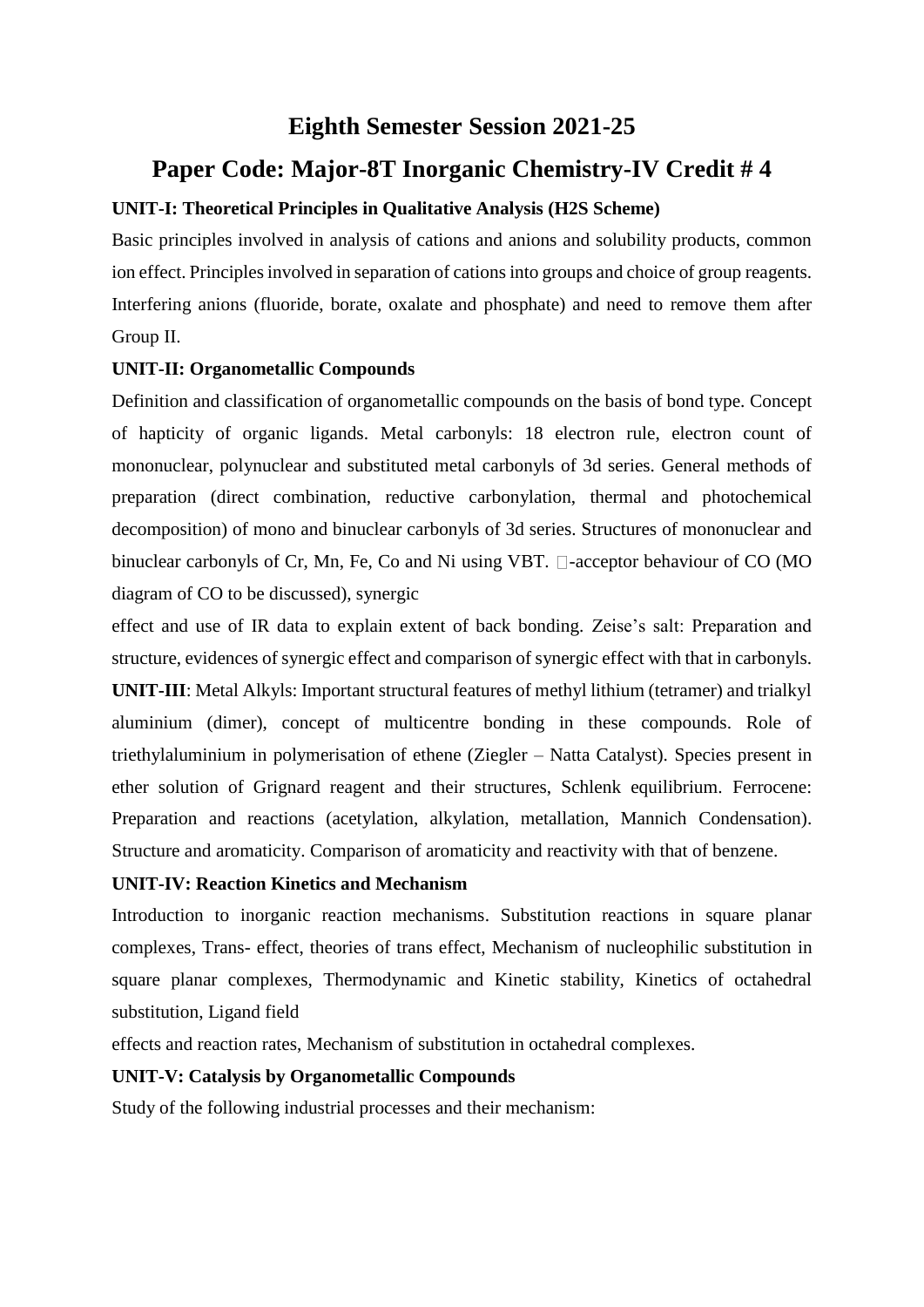1. Alkene hydrogenation (Wilkinson's Catalyst) 2. Hydroformylation (Co salts) 3. Wacker Process 4. Synthetic gasoline (Fischer Tropsch reaction) 5. Synthesis gas by metal carbonyl complexes.

#### **Text Books:**

- 1. Svehla, G. *Vogel's Qualitative Inorganic Analysis*, 7th Edition, Prentice Hall, 1996.
- 2. Cotton, F.A.G.; Wilkinson & Gaus, P.L. *Basic Inorganic Chemistry 3rd Ed.;*Wiley India,
- 3. Huheey, J. E.; Keiter, E.A. & Keiter, R.L. *Inorganic Chemistry, Principles of Structure and Reactivity 4th Ed.,* Harper Collins 1993, Pearson,2006.
- 4. Sharpe, A.G. *Inorganic Chemistry*, 4th Indian Reprint (Pearson Education) 2005
- 5. Douglas, B. E.; McDaniel, D.H. & Alexander, J.J. *Concepts and Models in Inorganic Chemistry3rd Ed.,* John Wiley and Sons, NY, 1994.

6. Greenwood, N.N. & Earnshaw, A. *Chemistry of the Elements*, *Elsevier 2nd Ed*, 1997 (Ziegler Natta Catalyst and Equilibria in Grignard Solution).

- 7. Lee, J.D. *Concise Inorganic Chemistry 5th Ed.,* John Wiley and sons 2008.
- 8. Powell, P. *Principles of Organometallic Chemistry*, Chapman and Hall, 1988.
- 9. Shriver, D.D. & P. Atkins, *Inorganic Chemistry 2nd Ed.,* Oxford University Press, 1994.

10. Basolo, F. & Pearson, R. *Mechanisms of Inorganic Reactions: Study of Metal Complexes in Solution 2nd Ed.,* John Wiley & Sons Inc; NY.

11. Purcell, K.F. & Kotz, J.C., *Inorganic Chemistry*, W.B. Saunders Co. 1977

12. Miessler, G. L. & Tarr, D.A. *Inorganic Chemistry 4th Ed.,* Pearson, 2010.

13. Collman, J. P. *et al. Principles and Applications of Organotransition Metal Chemistry*. Mill Valley, CA: University Science Books, 1987.

14. Crabtree, R. H. *The Organometallic Chemistry of the Transition Metals*. New York, NY: John Wiley, 2000.

15. Spessard, G. O. & Miessler, G.L. *Organometallic Chemistry*. Upper Saddle River, NJ: Prentice-Hall, 1996.

----------------------------------------------------------------------------------------------------------------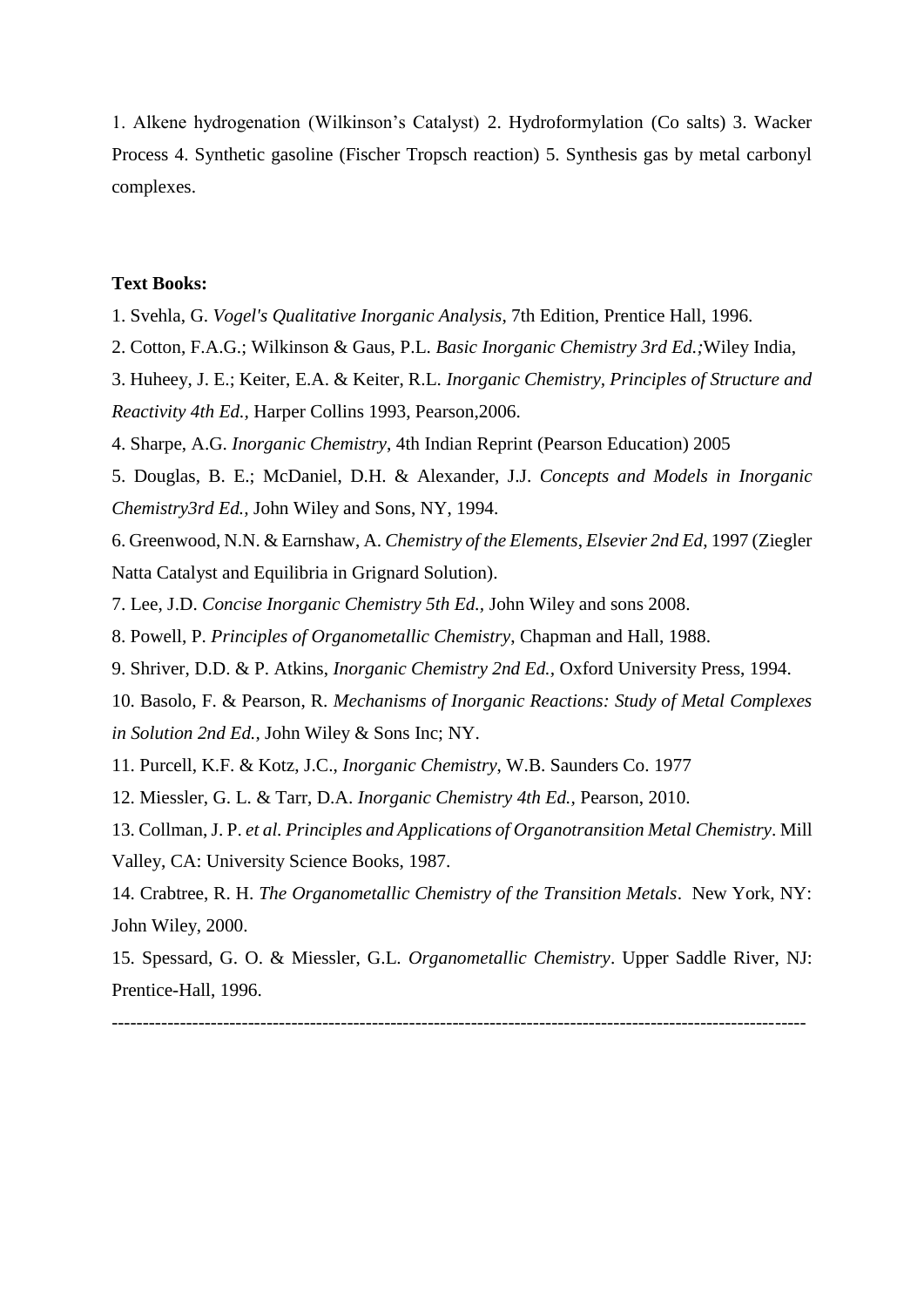# **Eighth Semester Session 2021-25**

# **Paper Code: Major-8P Inorganic Chemistry-IV Lab Credit # 2**

Qualitative semimicro analysis of mixtures containing 3 anions and 3 cations. Emphasis should be given to the understanding of the chemistry of different reactions. The following radicals are suggested:  $CO_3^2$ , NO<sub>2</sub>, S<sup>2</sup>, S<sub>2</sub>O<sub>3</sub><sup>2</sup>, S<sub>2</sub>O<sub>3</sub><sup>2</sup>, CH<sub>3</sub>COO-, F-, Cl-, Br-, I-, NO<sub>3</sub>, BO<sub>3</sub><sup>3-</sup>, C<sub>2</sub>O<sub>4</sub><sup>2-</sup>,  $PO_4^{3}$ , NH<sub>4</sub><sup>+</sup>, K<sup>+</sup>, Pb<sup>2+</sup>, Cu<sup>2+</sup>, Cd<sup>2+</sup>, Bi<sup>3+</sup>, Sn<sup>2+</sup>, Sb<sup>3+</sup>, Fe<sup>3+</sup>, Al<sup>3+</sup>, Cr<sup>3+</sup>, Zn<sup>2+</sup>, Mn<sup>2+</sup>, Co<sup>2+</sup>, Ni<sup>2+</sup>,  $Ba^{2+}$ ,  $Sr^{2+}$ ,  $Ca^{2+}$ ,  $Mg^{2+}$ .

Mixtures should preferably contain one interfering anion, **or** insoluble component (BaSO4, SrSO<sub>4</sub>, PbSO<sub>4</sub>, CaF<sub>2</sub> or Al<sub>2</sub>O<sub>3</sub>) or combination of anions e.g.  $CO<sub>3</sub><sup>2</sup>$  and SO<sub>3</sub><sup>2</sup>, NO<sub>2</sub><sup>-</sup> and NO<sub>3</sub><sup>-</sup>, Cl<sup>-</sup> and Br<sup>-</sup>, Cl<sup>-</sup> and I<sup>-</sup>, Br<sup>-</sup> and I<sup>-</sup>, NO<sub>3</sub><sup>-</sup> and Br<sup>-</sup>, NO<sub>3</sub><sup>-</sup> and I<sup>-</sup>.

Spot tests should be done whenever possible.

i. Measurement of 10 Dq by spectrophotometric method

ii. Verification of spectrochemical series.

iii. Controlled synthesis of two copper oxalate hydrate complexes: kinetic vs thermodynamic factors.

iv. Preparation of acetylacetanato complexes of  $Cu^{2+}/Fe^{3+}$ . Find the  $\lambda$ max of the complex.

v. Synthesis of ammine complexes of Ni(II) and its ligand exchange reactions (e.g. bidentate ligands like acetylacetone, DMG, glycine) by substitution method.

#### **Text Books**

1. Vogel's *Qualitative Inorganic Analysis,* Revised by G. Svehla. Pearson Education, 2002.

----------------------------------------------------------------------------------------------------------------

2. Marr & Rockett *Practical Inorganic Chemistry.* John Wiley & Sons 1972.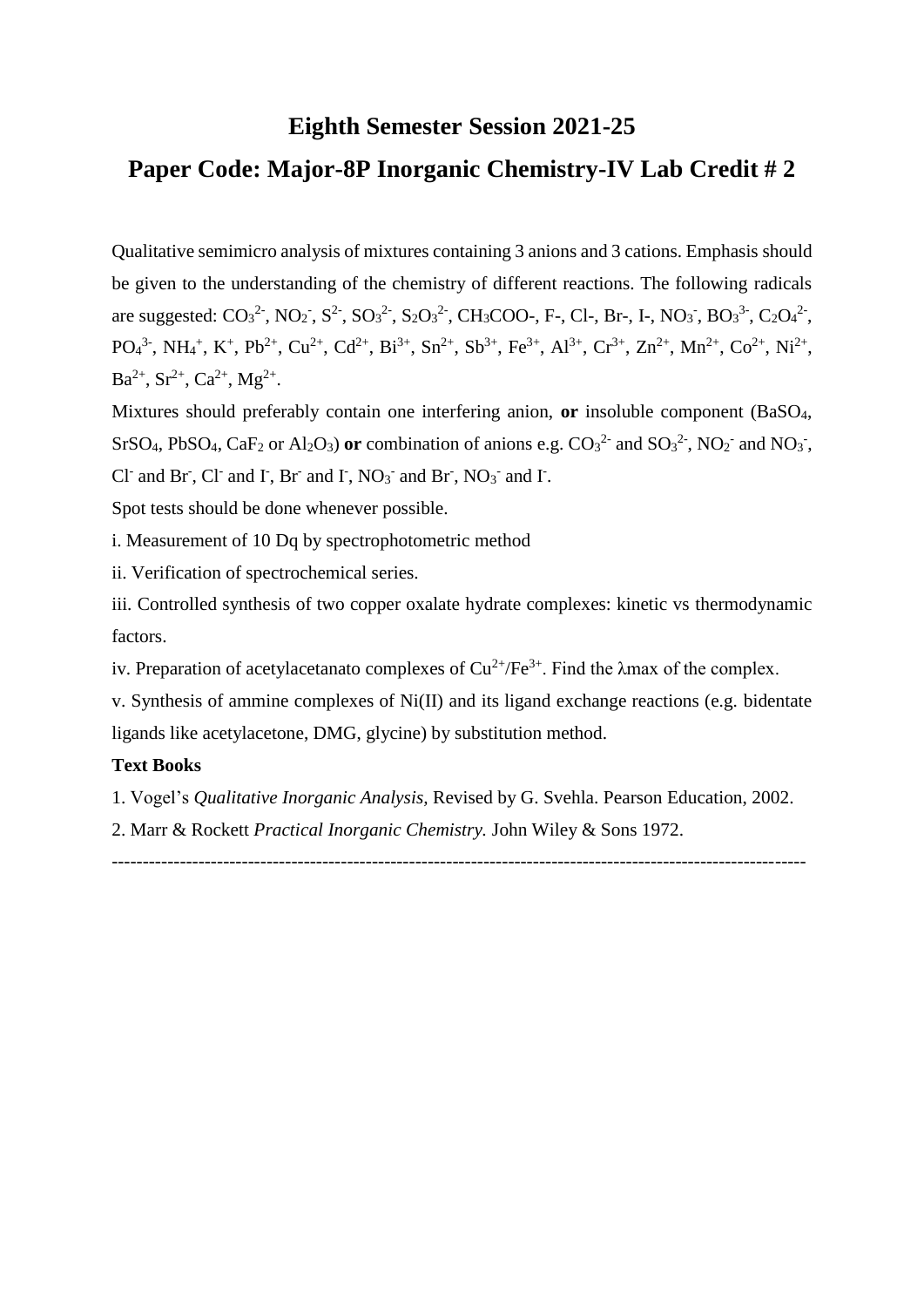# **Eighth Semester Session 2021-25 Paper Code: Minor-6 Fuel Chemistry Credit # 4**

**UNIT-I** Review of energy sources (renewable and non-renewable). Classification of fuels and their calorific value. *Coal:* Uses of coal (fuel and nonfuel) in various industries, its composition, carbonization of coal. Coal gas, producer gas and water gas—composition and uses.

**UNIT-II** Fractionation of coal tar, uses of coal tar bases chemicals, requisites of a good metallurgical coke, Coal gasification (Hydro gasification and Catalytic gasification), Coal liquefaction and Solvent Refining.

**UNIT-III** Petroleum and Petrochemical Industry*:* Composition of crude petroleum, Refining and different types of petroleum products and their applications. Fractional Distillation (Principle and process), Cracking (Thermal and catalytic cracking).

**UNIT-IV** Reforming Petroleum and non-petroleum fuels (LPG, CNG, LNG, bio-gas, fuels derived from biomass), fuel from waste, synthetic fuels (gaseous and liquids), clean fuels. Petrochemicals: Vinyl acetate, Propylene oxide, Isoprene, Butadiene, Toluene and its derivatives Xylene.

**UNIT-V** Lubricants*:* Classification of lubricants, lubricating oils (conducting and nonconducting) Solid and semisolid lubricants, synthetic lubricants. Properties of lubricants (viscosity index, cloud point, pore point) and their determination.

# **Reference Books:**

- 1. Stocchi, E. *Industrial Chemistry*, Vol-I, Ellis Horwood Ltd. UK (1990).
- 2. Jain, P.C. & Jain, M. *Engineering Chemistry* Dhanpat Rai & Sons, Delhi. 75
- 3. Sharma, B.K. & Gaur, H. *Industrial Chemistry,* Goel Publishing House, Meerut (1996).

**----------------------------------------------------------------------------------------------------------------**